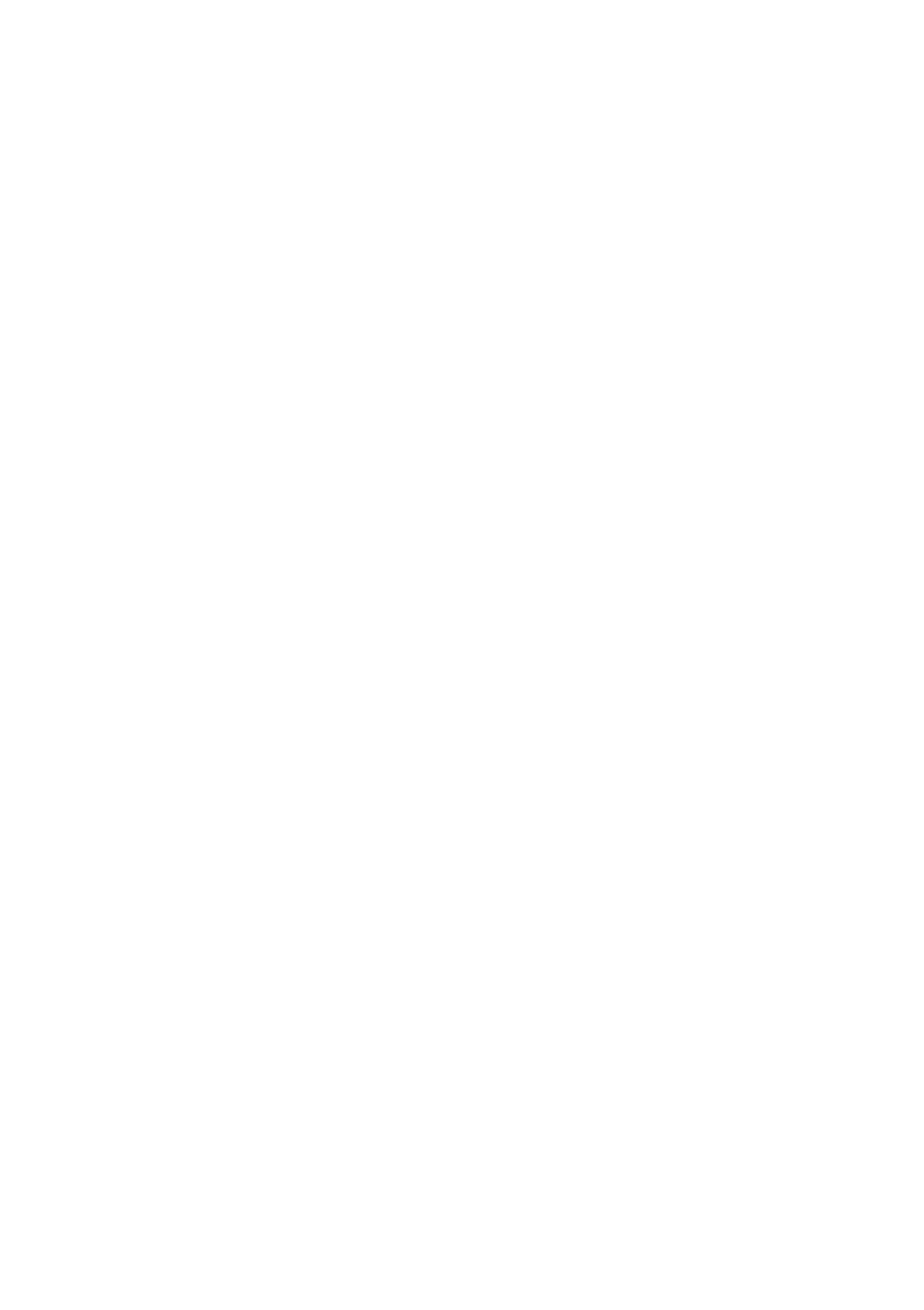



#### **EN BG CZ**

- 1 Dust cap
- 2 Dew cap
- Objective lens 3
- Telescope tube 4
- 5 Finderscope
- 6 Finderscope base
- Eyepiece 7
- 8 Diagonal mirror
- Eyepiece holder 9
- 10 Azimuth lock knob
- 11 Fork mount
- 12 Altitude slow-motion control
- 13 Altitude lock knob
- 14 Tripod leg
- 15 Accessory tray
- 16 Tripod lock knob

- Капачка против прах 1
- Защитна капачка срещу роса 2
- Леща на обектива 3
- Тръба на телескопа 4
- Визьор 5
- 6 Скоба на визьора
- Окуляр 7
- Диагонално огледало 8
- Държач на окуляра 9
- 10 Бутон за фиксиране на азимут
- 11 Монтировка с вилка
- Управление за бавно 12 движение по височина
- 13 Бутон за фиксиране на надморската височина
- 14 Крак на триножника
- 15 Поставка за принадлежности
- 16 Бутон за фиксиране на триножника

- 1 Prachové víčko
- Rosnice 2
- 3 Čočka objektivu
- Tubus teleskopu 4
- Pointační dalekohled 5
- Držák pointačního dalekohledu 6
- 7 Okulár
- 8 Diagonální zrcátko
- 9 Držák okuláru
- 10 Aretační šroub nastavení azimutu
- Vidlicová montáž 11
- 12 Jemné nastavení elevace
- 13 Aretační šroub nastavení elevace
- 14 Noha stativu
- Přihrádka na příslušenství 15
- 16 Aretační šroub stativu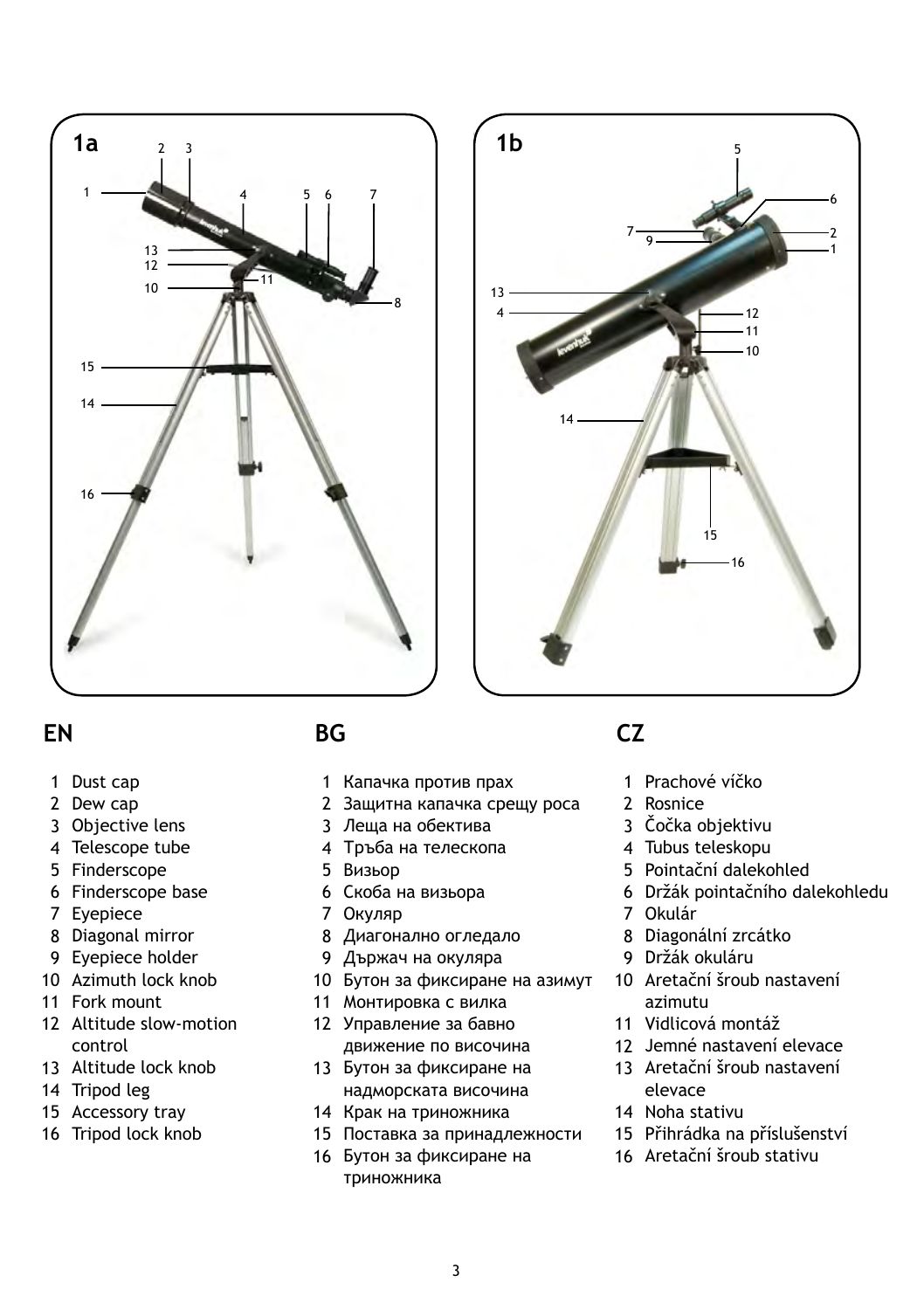## **DE**

- Staubschutzkappe 1
- 2 Taukappe
- Objektivlinse 3
- Teleskoptubus 4
- Sucherrohr 5
- 6 Sucherrohr-Halterung
- 7 Okular
- Diagonalspiegel 8
- 9 Okularhalterung
- 10 Azimut-Arretierung
- 11 Gabelmontierung
- 12 Höhen-Feinabstimmung
- 13 Höhen-Arretierung
- 14 Stativbein
- 15 Zubehörablage
- 16 Stativ-Arretierung

## **IT**

- Coperchio antipolvere 1
- Cappuccio anticondensa 2
- Lente obiettivo 3
- Tubo telescopio 4
- Mirino 5
- 6 Supporto del cercatore
- 7 Oculare

**2a**

- 8 Specchio diagonale
- 9 Portaoculare
- 10 Manopola di bloccaggio azimutale
- Montatura a forcella 11
- 12 Regolazione fine dell'altezza
- 13 Manopola di blocco dell' altezza
- 14 Gamba del treppiede
- 15 Ripiano per accessori
- 16 Manopola di blocco del treppiede

## **ES**

- Guardapolvo 1
- 2 Protector de rocío
- Lente del objetivo 3
- Tubo del telescopio 4
- 5 Buscador
- 6 Base del buscador
- 7 Ocular
- Espejo diagonal 8
- 9 Portaocular
- 10 Bloqueo de azimut
- 11 Montura de horquilla
- 12 Control de movimiento lento de altitud
- 13 Bloqueo de altitud
- 14 Pata del trípode
- 15 Bandeja de accesorios
- 16 Bloqueo de ajuste de la altura

#### **PL**

- Osłona przeciwpyłowa 1
- 2 Odrośnik
- 3 Soczewka obiektywowa
- Tubus teleskopu 4
- 5 Celownica
- Wspornik celownicy 6
- 7 Okular
- Lustro ukośne 8
- Wyciąg okularowy 9
- 10 Pokrętło blokujące teleskop w poziomie
- 11 Montaż widłowy
- Pokrętło mikroruchów w pionie 12
- 13 Pokrętło blokujące teleskop w pionie

4

- 14 Noga statywu
- 15 Tacka na akcesoria
- 16 Pokrętło blokujące statyw

#### **HU**

- Porvédő kupak 1
- Párafogó csésze 2
- Tárgylencse 3
- Teleszkóp tubus 4
- 5 Keresőtávcső
- 6 Keresőtávcső talpazata
- 7 Szemlencse
- Diagonális tükör 8
- 9 Szemlencsetartó
- 10 Azimut szorítógomb
- Villa alakú állvány 11
- Magassági lassú mozgatású 12 vezérlő
- 13 Magassági szorítógomb
- 14 Háromlábú állvány lába
- Tartozéktartó tálca 15
- 16 A háromlábú állvány szorítógombja

#### **RU**

- Пылезащитная крышка 1
- Бленда 2
- Линза объектива 3
- Труба телескопа 4
- Искатель 5
- 6 Крепление искателя
- Окуляр 7
- Диагональное зеркало 8
- Держатель окуляра 9
- Фиксатор оси азимута 10
- 11 Хомут
- 12 Ручка регулировки по высоте
- Фиксатор оси высоты 13

Лоток для аксессуаров 15 Фиксатор высоты ножек 16

14 Ножка треноги

треноги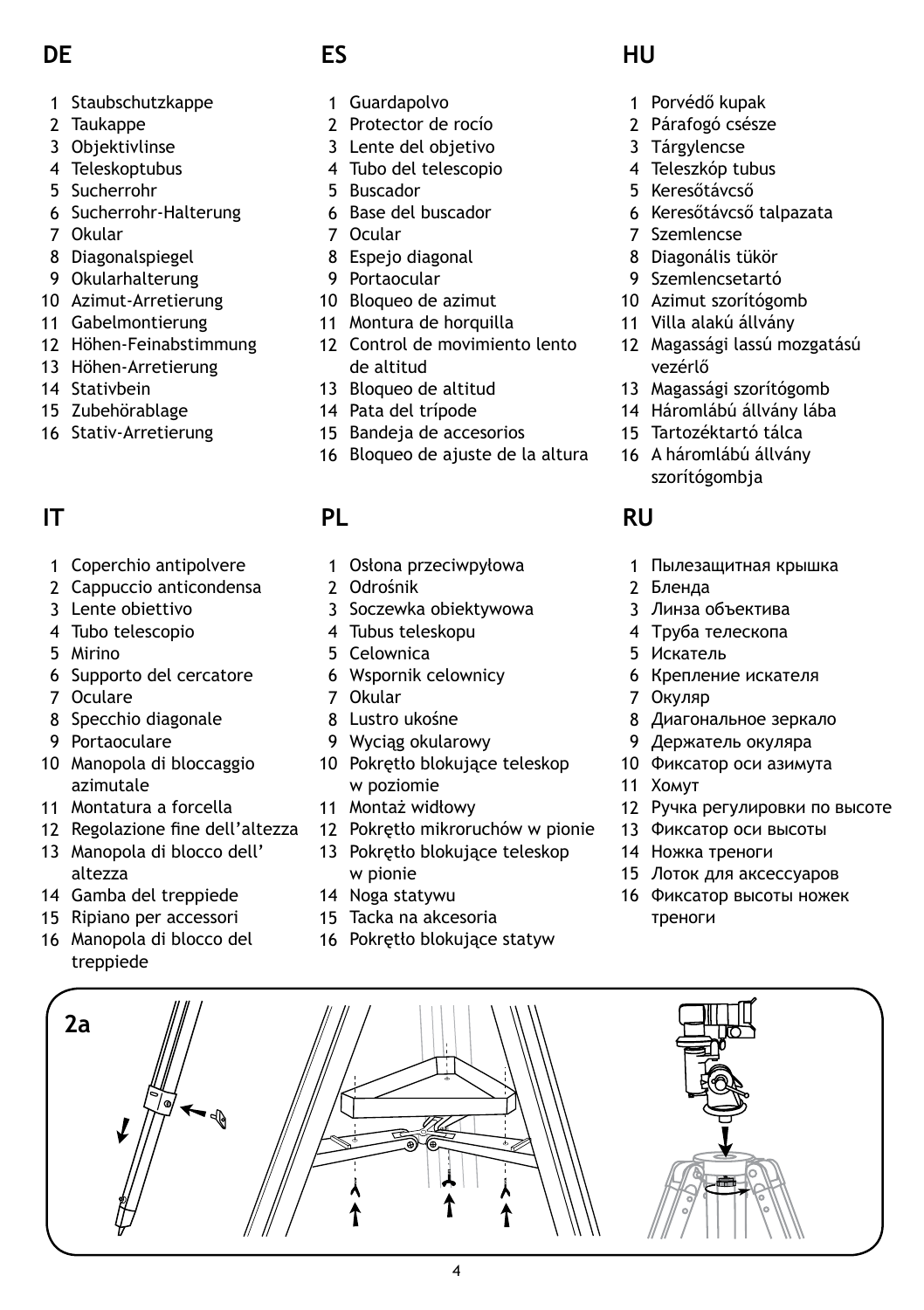







#### **EN**

- Diagonal mirror
- 2 Barlow lens 3 Eyepiece

- 1 Diagonalspiegel **DE**
- 2 Barlow-Linse
- 3 Okular

#### **IT**

- 1 Specchio diagonale
- 2 Lente di Barlow
- 3 Oculare

#### **BG**

- Диагонално огледало 1
- Леща на Барлоу 2
- Окуляр 3

#### **ES**

- Espejo diagonal 1
- 2 Lente de Barlow
- 3 Ocular

#### **PL**

- Lustro ukośne 1
- 2 Soczewka Barlowa
- Okular 3

#### **CZ**

- Diagonální zrcátko 1
- 2. Barlowova čočka
- Okulár 3

#### **HU**

- 1 Diagonális tükör
- 2 Barlow-lencse
- 3 Szemlencse

#### **RU**

- Диагональное зеркало 1
- Линза Барлоу 2 Окуляр 3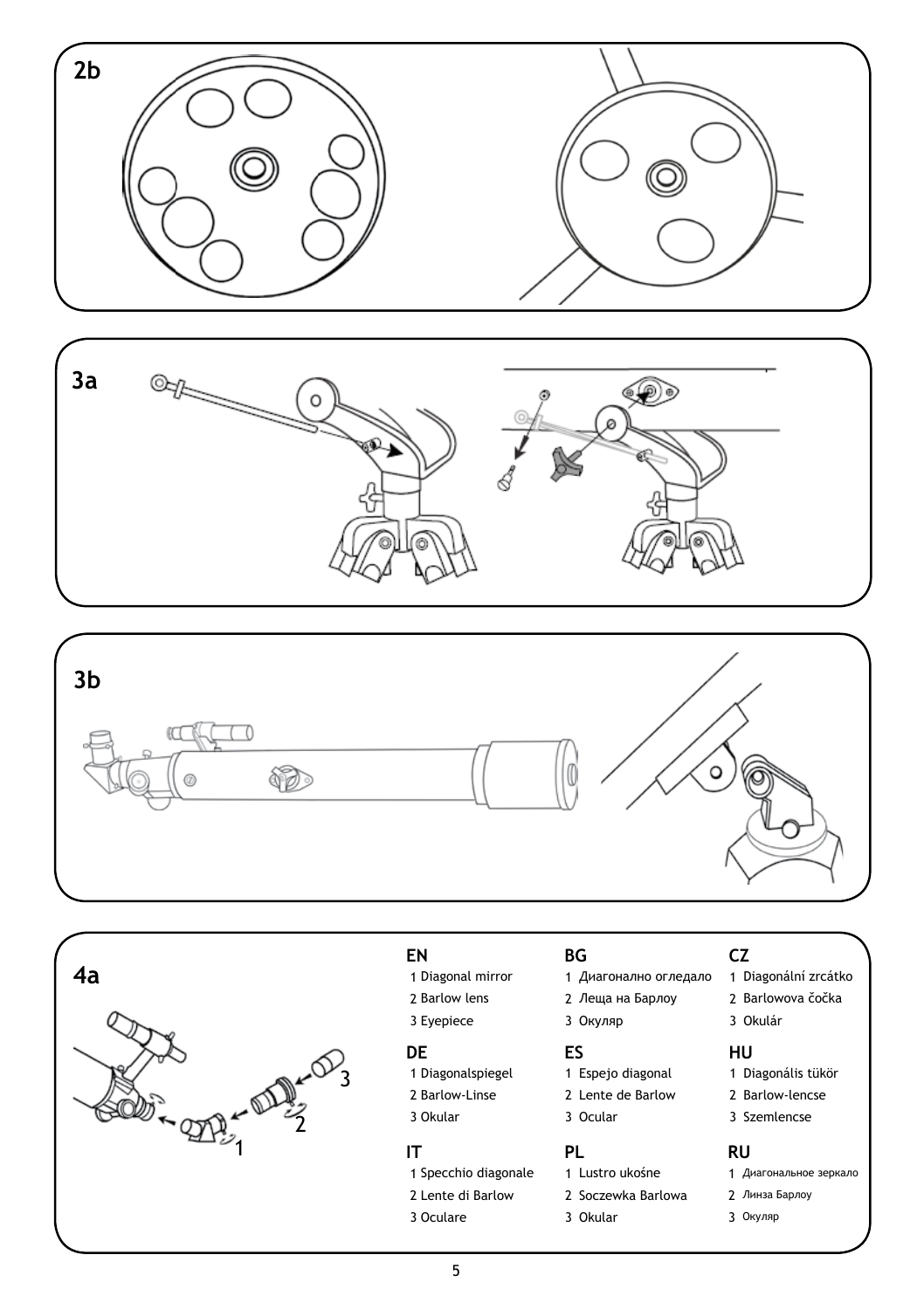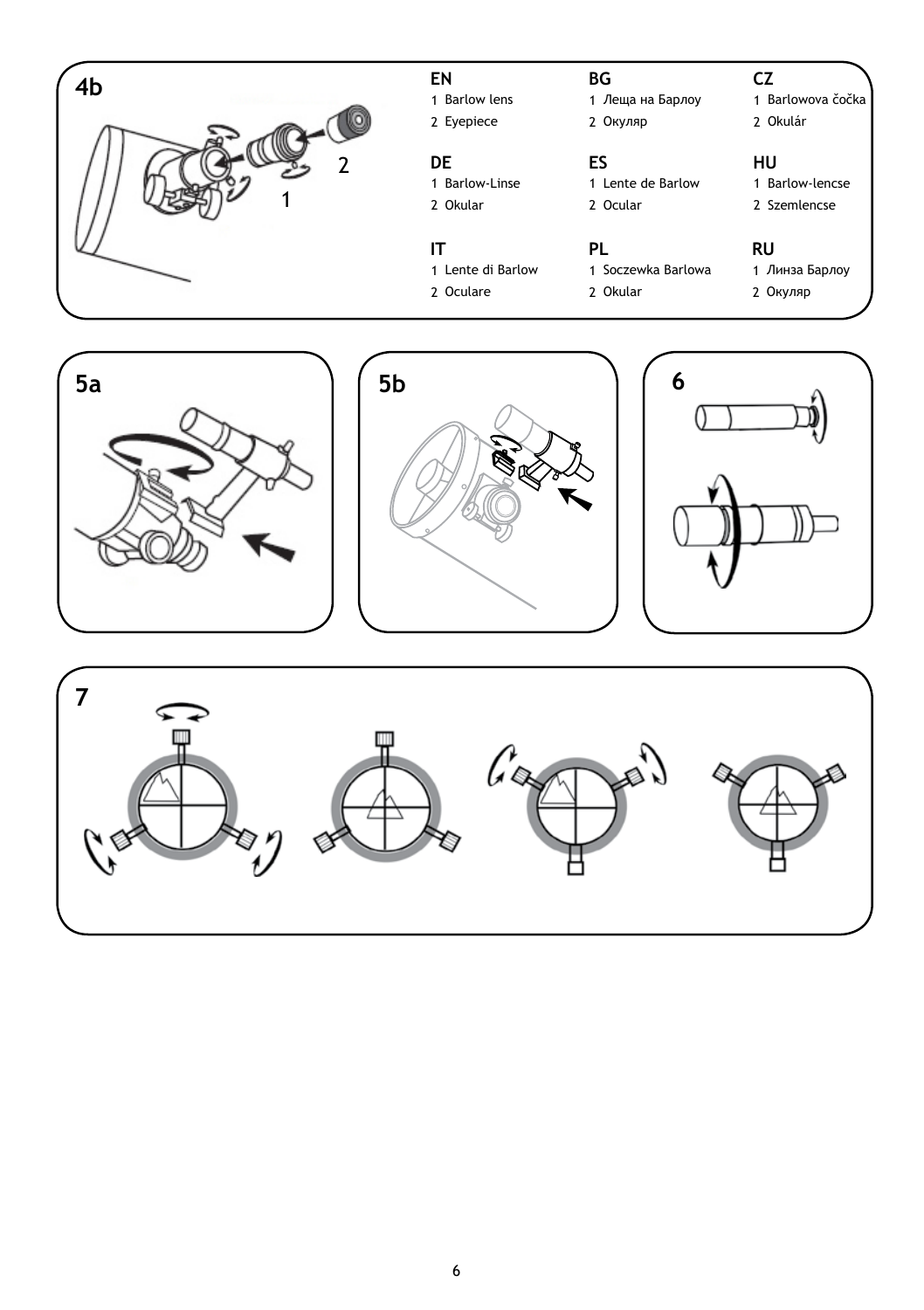

#### **EN**

- 1 Zenith
- Nadir
- N E S W
- 4 Meridian line
- Rotation around the azimuth axis
- Latitude

#### **DE**

- 1 Zenit
- Nadir
- N O S W
- 4 Meridianlinie
- Azimut
- 6 Breite

#### **IT**

- 1 Zenit
- Nadir
- N E S O
- 4 Meridiano celeste
- Azimut
- Altezza

#### **BG**

- Зенит
- Надир
- С И Ю З
- Линия на меридиана
- Въртене около азимуталната ос
- 6 Географска ширина

#### **ES**

- Cénit
- 2 Nadir
- N E S O
- Línea del meridiano
- Rotación sobre el eje azimuthal
- Latitid

#### **PL**

- 1 Zenit
- Nadir
- 3 N E S W
- Południk niebieski
- Obrót wokół osi azymutu
- 6 Szerokość

#### **CZ**

- Zenit
- Nadir
- S V J Z
- Poledník
- Otáčení kolem azimutální osy
- 6 Zeměpisná šířka

#### **HU**

- Zenit
- Nadír
- 3 E K D NY
- 4 Meridián vonal
- Forgatás azimut tengely körül
- 6 Kiterjedés

#### **RU**

- Зенит Надир С В Ю З Линия меридиана
- Вращение по азимуту
- Широта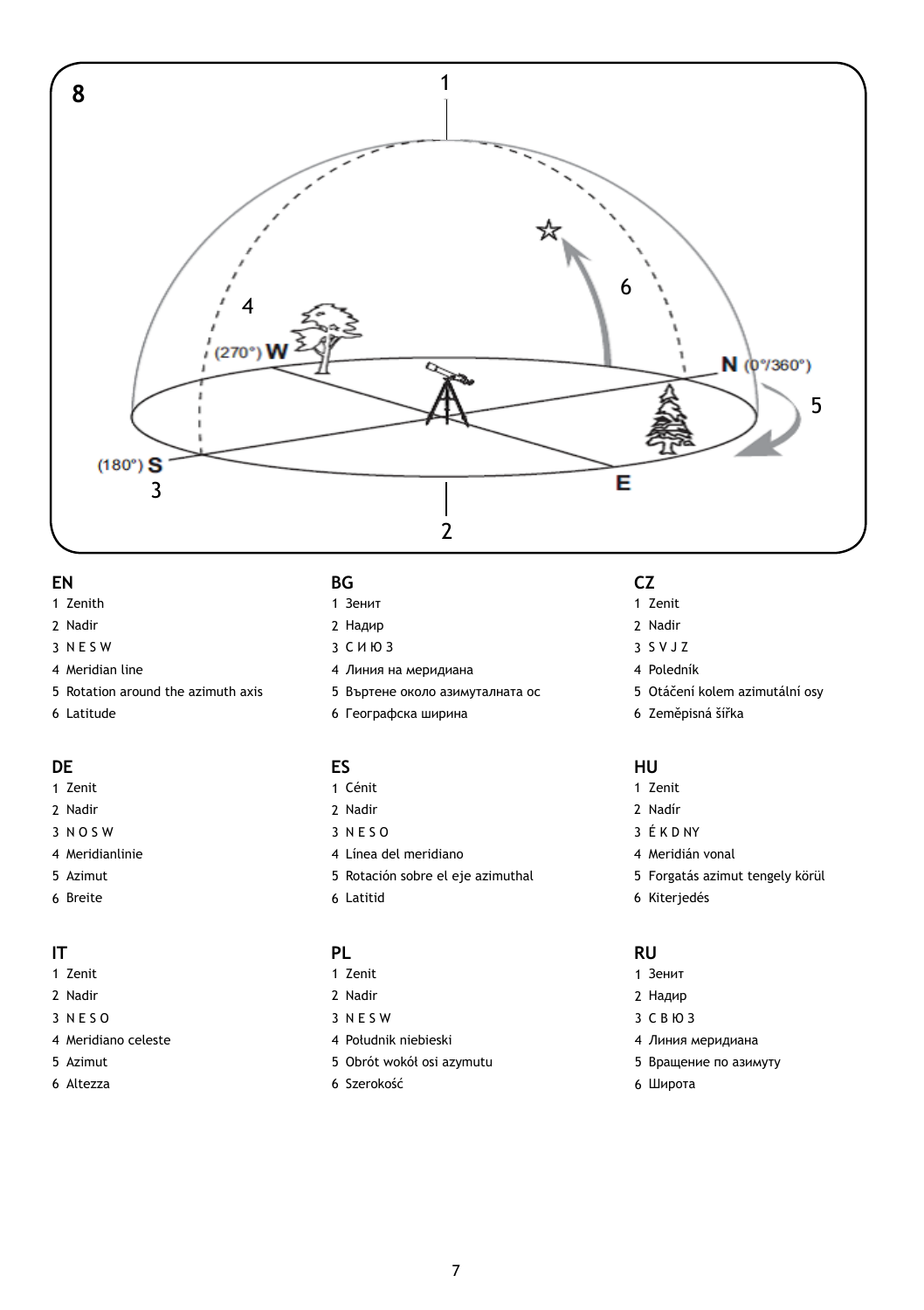



#### **CZ**

- Okulárový výtah
- Držák okuláru
- Nástavec
- T-adaptér
- 5 Fotoaparát

#### **IT**

- Focheggiatore
- 2 Portaoculare
- Estensore
- 4 Adattatore T
- Fotocamera

#### **DE**

- Okularauszug
- 2 Okularhalterung
- Verlängerung
- T-Adapter 5 Kamera

#### **PL**

- 1 Tubus ogniskujący
- Wyciąg okularowy
- Przedłużenie
- T-adapter
- 5 Aparat fotograficzny

#### **EN**

- Focuser
- Eyepiece holder
- Extender
- T-adapter
- Camera

#### **BG**

- 1 Фокусиращо устройство
- Държач на окуляра
- Удължител
- T-образен адаптер
- 5 Камера

- Mecanismo de enfoque
- Portaocular
- Extensor
- 4 Adaptador T
- Cámara

#### **ES HU**

- Fókuszállító
- 2 Szemlencsetartó
- Hosszabbító
- T-adapter
- 5 Kamera

#### **RU**

- 1 Фокусер
- Держатель окуляра
- Экстендер (удлинитель фокуса)
- Т-адаптер
- 5 Камера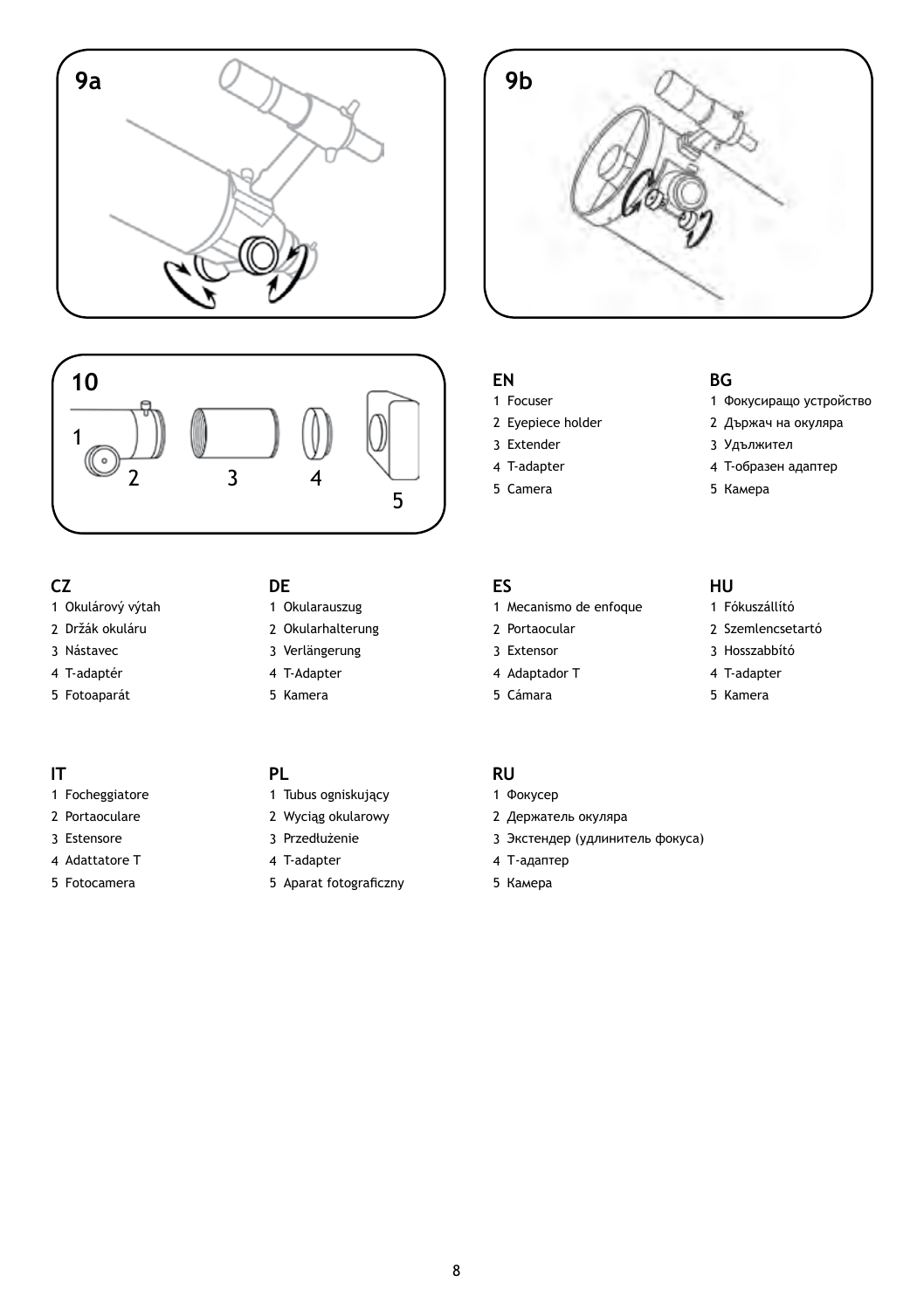CAUTION! Never look directly at the Sun — even for an instant — through your telescope or finderscope without a professionally made solar filter that completely covers the front of the instrument, or permanent eye damage may result. To avoid damage to the internal parts of your telescope, make sure the front end of the finderscope is covered with aluminum foil or another non-transparent material. Children should use the telescope under adult supervision only.

All parts of the telescope will arrive in one box. Be careful when unpacking it. We recommend keeping the original shipping containers. In the event that the telescope needs to be shipped to another location, having the proper shipping containers will help ensure that your telescope survives the journey intact. Make sure all the parts are present in the packaging. Be sure to check the box carefully, as some parts are small. No tools are needed other than those provided. All screws should be tightened securely to eliminate flexing and wobbling, but be careful not to overtighten them, as that may strip the threads.

During assembly (and anytime, for that matter), do not touch the surfaces of the optical elements with your fingers. The optical surfaces have delicate coatings on them that can easily be damaged if touched. Never remove lenses or mirrors from their housing, or the product warranty will be null and void.

#### **Telescope optical system and construction**

Levenhuk Skyline BASE is a series of easy to use entry-level telescopes. These telescopes are perfect for kids and beginners in astronomy. Reflectors are good for studying solar system and bright deepsky objects, while refractors are suitable for planetary observations as well as for studying terrestrial objects.

This user manual is applicable to several refractor (fig. 1a) and reflector telescopes (fig. 1b) on altazimuth mounts. Read the user manual carefully to find the information about the assembling and adjustment of your telescope model, and carefully follow the instructions.

#### **Tripod assembly**

- Slowly loosen the tripod locking knobs and gently pull out the lower section of each tripod leg. Tighten the screws to hold the legs in place.
- Spread the tripod legs apart to stand the tripod upright.
- Adjust the height of each tripod leg until the tripod head is properly leveled. Note that the tripod legs may not be the same length when the mount is leveled.
- Place the accessory tray on top of the bracket, and secure it with thumbscrews from underneath (fig. 2a) or secure the accessory tray with one screw in the middle of the tray (fig. 2b).

#### **Mount assembly**

#### Fork mount (fig. 3a):

- Remove the locking screw from the slow-motion control rod.
- Insert the rod into the hole on the side of the fork mount.
- Place the telescope tube between fork arms so that holes on the tube match the arm holes. Fasten the telescope tube to the mount with thumbscrews.
- Fasten the other end of the rod to the telescope tube by inserting the screw through shaft and tube holes and tightening it.

#### Mount without a fork (fig. 3b):

- Remove the altitude lock knob from the mount head.
- Place the telescope optical tube on the altazimuth mount so that the hole in the optical tube lines up with the hole in the mount head.
- Insert the altitude lock knob through the mount head and optical tube. Make sure the hole is clear all the way through before tightening the knob. Secure the altitude lock knob.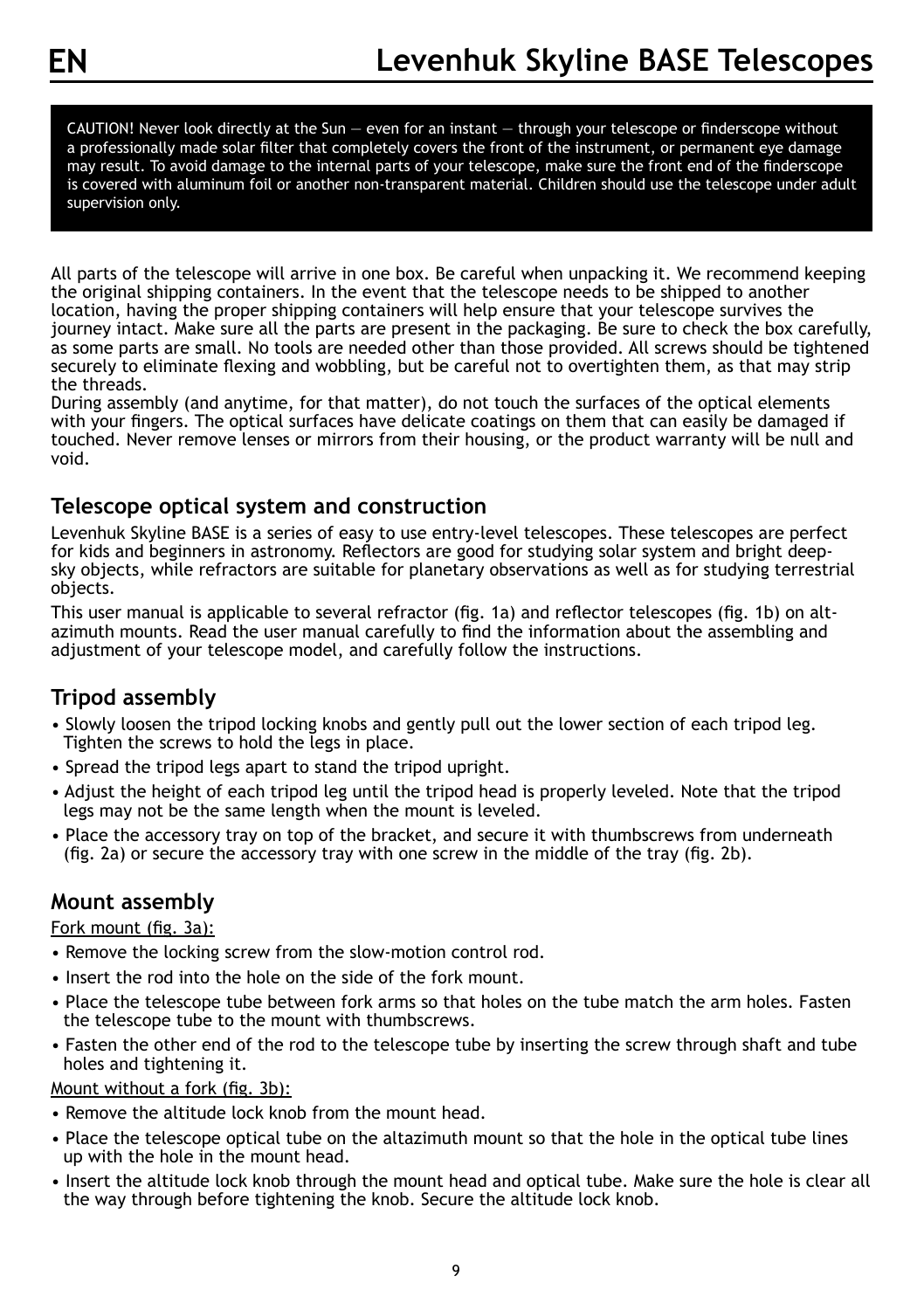#### **Optical accessories assembly**

Your telescope can be equipped with additional accessories, such as eyepieces, diagonal mirror or prism, or a Barlow lens. The accessories should be installed in well-defined ordering.

Refractors (fig. 4a): Loosen the focuser thumbscrew. Insert the diagonal mirror into the focuser tube and retighten the thumbscrew to hold the diagonal mirror in place. Then, insert the desired eyepiece into the diagonal mirror and secure it by retightening the thumbscrew. If a Barlow lens is needed, install it between the focuser and the eyepiece.

Reflectors (fig. 4b): Loosen the focuser thumbscrew and take off the plastic cap from the focuser tube. Insert the selected eyepiece and secure it by retightening the thumbscrew. If a Barlow lens is needed, install it between the focuser and the eyepiece.

#### **Optical finderscope assembly and alignment**

Unthread two screws in the back of the telescope tube. Place the finderscope base above the holes on the tube. Lock the finderscope base into position by tightening the screws (refractor 5a, reflector 5b).

Optical finderscopes are very useful accessories. When they are correctly aligned with the telescope, objects can be quickly located and brought to the center of the view. Turn the scope end in and out to adjust focus (fig. 6).

To align the finderscope, choose a distant object that is at least 550 yards (500 meters) away and point the telescope at the object. Adjust the telescope so that the object is in the center of the view in your eyepiece. Check the finderscope to see if the object is also centered on the crosshairs. Use three adjustment screws to center the finderscope crosshairs on the object (fig. 7).

#### **Operating the mount**

The AZ mount is an alt-azimuth mount that allows you to rotate the telescope about the vertical and horizontal axes and change its altitude and azimuth. To adjust the azimuth, loosen the big locking knob under the mount base and rotate the tube left or right about the axis then retighten it. To adjust the altitude, loosen the altitude adjustment knob and rotate the tube. For more precise motions use the altitude slow-motion control. Due to Earth's movement, the objects will be constantly shifting out of your view, so you will have to adjust the altitude and azimuth of your telescope to continue your observations (fig. 8).

Reference materials usually list declination coordinates in degrees, hours and minutes above or below the horizon line. Azimuth coordinates may sometimes be listed with the compass points (N, SW, ENE, etc.), but it is more commonly listed in degrees around the 360-deg plane, where north is 0°, east is 90°, etc.

#### **Focusing**

Slowly rotate the focus knobs one way or the other until the image in the eyepiece is sharp. The image usually has to be finely refocused over time due to small variations caused by temperature changes, flexures, etc. Refocusing is almost always necessary when you change an eyepiece, add or remove a Barlow lens (refractor 9a, reflector 9b).

#### **Camera adapter**

To attach a camera to your telescope you may need an adapter to get the camera focused. Some refractors are designed to be used with diagonal mirrors and thus need a longer focal length when used with camera. To achieve that, simply attach an extender to the focuser of your telescope and then attach the camera with a T-adapter to the extender (fig. 10).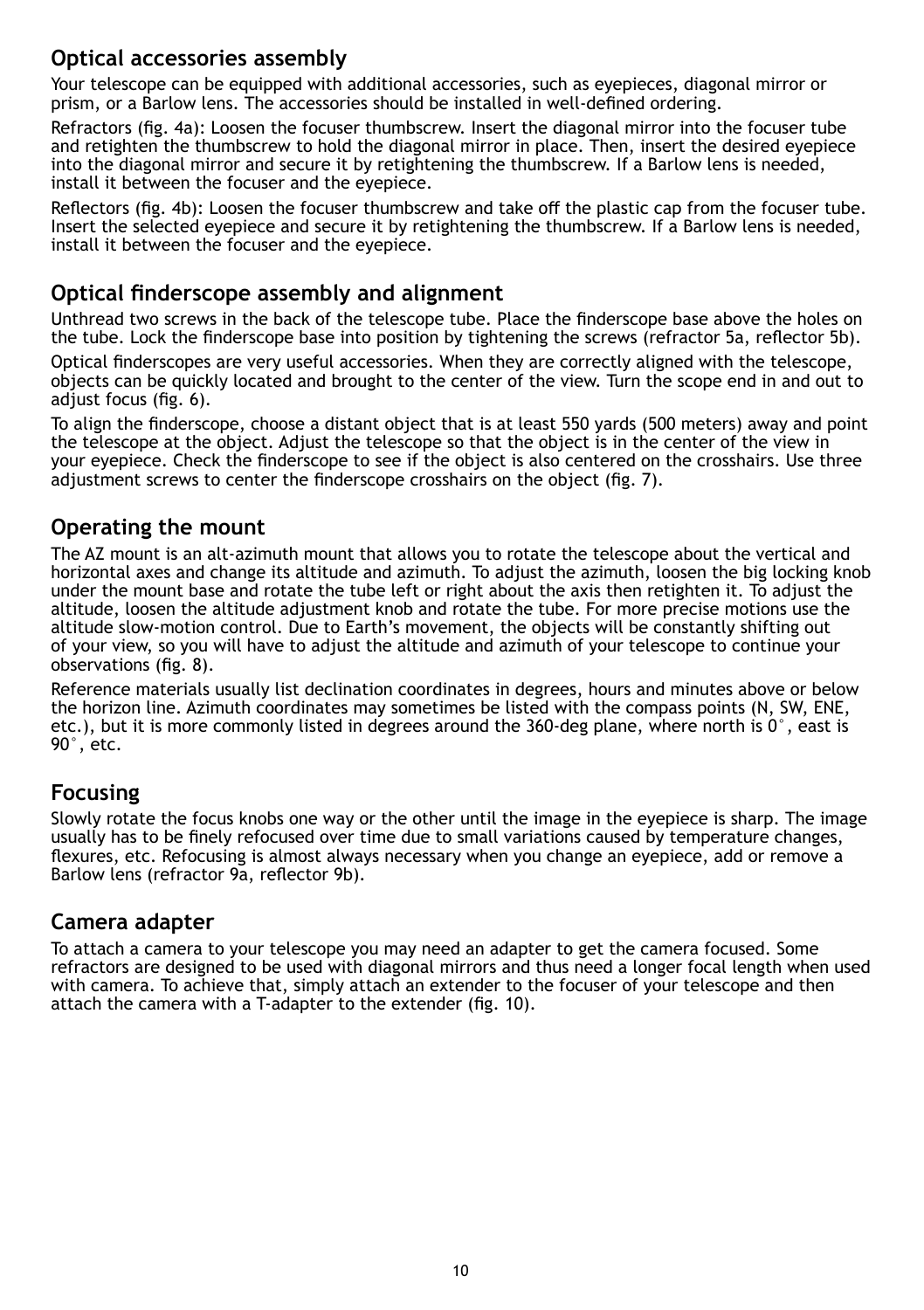#### **Specifications**

|                                    | Skyline<br><b>BASE 50T</b> | Skyline<br><b>BASE 60T</b> | Skyline<br><b>BASE 70T</b> | Skyline<br><b>BASE 80S</b> | Skyline<br><b>BASE 80T</b> | Skyline<br><b>BASE 100S</b> | Skyline<br><b>BASE 110S</b> | Skyline<br><b>BASE 120S</b> | Skyline<br><b>BASE 130S</b> |  |
|------------------------------------|----------------------------|----------------------------|----------------------------|----------------------------|----------------------------|-----------------------------|-----------------------------|-----------------------------|-----------------------------|--|
| Optical design                     | refractor                  | refractor                  | refractor                  | Newtonian<br>reflector     | refractor                  | Newtonian<br>reflector      | Newtonian<br>reflector      | Newtonian<br>reflector      | Newtonian<br>reflector      |  |
| Optics ma-<br>terial               |                            | optical glass with coating |                            |                            |                            |                             |                             |                             |                             |  |
| Aperture, mm                       | 50                         | 60                         | 70                         | 76                         | 80                         | 102                         | 114                         | 114                         | 130                         |  |
| Focal length,<br>mm                | 600                        | 700                        | 700                        | 700                        | 500                        | 700                         | 900                         | 500                         | 650                         |  |
| Highest prac-<br>tical<br>power, x | 100                        | 120                        | 140                        | 152                        | 160                        | 204                         | 228                         | 228                         | 260                         |  |
| Mount                              | AZ <sub>1</sub>            | AZ <sub>1</sub>            | AZ <sub>2</sub>            | AZ <sub>1</sub>            | AZ <sub>2</sub>            | AZ <sub>2</sub>             | AZ3                         | AZ <sub>2</sub>             | AZ3                         |  |

The manufacturer reserves the right to make changes to the product range and specifications without prior notice.

#### **Care and maintenance**

- • **Never, under any circumstances, look directly at the Sun through this device without a special filter, or look at another bright source of light or at a laser, as this may cause PERMANENT RETINAL DAMAGE and may lead to BLINDNESS.**
- Take necessary precautions when using the device with children or others who have not read or who do not fully understand these instructions.
- Do not try to disassemble the device on your own for any reason, including to clean the mirror. For repairs and cleaning of any kind, please contact your local specialized service center.
- Protect the device from sudden impact and excessive mechanical force.
- Do not touch the optical surfaces with your fingers. To clean the telescope exterior, use only special cleaning wipes and special optics cleaning tools from Levenhuk.
- Store the device in a dry, cool place away from hazardous acids and other chemicals, away from heaters, open fire and other sources of high temperatures.
- Replace the dust cap over the front end of the telescope whenever it is not in use. This prevents dust or dirt from settling on the mirror or lens surfaces.
- **Children should use the telescope under adult supervision only.**

#### **Levenhuk International Lifetime Warranty**

All Levenhuk telescopes, microscopes, binoculars and other optical products, except for accessories, carry a **lifetime warranty** against defects in materials and workmanship. Lifetime warranty is a guarantee on the lifetime of the product on the market. All Levenhuk accessories are warranted to be free of defects in materials and workmanship for **six months** from date of retail purchase. The warranty entitles you to free repair or replacement of the Levenhuk product in any country where a Levenhuk office is located if all warranty conditions are met. For further details please visit our web site: www.levenhuk.com/warranty

If warranty problems arise, or if you need assistance in using your product, contact the local Levenhuk branch.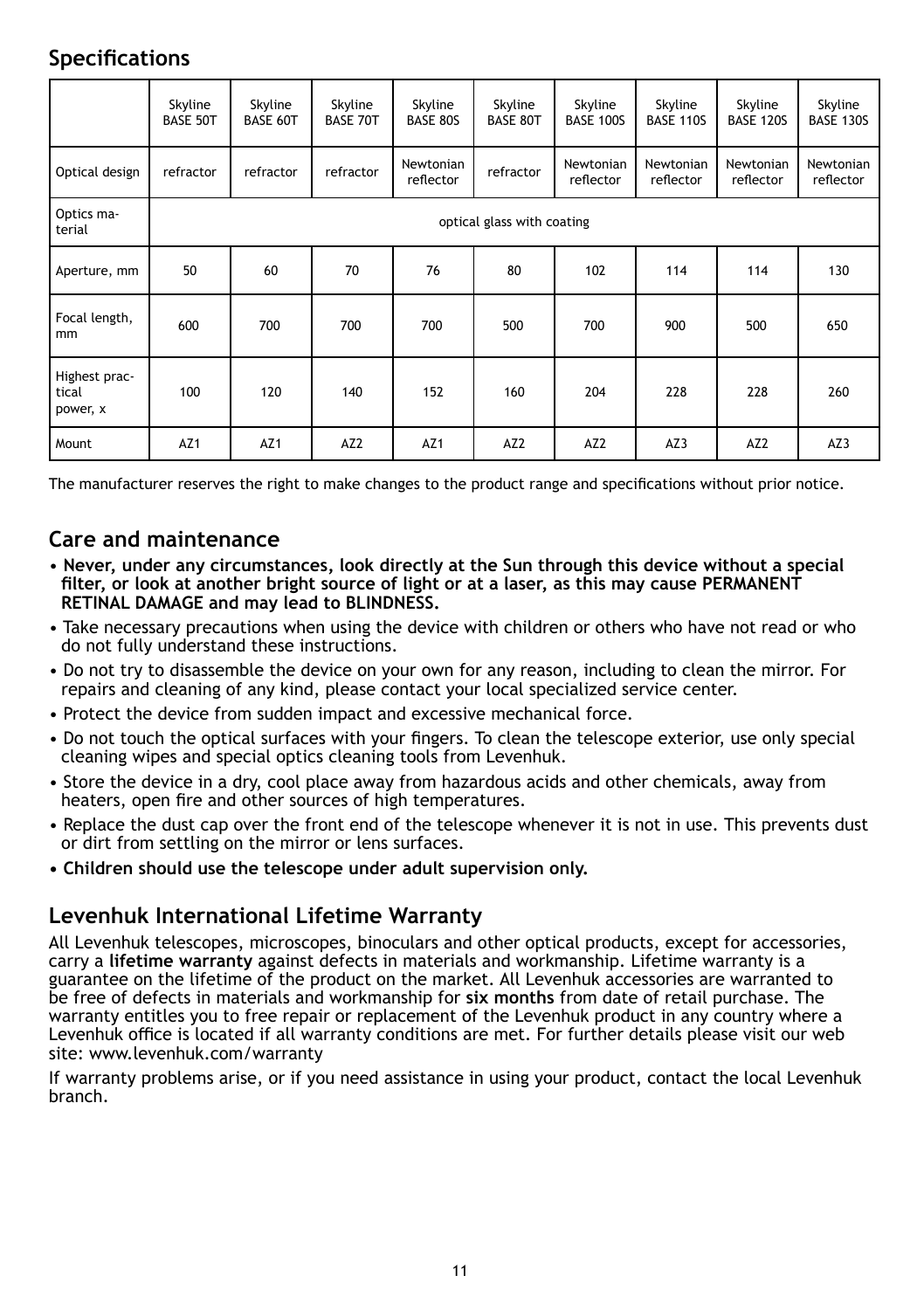ВНИМАНИЕ! Никога не гледайте директно към Слънцето, дори за миг, през Вашия телескоп или визьор без професионално изработен соларен филтър, който покрива изцяло предната част на инструмента, понеже може да се получи невъзвратимо увреждане на очите. За да избегнете повреда на вътрешните части на Вашия телескоп, се погрижете предният край на визьора да бъде покрит с алуминиево фолио или друг непрозрачен материал. Децата трябва да използват телескопа само под надзора на възрастни.

Всички части на телескопа се получават в една кутия. Внимавайте, когато го разопаковате. Запазете оригиналната транспортна опаковка; Вие ще се нуждаете от нея, ако трябва да изпратите телескопа до сервизния център. Проверете внимателно кутията, понеже някои от частите са малки. Всички винтове трябва да бъдат затегнати здраво, за да се избегнат огъване и разклащане, но внимавайте да не ги затегнете прекомерно, тъй като това може да доведе до скъсване на резбите.

По време на сглобяването (и не само тогава) не докосвайте повърхностите на оптичните елементи с пръсти си. Оптичните повърхности са с чувствително покритие, което може да се повреди лесно при докосване. Никога не демонтирайте лещите от корпуса им, понеже това ще направи гаранцията на продукта невалидна.

#### **Оптична система и конструкция на телескопа**

Levenhuk Skyline BASE е серия телескопи за употреба на начално ниво. Тези телескопи са отлични за деца и начинаещи в астрономията. Рефлекторните телескопи са подходящи за изучаване на Слънчевата система и ярки обекти в далечния Космос, а рефракторните телескопи са подходящи за наблюдения на планети, както и за изучаване на наземни обекти.

Това ръководство за потребителя е приложимо за няколко рефракторни (фиг. 1a) и рефлекторни телескопа (фиг. 1b) върху азимутални монтировки. Прочетете внимателно ръководството за потребителя, за да намерите информация за сглобяването и настройката на Вашия модел телескоп, и внимателно следвайте инструкциите.

#### **Сглобяване на триножника**

- Разхлабете внимателно застопоряващите бутони на триножника и издърпайте внимателно долната секция на всеки от краката на триножника. Затегнете винтовете, за да застопорите краката.
- Отдалечете краката на триножника, за да се разположи триножникът във вертикално положение.
- Регулирайте височината на всеки от краката на триножника, докато главата на триножника е правилно нивелирана. Имайте предвид, че краката на триножника може да не са с еднаква дължина, когато монтировката е нивелирана.
- Поставете поставката за принадлежности върху скобата и я закрепете отдолу с винтовете с глава с накатка (фиг. 2a) или закрепете поставката за принадлежности с един винт в средата на поставката (фиг. 2b).

#### **Сглобяване на монтировката**

#### Монтировка с вилка (фиг. 3a):

- Демонтирайте заключващия винт от пръта за управлението за бавно движение.
- Вкарайте пръта в отвора отстрани на монтировката с вилка.
- Поставете тръбата на телескопа между рамената на вилката, така че отворите на тръбата да съвпаднат с отворите в рамената. Закрепете тръбата на телескопа към монтировката с винтове с глава с накатка.
- Закрепете другия край на пръта към тръбата на телескопа, като вкарате винта през отворите на вала и на тръбата и го затегнете.

#### Монтировка без вилка (фиг. 3b):

- Отстранете бутона за фиксиране на надморската височина от главата на монтировката.
- Поставете оптичната тръба на телескопа върху азимуталната монтировка по такъв начин, че отворът в оптичната тръба да се подравни с отвора в главата на монтировката.
- Вкарайте бутона за фиксиране на надморската височина през главата на монтировката и оптичната тръба. Уверете се, че отворът е свободен по цялата си дължина, преди да затегнете бутона. Застопорете бутона за фиксиране на надморската височина.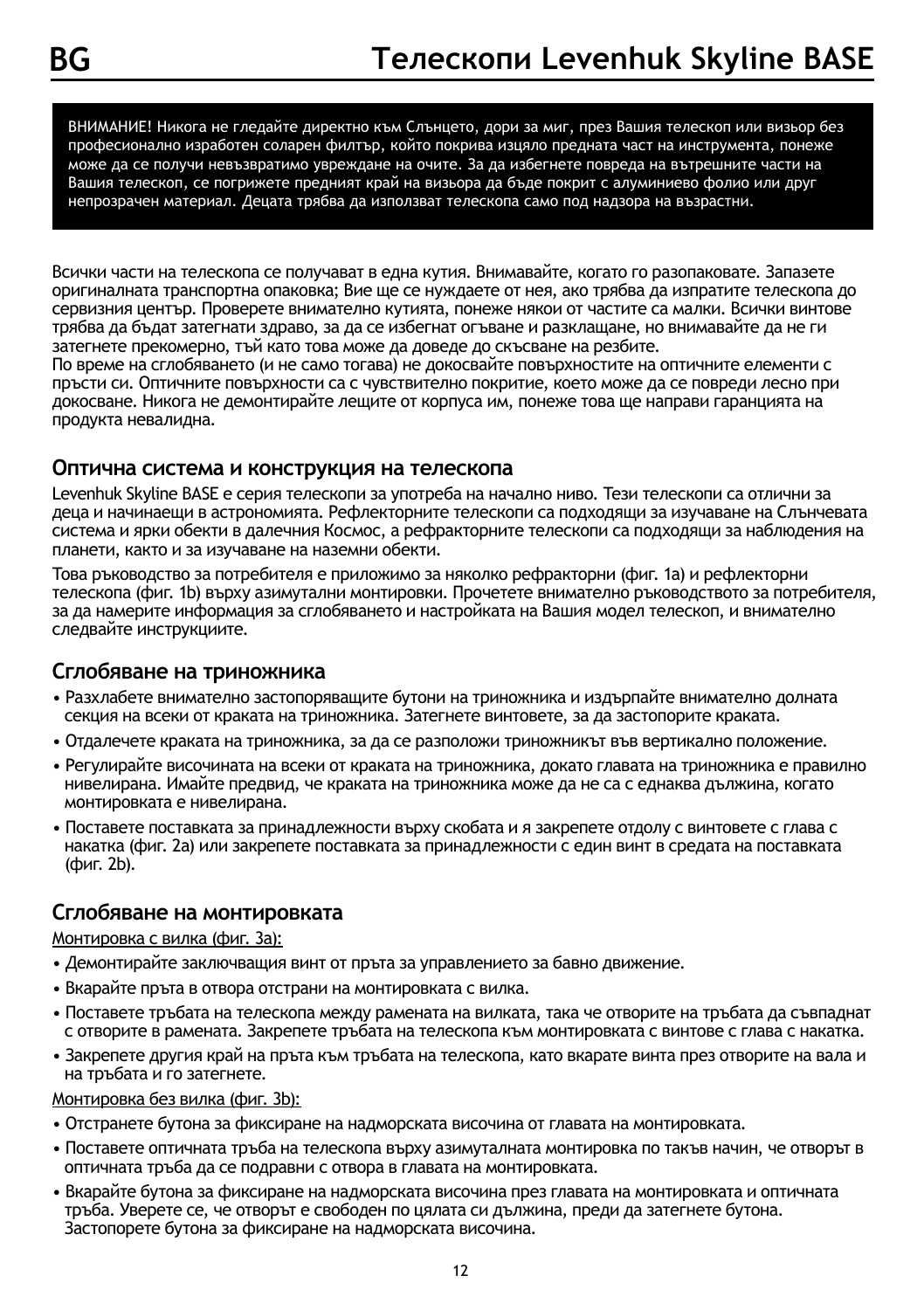#### **Сглобяване на оптични принадлежности**

Вашият телескоп може да бъде оборудван с допълнителни принадлежности, като окуляри, диагонално огледало или призма, или леща на Барлоу. Принадлежностите трябва да се монтират в точно определена последователност.

Рефракторни телескопи (фиг. 4a): Развийте винта с глава с накатка на фокусиращото устройство. Вкарайте диагоналното огледало в тръбата на фокусиращото устройство и затегнете отново винта с глава с накатка, за да задържите диагоналното огледало на място. След това поставете желания окуляр в диагоналното огледало и го застопорете, като затегнете отново винта с глава с накатка. Ако е необходима леща на Барлоу, монтирайте я между фокусиращото устройство и окуляра.

Рефлекторни телескопи (фиг. 4b): Развийте винта с глава с накатка на фокусиращото устройство и махнете пластмасовата капачка от тръбата на фокусиращото устройство. Вкарайте избрания окуляр и го застопорете, като затегнете отново винта с глава с накатка. Ако е необходима леща на Барлоу, монтирайте я между фокусиращото устройство и окуляра.

#### **Сглобяване и подравняване на оптичен визьор**

Развийте двата винта на гърба на тръбата на телескопа. Поставете основата на визьора над отворите върху тръбата. Фиксирайте основата на визьора на място чрез затягане на винтовете (рефракторен телескоп 5a, рефлекторен телескоп 5b).

Оптичните визьори са много полезни принадлежности. Когато те са правилно подравнени с телескопа, обектите могат да се намират бързо и да се разполагат в средата на полето на обзор. Въртете края на визьора навътре и навън, за да регулирате фокуса (фиг. 6).

За да подравните визьора, изберете отдалечен обект, който е най-малко на 500 метра от Вас, и насочете телескопа към него. Регулирайте телескопа по такъв начин, че обектът да се намира в средата на полето на обзор на окуляра. Погледнете през визьора, за да видите дали обектът е центриран също и върху кръстосаната решетка. Използвайте трите регулиращи винта, за да центрирате кръстосаната решетка на визьора върху обекта (фиг. 7).

#### **Управление на монтировката**

Монтировката AZ е азимутална монтировка, която Ви позволява да въртите телескопа около вертикалната и хоризонталната ос и да променяте неговата височина и азимут. За да регулирате азимута, развийте големия заключващ бутон под основата на монтировката и въртете тръбата наляво или надясно около оста, след това я затегнете отново. За да регулирате височината, развийте бутона за регулиране на надморската височина и завъртете тръбата. За по-прецизни движения използвайте управлението за бавно движение по височина. Поради въртенето на Земята обектите ще се изместват постоянно извън Вашето зрително поле, така че ще трябва да регулирате височината и азимута на Вашия телескоп, за да продължите наблюденията си (фиг. 8).

Референтните материали обикновено посочват координатите на деклинацията в градуси, часове и минути над или под линията на хоризонта. Понякога азимуталните координати могат да се посочват чрез точките на компаса (С, ЮЗ, ИСИ и т.н.), но най-често се посочват в градуси в 360-градусова равнина, където север е 0°, изток е 90°и т.н.

#### **Фокусиране**

Въртете бавно бутона за фокусиране в едната или в другата посока, докато изображението в окуляра стане отчетливо. Обикновено фокусът на изображението трябва да се коригира във времето поради малките изменения, вследствие на промяната на температурата, огъване и т.н. Коригиране на фокуса се налага почти винаги при смяна на окуляр, поставяне или махане на леща на Барлоу (рефракторен телескоп 9a, рефлекторен телескоп 9b).

#### **Адаптер за камера**

За да закрепите камера към Вашия телескоп може да се нуждаете от адаптер, за да може да се фокусира камерата. Конструкцията на някои рефракторни телескопи предвижда използване на диагонални огледала и поради това се нуждаят от по-голямо фокусно разстояние при използване с камера. За да постигнете това, просто закрепете удължител към фокусиращото устройство на Вашия телескоп и след това закрепете камерата с Т-образен адаптер към удължителя (фиг. 10).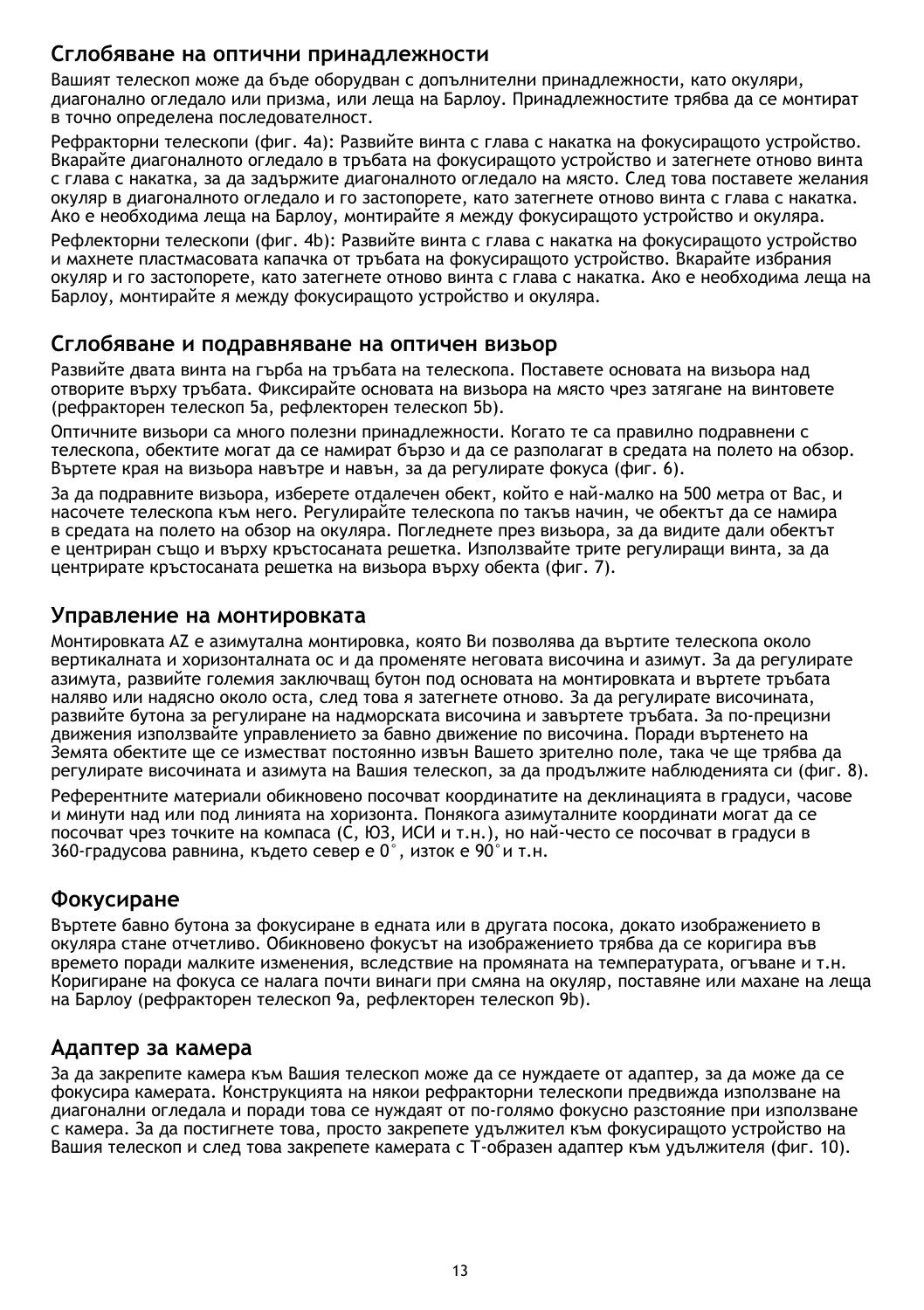## **Спецификации**

|                                            | Skyline<br><b>BASE 50T</b> | Skyline<br>BASE 60T                             | Skyline<br><b>BASE 70T</b> | Skyline<br><b>BASE 80S</b>         | Skyline<br><b>BASE 80T</b> | Skyline<br><b>BASE 100S</b> | Skyline<br><b>BASE 110S</b> | Skyline<br><b>BASE 120S</b> | Skyline<br><b>BASE 130S</b>                                            |  |
|--------------------------------------------|----------------------------|-------------------------------------------------|----------------------------|------------------------------------|----------------------------|-----------------------------|-----------------------------|-----------------------------|------------------------------------------------------------------------|--|
| Оптична<br>конструкция                     | телескоп                   | рефракторен рефракторен рефракторен<br>телескоп | телескоп                   | Нютонов<br>рефлекторен<br>телескоп | рефракторен<br>телескоп    | Нютонов<br>телескоп         | Нютонов<br>телескоп         | Нютонов<br>телескоп         | Нютонов<br>рефлекторен рефлекторен рефлекторен рефлекторен<br>телескоп |  |
| Материал на<br>оптиката                    |                            | оптично стъкло с покритие                       |                            |                                    |                            |                             |                             |                             |                                                                        |  |
| Апертура, тт                               | 50                         | 60                                              | 70                         | 76                                 | 80                         | 102                         | 114                         | 114                         | 130                                                                    |  |
| Фокусно<br>разстояние,<br>mm               | 600                        | 700                                             | 700                        | 700                                | 500                        | 700                         | 900                         | 500                         | 650                                                                    |  |
| Най-голямо<br>практическо<br>увеличение, х | 100                        | 120                                             | 140                        | 152                                | 160                        | 204                         | 228                         | 228                         | 260                                                                    |  |
| Монтировка                                 | AZ <sub>1</sub>            | AZ <sub>1</sub>                                 | AZ <sub>2</sub>            | AZ <sub>1</sub>                    | AZ <sub>2</sub>            | AZ <sub>2</sub>             | AZ3                         | AZ <sub>2</sub>             | AZ3                                                                    |  |

Производителят си запазва правото да прави промени на гамата продукти и спецификациите им без предварително уведомление.

#### **Грижи и поддръжка**

- **Никога, при никакви обстоятелства, не гледайте директно към Слънцето през това устройство без специален филтър и не гледайте в друг ярък източник на светлина или лазер, тъй като това може да причини НЕВЪЗВРАТИМО УВРЕЖДАНЕ НА РЕТИНАТА и може да доведе до СЛЕПОТА.**
- Предприемете необходимите превантивни мерки при използване на това устройство от деца или други, които не са прочели или които не са разбрали напълно тези инструкции.
- Не се опитвайте да разглобявате устройството сами по никаква причина, включително и за почистване на огледалото. За ремонти и почистване, моля, обръщайте се към местния специализиран сервизен център.
- Предпазвайте устройството от внезапни удари и прекомерна механична сила.
- Не пипайте оптичните повърхности с пръсти. За почистване на телескопа отвън, използвайте само специални кърпички и течности за почистване на оптика от Levenhuk.
- Съхранявайте устройството на сухо и хладно място, далеч от опасни киселини и други химикали, далеч от отоплителни уреди, открит огън и други източници на високи температури.
- Поставяйте капачката против прах върху предния край на телескопа всеки път, когато не го използвате. Това предотвратява наслагването на прах и замърсявания върху повърхностите на огледалото и лещата.
- **Децата трябва да използват телескопа само под надзора на възрастни.**

#### **Международна доживотна гаранция от Levenhuk**

Всички телескопи, микроскопи, бинокли и други оптични продукти от Levenhuk, с изключение на аксесоарите, имат **доживотна гаранция** за дефекти в материалите и изработката. Доживотната гаранция представлява гаранция, валидна за целия живот на продукта на пазара. За всички аксесоари Levenhuk се предоставя гаранция за липса на дефекти на материалите и изработката за период от **две години** от датата на покупка на дребно. Гаранцията Ви дава право на безплатен ремонт или подмяна на продукта Levenhuk във всяка страна, в която има офис на Levenhuk, ако са изпълнени всички гаранционни условия. За повече информация посетете нашата уебстраница: www.levenhuk.bg/garantsiya

Ако възникнат проблеми с гаранцията или ако се нуждаете от помощ за използването на Вашия продукт, свържете се с местния представител на Levenhuk.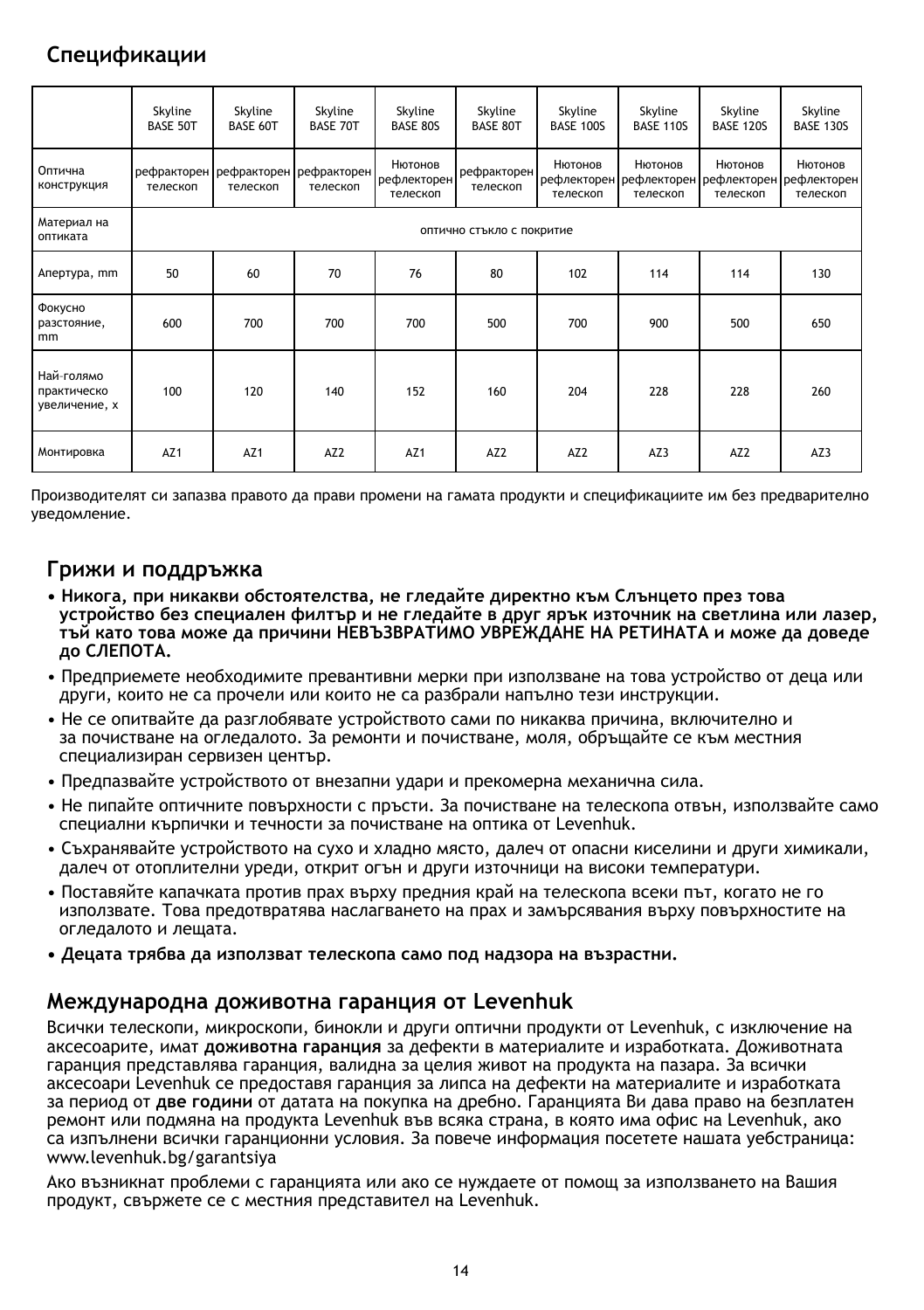VÝSTRAHA! Nikdy — ani na okamžik — se přes teleskop nebo pointační dalekohled (hledáček) nedívejte přímo do slunce, aniž byste použili odborně vyrobený solární filtr, který bude zcela překrývat objektiv přístroje. Nedodržením tohoto pokynu se vystavujete nebezpečí trvalého poškození zraku. Abyste zabránili poškození vnitřních součástí svého teleskopu, zakryjte čelní stranu pointačního dalekohledu (hledáčku) hliníkovou fólií nebo jiným neprůhledným materiálem. Děti by měly teleskop používat pouze pod dohledem dospělé osoby.

Všechny součásti teleskopu jsou dodávány v jediné krabici. Při jejím vybalování postupujte opatrně. Doporučujeme vám uschovat si originální přepravní obaly. V případě, že bude potřeba teleskop přepravit do jiného místa, mohou správné přepravní obaly pomoci předejít poškození teleskopu při přepravě. Obsah důkladně zkontrolujte, neboť některé součásti jsou malé. Abyste vyloučili deformace a viklání, musejí být všechny šrouby pevně utaženy, ale dbejte na to, abyste je nepřetáhli, neboť může dojít ke stržení závitů.

Během montáže (ani nikdy jindy) se svými prsty nedotýkejte povrchu optických součástí. Povrchy optických prvků jsou potaženy speciální choulostivou vrstvou, kterou lze při doteku snadno poškodit. Čočky ani zrcadla nikdy nevyjímejte z jejich pouzdra; nedodržení tohoto pokynu má za následek neplatnost záruky.

#### **Optický systém a konstrukce teleskopu**

Levenhuk Skyline BASE je řada snadno použitelných teleskopů základní úrovně. Tyto teleskopy jsou perfektní pro děti a začátečníky v oboru astronomie. Reflektory jsou vhodné pro studium solárního systému a jasných objektů v hlubokém vesmíru, zatímco refraktory jsou vhodné pro planetární pozorování a pro studování pozemských objektů.

Tato uživatelská příručka je vhodná pro některé teleskopy typu refraktor (obr. 1a) a reflektor (obr. 1b) s altazimutální montáží. Přečtěte si pozorně tuto uživatelskou příručku a zvláště informace o montáži a nastavení vašeho modelu teleskopu. Dodržujte všechny zde uvedené pokyny.

#### **Montáž stativu**

- Pomalu uvolněte aretační šrouby stativu a opatrně vysuňte spodní část každé nohy stativu. Utažením šroubů nohy zafixujte v nastavené poloze.
- Nohy stativu roztáhněte tak, aby bylo stativ možno vzpřímeně postavit.
- Upravte výšku jednotlivých nohou stativu tak, aby byla jeho hlava správně horizontálně vyvážená. Nohy stativu nemusí mít při správně vyrovnané montáži stejnou délku.
- Umístěte odkládací přihrádku na příslušenství na horní část konzoly a připevněte ji zespodu pomocí křídlatých matic (obr. 2a) nebo přihrádku zajistěte pomocí jednoho šroubu uprostřed přihrádky  $($ obr.  $2b$ ).

#### **Sestavení montáže**

#### Modely s vidlicovou montáží (obr. 3a):

- Z ovládací tyče jemného nastavení odstraňte pojistný šroub.
- Tyč vložte do otvoru na straně vidlicové montáže.
- Tubus teleskopu vložte mezi ramena vidlice tak, aby otvory na tubusu lícovaly s otvory v rameni. Pomocí křídlatých šroubů připevněte tubus teleskopu k montáži.
- Druhý konec tyče připevněte k tubusu teleskopu tak, že přes otvory v hřídeli a tubusu zasunete šroub a utáhnete jej.

Montáž bez vidlice (obr. 3b):

- Odšroubujte pojistný šroub elevace z hlavice montáže.
- Uložte optický tubus teleskopu na azimutální montáž tak, aby otvor v optickém tubusu lícoval s otvorem v hlavici montáže.
- Pojistný šroub elevace zasuňte přes hlavici montáže a optický tubus (před utažením šroubu zajistěte, aby byla kompletní cesta šroubu bez překážek). Pojistný šroub elevace utáhněte tak, aby byl tubus upevněn.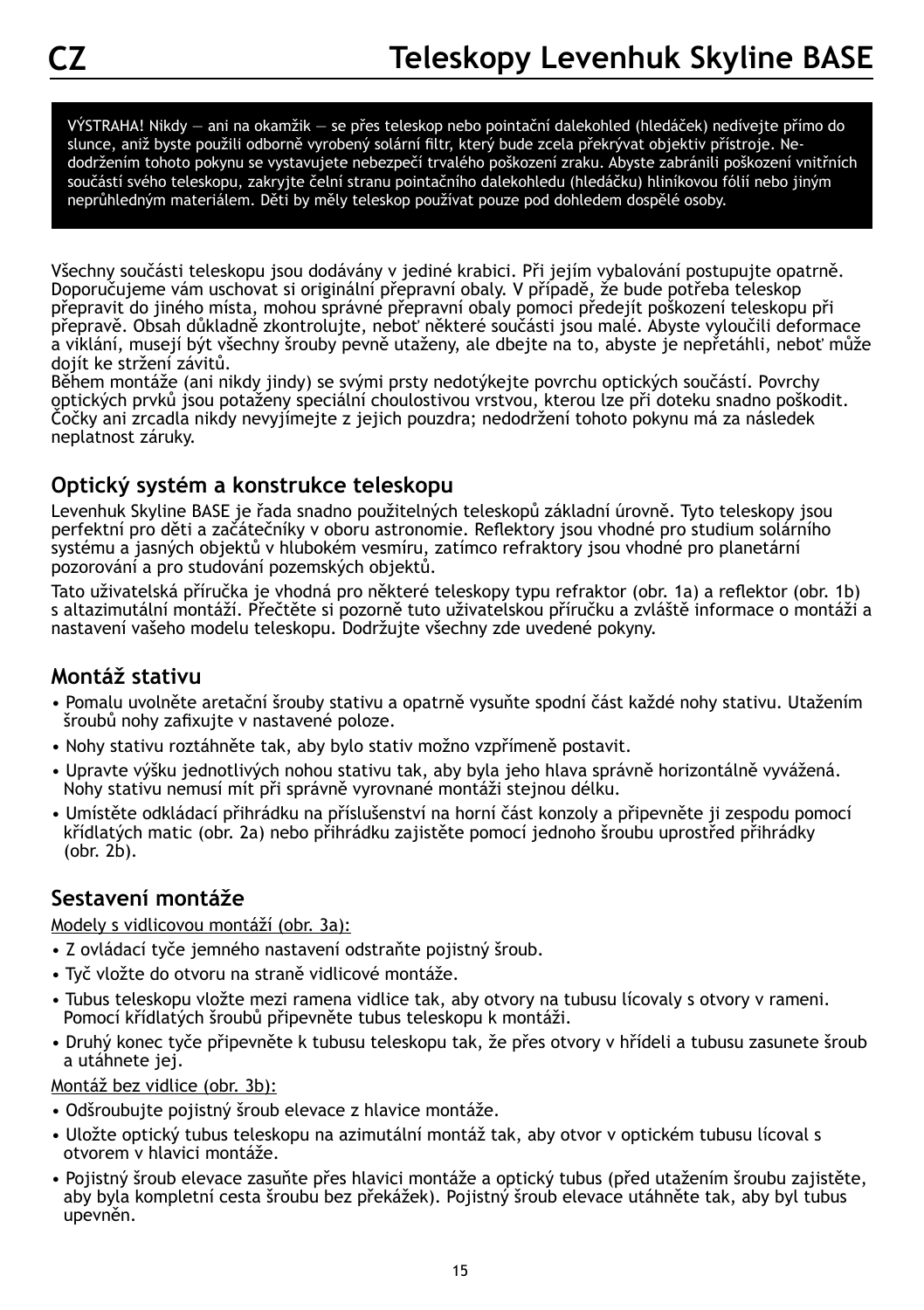#### **Sestava optického příslušenství**

Váš teleskop můžete vybavit doplňkovým příslušenstvím, jako je například okulár, diagonální zrcátko, hranol nebo Barlowova čočka. Příslušenství by mělo být instalováno dle přesně stanoveného postupu.

Refraktory (obr. 4a): Uvolněte křídlatou matici okulárového výtahu. Do tubusu okulárového výtahu vložte diagonální zrcátko, křídlatou matici opět utáhněte, a upevněte tak diagonální zrcátko ve správné poloze. Následně do diagonálního zrcátka zasuňte požadovaný okulár a zajistěte jej utažením křídlaté matice. Pokud je nutné použít Barlowovu čočku, instalujte ji mezi okulárový výtah a okulár.

Reflektory (obr. 4b): Uvolněte křídlatou matici okulárového výtahu a sejměte plastovou krytku z tubusu okulárového výtahu. Vložte požadovaný okulár a zajistěte jej zpětným utažením křídlatých šroubů. Pokud je nutné použít Barlowovu čočku, instalujte ji mezi okulárový výtah a okulár.

#### **Montáž a seřízení pointačního dalekohledu**

Vyvlékněte dva šrouby v zadní části tubusu teleskopu. Patici pointačního dalekohledu umístěte nad otvory v tubusu. Utažením šroubů upevněte patici pointačního dalekohledu do správné polohy (refraktor 5a, reflektor 5b).

Optické pointační dalekohledy jsou velmi užitečné příslušenství. Při správném seřízení vzhledem k teleskopu lze jimi rychle lokalizovat objekty na obloze a umístit je do středu zorného pole. Seřizování se provádí ve venkovním prostředí za denního světla, kdy se objekty snadněji lokalizují. Nejprve pointační dalekohled doostřete (je-li to potřeba) (obr. 6).

Při seřizování pointačního dalekohledu si vyberte objekt ve vzdálenosti nejméně 500 m a namiřte na něj teleskop. Teleskop nastavte tak, aby byl objekt ve středu zorného pole vašeho okuláru. V pointačním dalekohledu zkontrolujte, zda je objekt vystředěn i na nitkovém kříži. K vycentrování nitkového kříže na objektu použijte tři stavěcí šrouby (obr. 7).

#### **Práce s montáží**

Montáž AZ je altazimutální montáž, která vám umožňuje otáčet teleskopem kolem vertikální a horizontální osy a měnit tak výšku nad obzorem a azimut. Chcete-li nastavit azimut, uvolněte velký pojistný šroub pod paticí montáže, otočte tubus doleva nebo doprava kolem osy a šroub znovu utáhněte. Nastavení elevace provedete uvolněním aretačního šroubu a nakloněním tubusu. Přesnější nastavení lze provést pomocí regulace jemného nastavení. Vzhledem k pohybu Země v prostoru se budou objekty neustále přesouvat mimo zorné pole, proto budete muset během pozorování upravovat výšku a azimut svého teleskopu (obr. 8).

Referenční materiály obvykle udávají deklinační souřadnice ve stupních, hodinách a minutách nad nebo pod linií horizontu. Azimutální souřadnice mohou být někdy uváděny podle světových stran (S, JZ, SSV apod.), ale častěji bývají udávány ve stupních na škále 360°, kde sever je 0°, východ 90° atd.

#### **Zaostření**

Pomalu otáčejte knoflíkem ostření na jednu nebo druhou stranu, dokud není obraz v okuláru ostrý. V důsledku drobného kolísání způsobeného změnami teploty, průhybem atd. je obraz obvykle po nějaké době potřeba doostřit. Doostření je téměř vždy potřeba provést při výměně okuláru, přidání nebo odstranění Barlowovy čočky apod (refraktor 9a, reflektor 9b).

#### **T-adaptér a nástavec**

Při použití fotoaparátu připevněného k teleskopu může být k jeho zaostření potřeba adaptér. Některé refraktory jsou určeny k použití s diagonálními zrcátky, a potřebují tedy při práci s fotoaparátem delší ohniskovou vzdálenost. Toho lze dosáhnout připojením nástavce k okulárovému výtahu teleskopu a následně připojením fotoaparátu k nástavci pomocí T-adaptéru (obr. 10).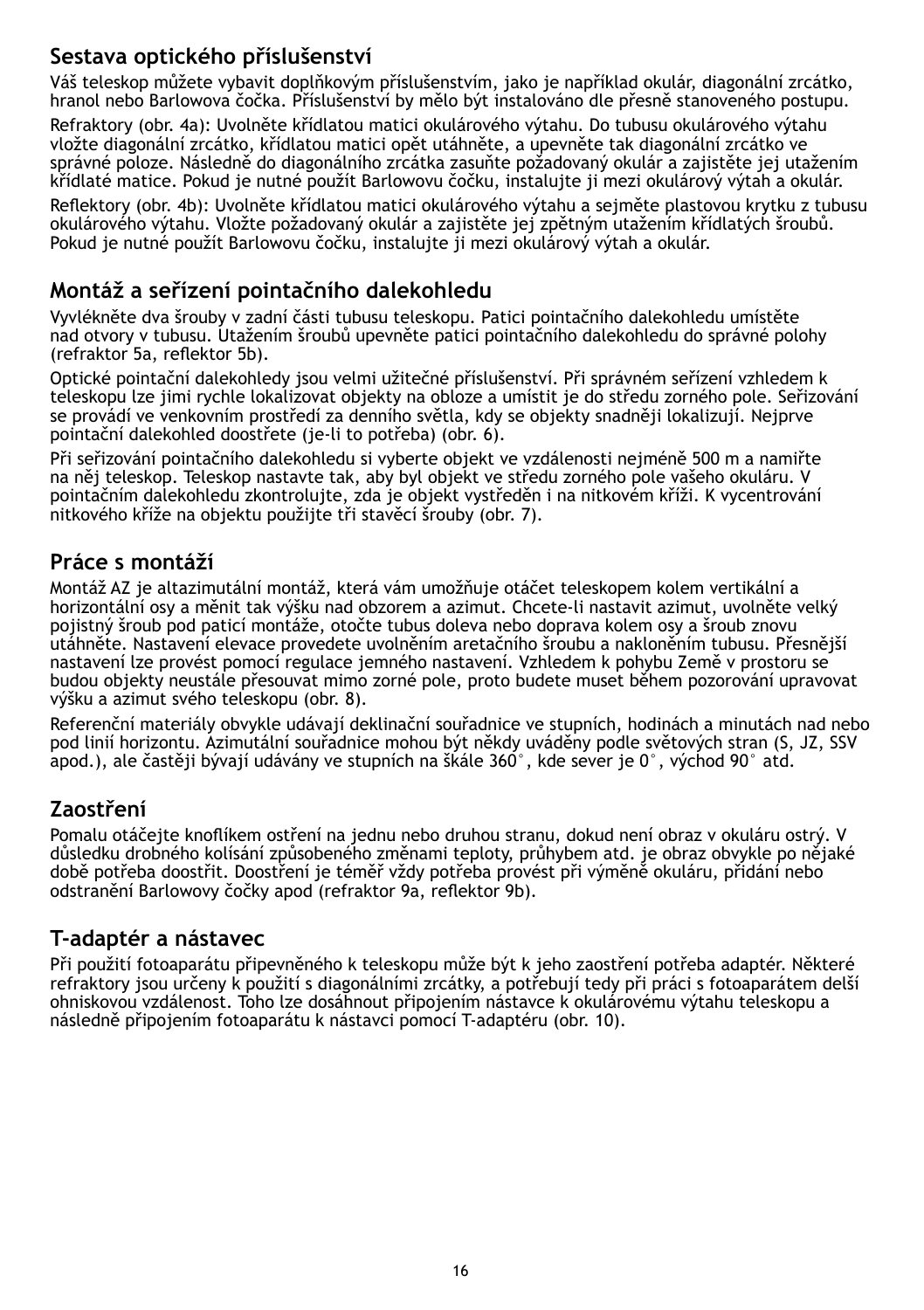#### **Specifikace**

|                                        | Skyline<br><b>BASE 50T</b> | Skyline<br>BASE 60T              | Skyline<br><b>BASE 70T</b> | Skyline<br><b>BASE 80S</b> | Skyline<br>BASE 80T | Skyline<br><b>BASE 100S</b> | Skyline<br><b>BASE 110S</b> | Skyline<br><b>BASE 120S</b> | Skyline<br><b>BASE 130S</b> |  |
|----------------------------------------|----------------------------|----------------------------------|----------------------------|----------------------------|---------------------|-----------------------------|-----------------------------|-----------------------------|-----------------------------|--|
| Optická<br>konstrukce                  | refraktor                  | refraktor                        | refraktor                  | Newtonovský<br>reflektor   | refraktor           | Newtonovský<br>reflektor    | Newtonovský<br>reflektor    | Newtonovský<br>reflektor    | Newtonovský<br>reflektor    |  |
| Materiál optiky                        |                            | optické sklo s ochrannou vrstvou |                            |                            |                     |                             |                             |                             |                             |  |
| Apertura, mm                           | 50                         | 60                               | 70                         | 76                         | 80                  | 102                         | 114                         | 114                         | 130                         |  |
| Ohnisková<br>vzdálenost, mm            | 600                        | 700                              | 700                        | 700                        | 500                 | 700                         | 900                         | 500                         | 650                         |  |
| Nejvyšší prak-<br>tické<br>zvětšení, x | 100                        | 120                              | 140                        | 152                        | 160                 | 204                         | 228                         | 228                         | 260                         |  |
| Montáž                                 | AZ1                        | AZ <sub>1</sub>                  | AZ <sub>2</sub>            | AZ1                        | AZ <sub>2</sub>     | AZ <sub>2</sub>             | AZ3                         | AZ <sub>2</sub>             | AZ3                         |  |

Společnost Levenhuk si vyhrazuje právo provádět bez předchozího upozornění úpravy jakéhokoliv výrobku, případně zastavit jeho výrobu.

#### **Péče a údržba**

- • **Nikdy, za žádných okolností, se tímto přístrojem bez speciálního filtru nedívejte přímo do slunce, jiného jasného světelného zdroje nebo laseru, neboť hrozí nebezpečí TRVALÉHO POŠKOZENÍ SÍTNICE a případně i OSLEPNUTÍ.**
- Při použití tohoto přístroje dětmi nebo osobami, které tento návod nečetly nebo s jeho obsahem nebyly plně srozuměny, přijměte nezbytná preventivní opatření.
- Z žádného důvodu se nepokoušejte přístroj rozebírat, a to ani za účelem vyčištění zrcadla. S opravami veškerého druhu se obracejte na své místní specializované servisní středisko.
- Přístroj chraňte před prudkými nárazy a nadměrným mechanickým namáháním.
- Nedotýkejte se svými prsty povrchů optických prvků. K vyčištění vnějších částí teleskopu používejte výhradně speciální čisticí ubrousky a speciální nástroje k čištění optiky dodávané společností Levenhuk.
- Přístroj ukládejte na suchém, chladném místě, mimo dosah nebezpečných kyselin nebo jiných chemikálií, topných těles, otevřeného ohně a jiných zdrojů vysokých teplot.
- Pokud teleskop nepoužíváte, zakryjte jeho čelní stranu prachovým víčkem. Tím zabráníte usazování prachu na povrchu zrcadla nebo čoček.
- **Děti by měly teleskop používat pouze pod dohledem dospělé osoby.**

#### **Mezinárodní doživotní záruka Levenhuk**

Na veškeré teleskopy, mikroskopy, triedry a další optické výrobky značky Levenhuk, s výjimkou příslušenství, se poskytuje **doživotní záruka** pokrývající vady materiálu a provedení. Doživotní záruka je záruka platná po celou dobu životnosti produktu na trhu. Na veškeré příslušenství značky Levenhuk se poskytuje záruka toho, že je dodáváno bez jakýchkoli vad materiálu a provedení, a to po dobu **dvou let** od data zakoupení v maloobchodní prodejně. Tato záruka vám v případě splnění všech záručních podmínek dává nárok na bezplatnou opravu nebo výměnu výrobku značky Levenhuk v libovolné zemi, v níž se nachází pobočka společnosti Levenhuk. Další informace — navštivte naše webové stránky: www.levenhuk.cz/zaruka

V případě problémů s uplatněním záruky, nebo pokud budete potřebovat pomoc při používání svého výrobku, obraťte se na místní pobočku společnosti Levenhuk.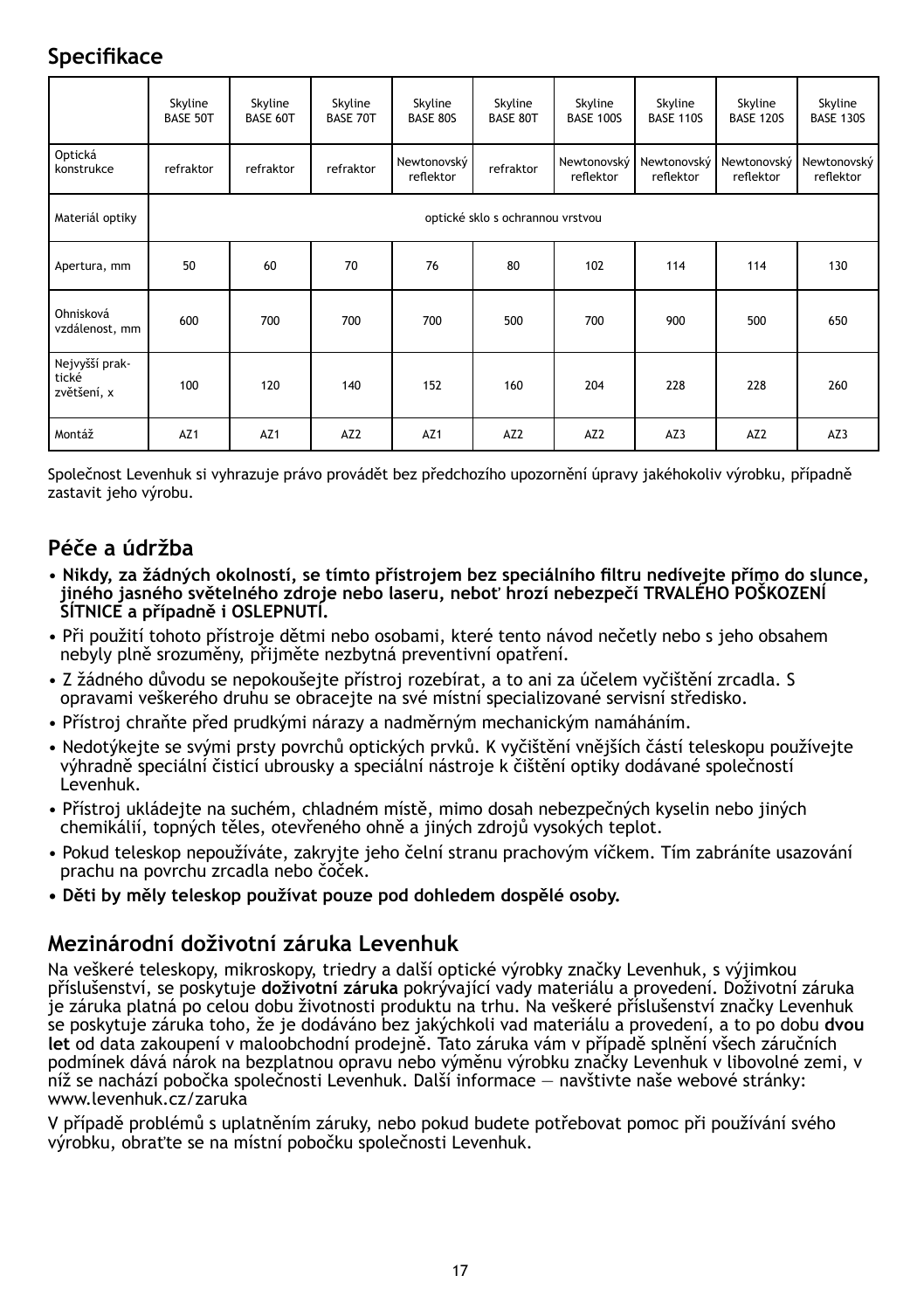VORSICHT! Schauen Sie mit dem Teleskop oder Sucherrohr nie — auch nicht kurzzeitig — ohne einen professionell hergestellten Sonnenfilter, der die Vorderseite des Instruments vollständig abdeckt, direkt in die Sonne. Erblindungsgefahr! Achten Sie darauf, dass das vordere Ende des Sucherrohrs mit Aluminiumfolie oder einem anderen nichttransparenten Material abgedeckt ist, um Beschädigungen an den internen Komponenten des Teleskops zu vermeiden. Kinder dürfen das Teleskop nur unter Aufsicht Erwachsener verwenden.

Alle Teile des Teleskops werden in einer Schachtel ausgeliefert. Packen Sie sie vorsichtig aus! Bewahren Sie die Original-Versandverpackung auf. Sollte später ein Transport des Teleskops an einen anderen Standort notwendig werden, trägt die Versandverpackung dazu bei, dass das Teleskop wohlbehalten ankommt. Sehen Sie sorgfältig in der Schachtel nach, da einige Teile klein sind. Ziehen Sie alle Schrauben fest an, um Durchbiegen und Taumelbewegungen zu vermeiden. Achten Sie jedoch auch darauf, das Gewinde nicht durch zu festes Anziehen zu überdrehen.

Berühren Sie bei der Montage (und auch sonst) die Flächen der optischen Elemente nicht mit den Fingern. Die empfindliche Vergütung der optischen Flächen kann bei Berührung leicht Schaden nehmen. Entfernen Sie niemals die Linsen oder Spiegel aus ihrem Gehäuse — dies führt zu Garantieverlust.

#### **Teleskop — optische Bauarten und Aufbau**

Levenhuks Skyline-BASE-Teleskope wurden speziell für Einsteiger geschaffen, lassen sich daher leicht und unkompliziert bedienen. Die Teleskope dieser Serie sind einfach ideal für Kinder und Leute, die ein wenig in die Astronomie hineinschnuppern möchten. Reflektoren, also Spiegelteleskope, eignen sich insbesondere für Beobachtungen unseres Sonnensystems und lichtstarke Deep-Sky-Objekte (also Objekte außerhalb unseres Sonnensystems), während sich Refraktoren, also Linsenteleskope, sehr gut zur Beobachtung von Planeten und Objekten auf der Erde eignen.

Diese Anleitung wurde für unterschiedliche Refraktor- (Abbildung 1a) und Reflektor-Teleskope (Abbildung 1b) auf Azimutalmontierung angeschrieben. Machen Sie sich gründlich mit der Anleitung, den Hinweisen zum Montieren und Justieren Ihres Teleskopmodells vertraut, halten Sie sich sorgfältig an die Anleitungen.

#### **Montage des Stativs**

- Lösen Sie langsam die Arretierungen an den Stativbeinen und ziehen Sie vorsichtig die unteren Beinabschnitte heraus. Ziehen Sie die Arretierungen wieder an, um die unteren Beinabschnitte zu fixieren.
- Spreizen Sie die Beine des Stativs und stellen Sie das Stativ auf.
- Justieren Sie die Höhe der einzelnen Stativbeine, um den Stativkopf korrekt zu nivellieren. Es kann sein, dass bei nivellierter Montierung nicht alle Stativbeine gleich lang sind.
- Legen Sie die Zubehörablage auf die Halterung, fixieren Sie die Ablage mit Rändelschrauben von unten (Abbildung 2a). Alternativ fixieren Sie die Zubehörablage mit einer einzigen Schraube in der Mitte der Ablage (Abbildung 2b).

#### **Montierung aufbauen**

#### Modelle mit Gabelmontierung (Abbildung 3a):

- Entfernen Sie die Sicherungsschraube aus dem Feinabstimmungsstab.
- Führen Sie den Stab in das Loch an der Seite der Gabelmontierung ein.
- Platzieren Sie den Teleskoptubus in den Armen der Gabelmontierung, so dass die Löcher auf dem Tubus deckungsgleich mit den Löchern an den Armen sind. Schrauben Sie den Teleskoptubus mit Flügelschrauben an die Montierung.
- Stecken Sie die Sicherungsschraube durch das Loch am Schaftende des Stabs in das Loch am Tubus und ziehen Sie die Schraube fest.

#### Montierung ohne Gabel (Abbildung 3b):

- Schrauben Sie die Höhenwinkel-Arretierung aus dem Kopf der Montierung heraus.
- Platzieren Sie den optischen Tubus so auf der Altazimut-Montierung, dass das Loch im optischen Tubus und das Loch im Gelenk der Montierung deckungsgleich sind.
- Führen Sie die Höhenwinkel-Arretierung durch die Löcher im Gelenk der Montierung und im optischen Tubus. Ziehen Sie die Höhenwinkel-Arretierung fest, um den Tubus zu fixieren.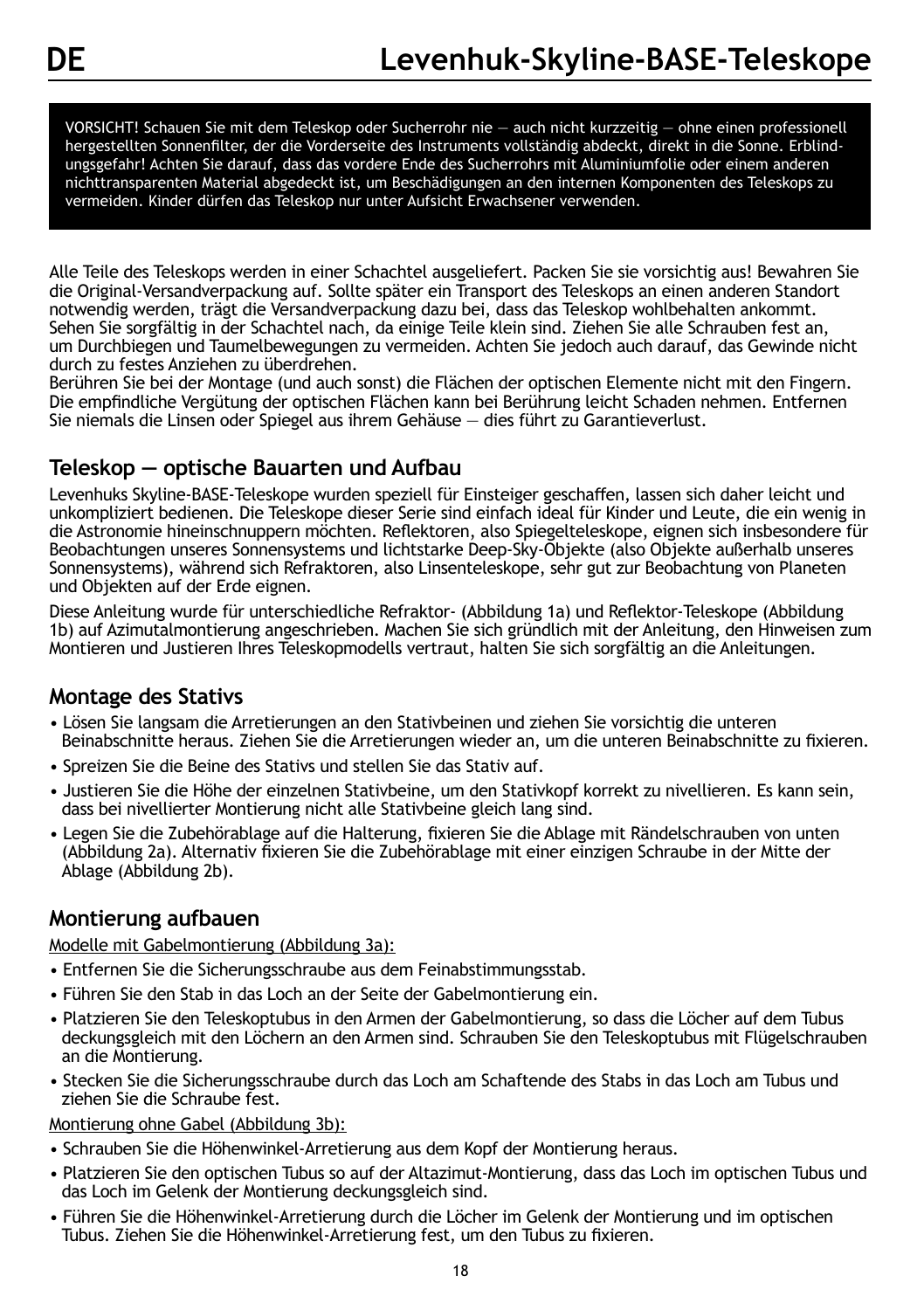#### **Optisches Zubehör anbringen**

Im Lieferumfang Ihres Teleskopes kann weiteres Zubehör enthalten sein — wie Okulare, Zenitspiegel oder -prisma oder eine Barlowlinse. Das Zubehör sollte in einer bestimmten Reihenfolge angebracht werden.

Refraktoren (Abbildung 4a): Lösen Sie die Rändelschraube am Okularauszug. Setzen Sie den Zenitspiegel in den Okularauszug ein, fixieren Sie den Zenitspiegel durch Anziehen der Rändelschraube. Setzen Sie dann das gewünschte Okular in den Zenitspiegel ein, fixieren Sie das Okular durch Wiederanziehen der Rändelschraube. Wenn Sie eine Barlowlinse nutzen möchten, setzen Sie diese zwischen Okularauszug und Okular ein.

Reflektoren (Abbildung 4b): Lösen Sie die Rändelschraube am Okularauszug, nehmen Sie die Kunststoffkappe aus dem Okularauszug. Setzen Sie das gewünschte Okular ein, fixieren Sie das Okular durch Wiederanziehen der Rändelschraube. Wenn Sie eine Barlowlinse nutzen möchten, setzen Sie diese zwischen Okularauszug und Okular ein.

#### **Montage und Ausrichtung des Suchers (Optisches Sucherrohr)**

Schrauben Sie die beiden Schrauben am hinteren Teil des Teleskoptubus heraus. Setzen Sie die Sucherrohr-Halterung auf die Löcher am Tubus. Verschrauben Sie die Sucherrohr-Halterung mit dem Tubus (Refraktor 5a, Reflektor 5b).

Optische Sucherrohre sind sehr nützliches Zubehör. Korrekt am Teleskop ausgerichtet, können Sie das Auffinden und Zentrieren von Objekten beschleunigen. Die Ausrichtung erfolgt am besten unter freiem Himmel bei Tageslicht, wenn es einfacher ist, Objekte zu finden. Fokussieren Sie zunächst das Sucherrohr neu (falls erforderlich) (Abbildung 6).

Wählen Sie zum Ausrichten erneut ein mindestens 500 m entferntes Objekt und richten Sie das Teleskop auf das gewählte Objekt. Richten Sie das Teleskop so aus, dass sich das Objekt in der Mitte des Sichtfelds im Okular befindet. Prüfen Sie, ob das Objekt auch im Sucherrohr im Mittelpunkt des Fadenkreuzes liegt. Zentrieren Sie das Fadenkreuz des Suchers mit den drei Stellschrauben auf dem Objekt (Abbildung 7).

#### **Bedienen der Montierung**

Die AZ-Montierung ist eine Azimutalmontierung, bei der Sie das Teleskop entlang der vertikalen (Höhenachse) und horizontalen (Azimutachse) Achsen drehen können. Zum Einstellen des Azimuts lösen Sie die Arretierung (großer Sterngriff) unter dem Sockel der Montierung und schwenken Sie den Tubus um die Achse nach links oder rechts. Ziehen Sie dann die Arretierung wieder an. Zum Justieren der Höhe lösen Sie den Höhen-Stellknopf und schwenken Sie den Tubus. Verwenden Sie für präzisere Bewegungen die Höhenwinkel-Feinabstimmung. Aufgrund der Erdrotation bewegen sich Himmelsobjekte ständig aus Ihrem Sichtfeld heraus, und Sie müssen Höhenwinkel und Azimut des Teleskops anpassen, um die Beobachtung fortsetzen zu können (Abbildung 8).

Referenzmaterialien geben in der Regel äquatoriale Koordinaten in Grad, Stunden und Minuten über oder unter der Horizontlinie an. Azimutale Koordinaten werden manchmal mit den Himmelsrichtungen angegeben (N, SW, ONO usw.), häufiger jedoch in Grad um die 360°-Ebene angegeben, wobei Norden 0° ist, Osten 90° usw.

#### **Fokussieren**

Drehen Sie die Fokussierräder langsam in die eine oder andere Richtung, bis das Bild im Okular scharf ist. Der Bildfokus muss wegen kleiner Schwankungen aufgrund von Temperaturänderungen, Durchbiegen usw. normalerweise nach einiger Zeit erneut feinjustiert werden. Wenn Sie ein Okular wechseln oder eine Barlowlinse hinzufügen oder wegnehmen, ist fast immer ist ein erneutes Fokussieren erforderlich (Refraktor 9a, Reflektor 9b).

#### **Kameraadapter**

Wenn Sie eine Kamera an Ihrem Teleskop anbringen möchten, benötigen Sie möglicherweise einen Adapter, um die Kamera fokussieren zu können. Einige Refraktoren sind zur Verwendung mit Diagonalspiegeln vorgesehen und benötigen daher bei Verwendung mit Kamera eine größere Brennweite. Bringen Sie dazu einfach eine Verlängerung an den Okularauszug des Teleskops an, und bringen Sie anschließend die Kamera mit einem T-Adapter an der Verlängerung an (Abbildung 10).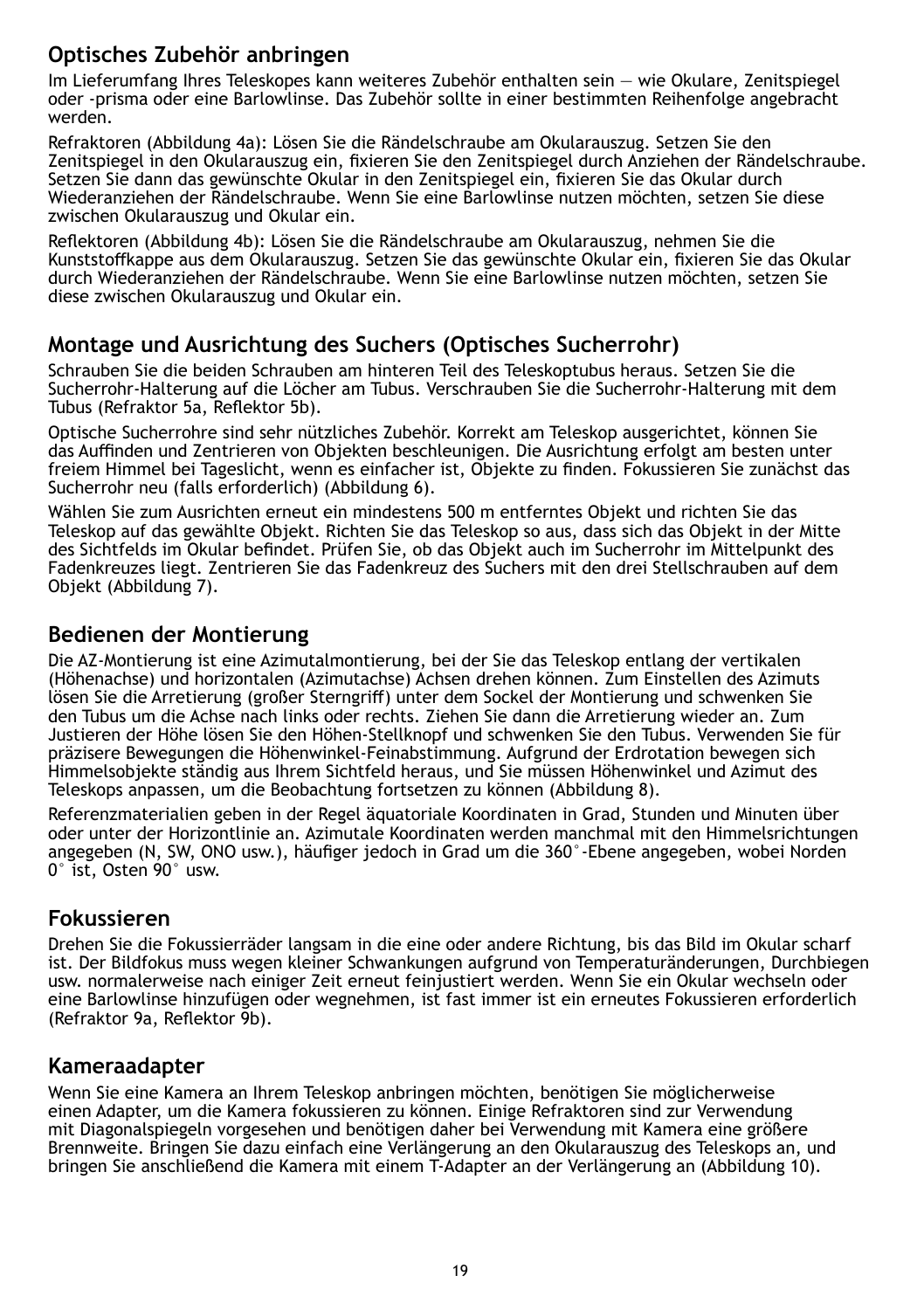#### **Technische Daten**

|                                          | Skyline<br><b>BASE 50T</b> | Skyline<br><b>BASE 60T</b>   | Skyline<br><b>BASE 70T</b> | Skyline<br><b>BASE 80S</b> | Skyline<br><b>BASE 80T</b> | Skyline<br><b>BASE 100S</b> | Skyline<br><b>BASE 110S</b> | Skyline<br><b>BASE 120S</b> | Skyline<br><b>BASE 130S</b> |  |
|------------------------------------------|----------------------------|------------------------------|----------------------------|----------------------------|----------------------------|-----------------------------|-----------------------------|-----------------------------|-----------------------------|--|
| Optische<br>Bauweise                     | Refraktor                  | Refraktor                    | Refraktor                  | Newton-<br>Reflektor       | Refraktor                  | Newton-<br>Reflektor        | Newton-<br>Reflektor        | Newton-<br>Reflektor        | Newton-<br>Reflektor        |  |
| Optikmaterial                            |                            | Optisches Glas mit Vergütung |                            |                            |                            |                             |                             |                             |                             |  |
| Öffnung, mm                              | 50                         | 60                           | 70                         | 76                         | 80                         | 102                         | 114                         | 114                         | 130                         |  |
| Brennweite, mm                           | 600                        | 700                          | 700                        | 700                        | 500                        | 700                         | 900                         | 500                         | 650                         |  |
| Höchste<br>praktische<br>Vergrößerung, x | 100                        | 120                          | 140                        | 152                        | 160                        | 204                         | 228                         | 228                         | 260                         |  |
| Montierung                               | AZ <sub>1</sub>            | AZ <sub>1</sub>              | AZ <sub>2</sub>            | AZ1                        | AZ <sub>2</sub>            | AZ <sub>2</sub>             | AZ3                         | AZ <sub>2</sub>             | AZ3                         |  |

Levenhuk behält sich das Recht vor, Produkte ohne vorherige Ankündigung zu modifizieren oder einzustellen.

#### **Pflege und Wartung**

- **Richten Sie das Instrument ohne Spezialfilter unter keinen Umständen direkt auf die Sonne, andere helle Lichtquellen oder Laserquellen. Es besteht die Gefahr DAUERHAFTER NETZZHAUTSCHÄDEN und ERBLINDUNGSGEFAHR.**
- Treffen Sie geeignete Vorsichtsmaßnahmen, wenn Kinder oder Menschen das Instrument benutzen, die diese Anleitung nicht gelesen bzw. verstanden haben.
- Versuchen Sie egal aus welchem Grunde nicht, das Instrument selbst auseinanderzubauen, auch nicht zum Reinigen des Spiegels. Wenden Sie sich für Reparaturen oder zur Reinigung an ein spezialisiertes Servicecenter vor Ort.
- Schützen Sie das Instrument vor plötzlichen Stößen und übermäßiger mechanischer Krafteinwirkung.
- Berühren Sie die optischen Flächen nicht mit den Fingern. Verwenden Sie zur äußerlichen Reinigung des Teleskops ausschließlich die speziellen Reinigungstücher und das spezielle Optik-Reinigungszubehör von Levenhuk.
- Lagern Sie das Instrument an einem trockenen, kühlen Ort, der frei von gefährlichen Säuren und anderen Chemikalien ist, und in ausreichendem Abstand zu Heizgeräten, offenem Feuer und anderen Hochtemperaturquellen. Das Instrument ist nicht für Dauerbetrieb ausgelegt.
- Decken Sie das vordere Ende des Teleskops stets mit der Staubschutzkappe ab, wenn es nicht in Verwendung ist. Sie verhindern dadurch, dass sich Staub auf dem Spiegel oder den Linsenflächen absetzen kann.
- **Kinder dürfen das Teleskop nur unter Aufsicht Erwachsener verwenden.**

#### **Lebenslange internationale Garantie**

Levenhuk garantiert für alle Teleskope, Mikroskope, Ferngläser und anderen optischen Erzeugnisse mit Ausnahme von Zubehör **lebenslänglich** die Freiheit von Material- und Herstellungsfehlern. Die lebenslange Garantie ist eine Garantie, die für die gesamte Lebensdauer des Produkts am Markt gilt. Für Levenhuk-Zubehör gewährleistet Levenhuk die Freiheit von Material- und Herstellungsfehlern innerhalb von **zwei Jahren** ab Kaufdatum. Die Garantie berechtigt in Ländern, in denen Levenhuk mit einer Niederlassung vertreten ist, zu Reparatur oder Austausch von Levenhuk-Produkten. sofern alle Garantiebedingungen erfüllt sind. Weitere Einzelheiten entnehmen Sie bitte unserer Website: www.levenhuk.de/garantie

Bei Problemen mit der Garantie, oder wenn Sie Unterstützung bei der Verwendung Ihres Produkts benötigen, wenden Sie sich an die lokale Levenhuk-Niederlassung.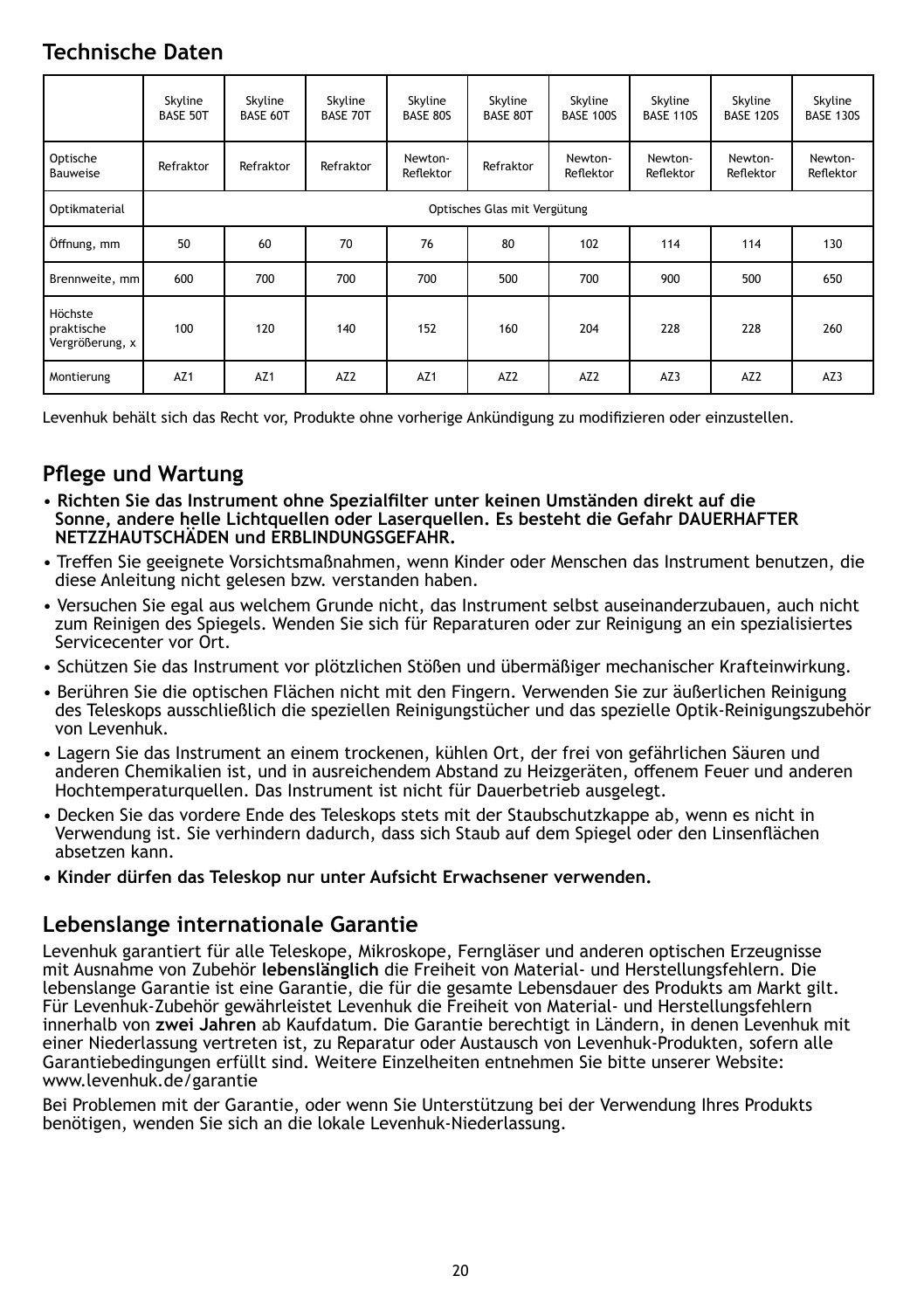¡ATENCIÓN! Nunca mire directamente al sol, ni siquiera un momento, a través del telescopio o el buscador sin un filtro creado profesionalmente que cubra por completo la parte delantera del instrumento, ya que podría sufrir daños oculares permanentes. Para evitar dañar las partes internas del telescopio asegúrese de que el extremo delantero del buscador está cubierto por papel de aluminio u otro material no transparente. Los niños únicamente deben utilizar este telescopio bajo la supervisión de un adulto.

Todas las piezas del telescopio llegarán en una caja. Desempaquételas con cuidado. Le recomendamos que conserve todo el embalaje original. Si el telescopio tuviese que enviarse a otro lugar, conservar el embalaje original asegurará que el telescopio supere el viaje intacto. Compruebe la caja cuidadosamente, ya que algunas piezas son pequeñas. Todos los tornillos deben apretarse firmemente para evitar que haya juego o se doblen, pero tenga cuidado de no apretarlos demasiado ya que podría pasarlos de rosca.

Durante el montaje (y en cualquier otro momento), no toque la superficie de los elementos ópticos con los dedos. Las superficies ópticas tienen coberturas delicadas que se pueden dañar con facilidad si las toca. Nunca saque las lentes o los espejos interiores de su lugar o anulará la garantía del producto.

#### **Sistema óptico y construcción del telescopio**

La serie de telescopios Levenhuk Skyline BASE es una gama de telescopios básicos fáciles de usar. Estos telescopios son perfectos para niños y principiantes en astronomía. Los reflectores son buenos para estudiar el sistema solar y los objetos brillantes del cielo profundo, mientras que los refractores son adecuados para observaciones planetarias y para estudiar objetos terrestres.

Este manual de usuario es aplicable a varios refractores (figura 1a) y telescopios reflectores (figura 1b) en monturas altacimutales. Lea atentamente el manual del usuario para encontrar la información sobre el montaje y ajuste de su modelo de telescopio, y siga cuidadosamente las instrucciones.

#### **Montaje del trípode**

- Afloje con cuidado el mecanismo de bloqueo del trípode y saque la parte inferior de cada pata. Apriete el mecanismo de bloqueo para fijar las patas en su lugar.
- Separe las patas del trípode y póngalo de pie.
- Ajuste la altura de cada pata del trípode hasta que el cabezal esté bien nivelado. Las patas del trípode pueden tener longitudes distintas cuando la montura esté nivelada.
- Coloque la bandeja de accesorios en la parte superior del soporte y fíjela con los tornillos de mano desde abajo (figura 2a) o asegure la bandeja de accesorios con un tornillo en el centro de la bandeja (figura 2b).

#### **Montaje de la montura**

Modelos con montura de horquilla (figura 3a):

- Quita el tornillo de fijación del mando de control de movimiento lento.
- Inserta la barra en el orificio del lateral de la montura de horquilla.
- Sitúa el tubo del telescopio entre los brazos de la horquilla de forma que los orificios del tubo encajen con los de los brazos. Asegura el tubo del telescopio a la montura con tornillos de mariposa.
- Asegura el otro extremo de la barra al tubo del telescopio insertando el tornillo en los orificios del cuerpo y el tubo y apretándolo.

Montura sin horquilla (figura 3b):

- Quita el mando de bloqueo de altitud del cabezal de la montura.
- Sitúa el tubo óptico del telescopio en la montura altazimutal de forma que el orificio en el tubo óptico encaje con el del cabezal de la montura.
- Inserta el bloqueo de altitud a través del cabezal de la montura y el tubo óptico. Asegúrate de que el orificio esté libre antes de apretar el mando. Fija el bloqueo de altitud.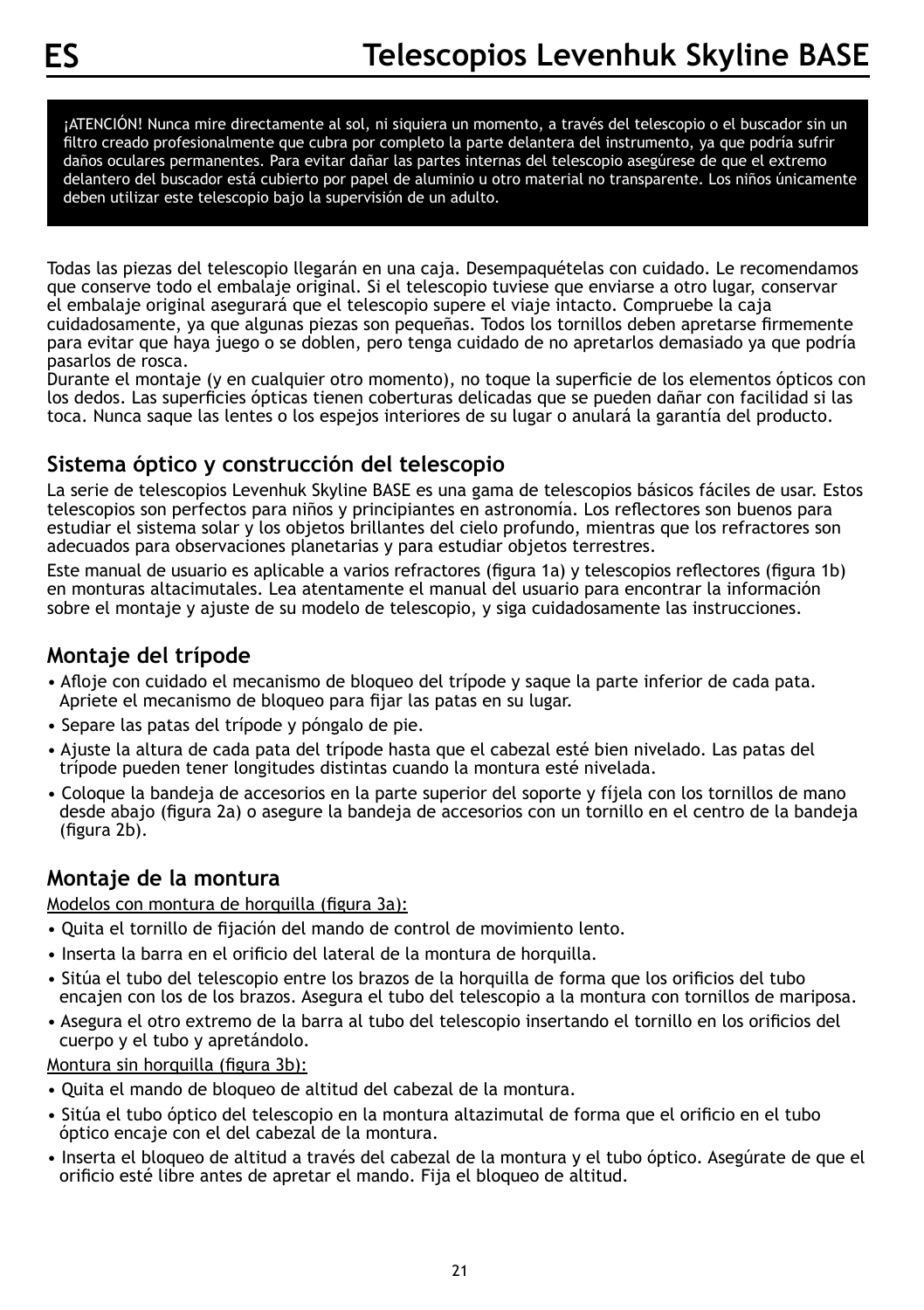#### **Montaje de accesorios ópticos**

El telescopio puede estar equipado con accesorios adicionales, como oculares, espejo diagonal o prisma o una lente Barlow. Los accesorios deben instalarse en un orden bien definido.

Refractores (figura 4a): Afloje el tornillo del enfocador. Inserta el espejo diagonal en el tubo del enfocador y vuelve a apretar el tornillo para mantener el espejo diagonal en su lugar. A continuación, inserte el ocular que desee en el espejo diagonal y asegúrelo volviendo a apretar el tornillo. Si se necesita una lente Barlow, instálela entre el enfocador y el ocular.

Reflectores (figura 4b): Afloje el tornillo del enfocador y quite la tapa de plástico del tubo del enfocador. Inserte el ocular seleccionado y asegúrelo volviendo a apretar el tornillo. Si se necesita una lente Barlow, instálela entre el enfocador y el ocular.

#### **Montaje y alineación del buscador óptico**

Desenrosca los dos tornillos de la parte trasera del tubo del telescopio. Coloca la base del buscador sobre los orificios del tubo. Bloquea la base del buscador en su sitio con los tornillos (refractor 5a, reflector 5b).

Los buscadores ópticos son unos accesorios muy útiles. Cuando se alinean correctamente con el telescopio, los objetos se pueden encontrar rápidamente y situar en el centro de la imagen. Gira el extremo del buscador para ajustar el enfoque (figura 6).

Para alinear el buscador, escoge un objeto distante que esté al menos a 500 metros y apunta el telescopio hacia el objeto. Ajusta el telescopio de manera que el objeto quede en el centro de la vista del ocular. Comprueba el buscador para ver si el objeto también queda centrado en los ejes. Usa los tres tornillos de ajuste para centrar el visor del buscador en el objeto (figura 7).

#### **Manejo de la montura**

La montura AZ es una montura altacimutal que permite girar el telescopio sobre los ejes vertical y horizontal y cambiar su altitud y acimut. Para ajustar el azimut afloja el mando de bloqueo bajo la base de la montura y rota el tubo hacia la izquierda o la derecha en el eje, luego vuelve a apretarlo. Para ajustar la altitud, afloja el mando de ajuste de la altitud y rota el tubo. Para movimientos más precisos, usa el control de movimiento lento de altitud. Debido al movimiento de La Tierra, los objetos se moverán constantemente de tu vista, así que tendrás que ajustar la altitud y el azimut del telescopio para continuar tus observaciones (figura 8).

Los materiales de referencia suelen citar las coordenadas de declinación en grados, horas y minutos sobre o bajo el horizonte. Las coordenadas azimutales se citan a veces junto con los puntos cardinales (N, SO, ENE, etc.) pero es más común que aparezcan en grados sobre el plano de 360 grados en el que el norte es 0º, el este 90º, etc.

#### **Enfoque**

Rote lentamente los mandos de enfoque bajo el mecanismo de enfoque en una dirección o en la otra hasta que la imagen del visor quede definida. Normalmente hay que reenfocar la imagen con el tiempo debido a pequeñas variaciones causadas por cambios de temperatura, flexiones, etc. Reenfocar es necesario casi siempre cuando se cambia un ocular y se añade o se quita una lente de Barlow (refractor 9a, reflector 9b).

#### **Adaptador de cámara**

Para acoplar una cámara a su telescopio es posible que necesite un adaptador para enfocar la cámara. Algunos reflectores requieren un mayor rango de movimientos del que permite el mecanismo de enfoque y algunos refractores están diseñados para su uso con espejos diagonales y necesitan una mayor distancia focal cuando se usan con la cámara. Para lograrlo, instale un extensor al sistema de enfoque del telescopio y una la cámara con un adaptador T al extensor (figura 10).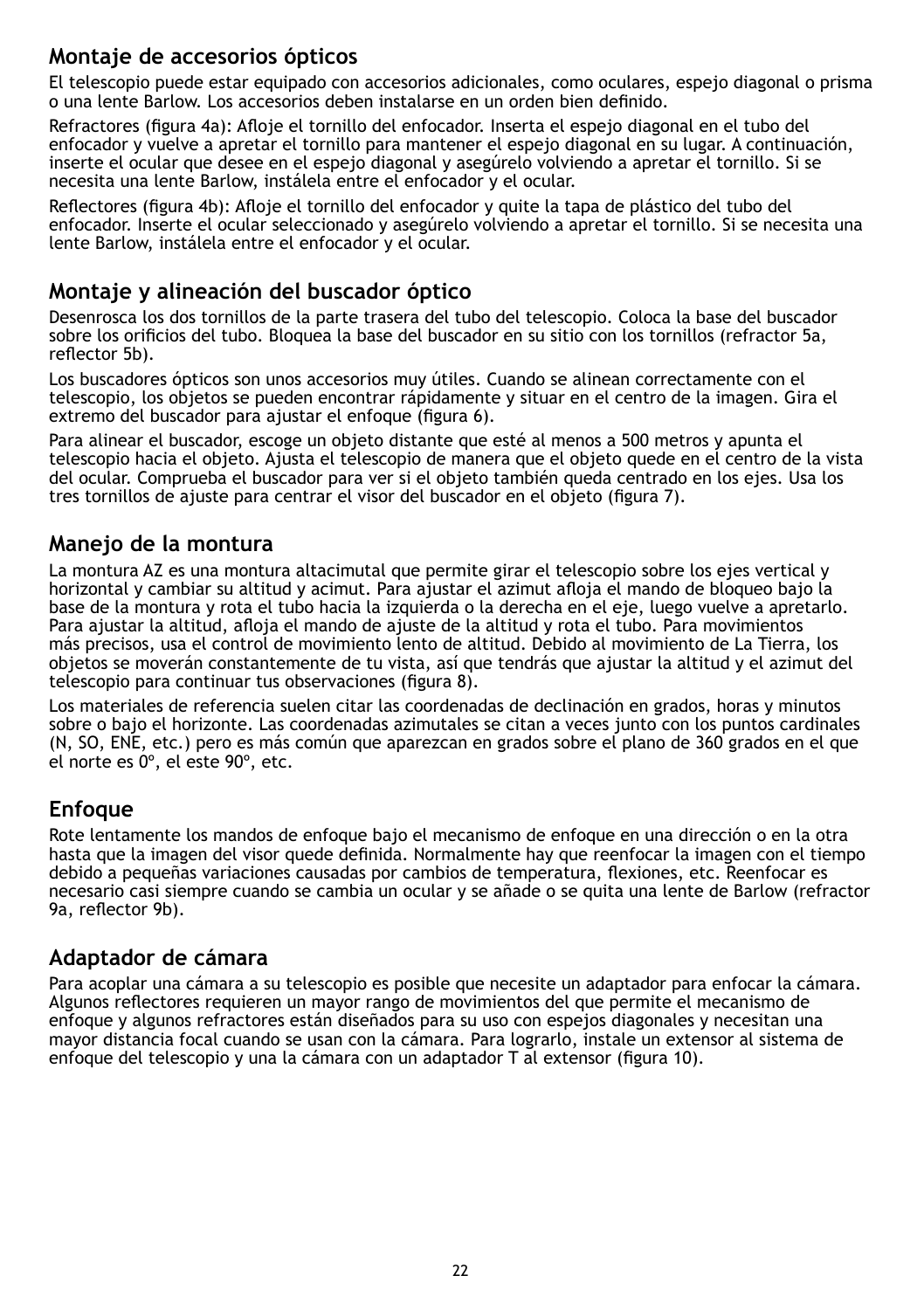#### **Especificaciones**

|                                         | Skyline<br><b>BASE 50T</b> | Skyline<br>BASE 60T             | Skyline<br><b>BASE 70T</b> | Skyline<br><b>BASE 80S</b> | Skyline<br><b>BASE 80T</b> | Skyline<br><b>BASE 100S</b> | Skyline<br><b>BASE 110S</b> | Skyline<br><b>BASE 120S</b> | Skyline<br><b>BASE 130S</b> |  |
|-----------------------------------------|----------------------------|---------------------------------|----------------------------|----------------------------|----------------------------|-----------------------------|-----------------------------|-----------------------------|-----------------------------|--|
| Diseño óptico                           | refractor                  | refractor                       | refractor                  | reflector<br>newtoniano    | refractor                  | reflector<br>newtoniano     | reflector<br>newtoniano     | reflector<br>newtoniano     | reflector<br>newtoniano     |  |
| Material de<br>los elementos<br>ópticos |                            | vidrio óptico con revestimiento |                            |                            |                            |                             |                             |                             |                             |  |
| Apertura, mm                            | 50                         | 60                              | 70                         | 76                         | 80                         | 102                         | 114                         | 114                         | 130                         |  |
| Distancia focal.<br>mm                  | 600                        | 700                             | 700                        | 700                        | 500                        | 700                         | 900                         | 500                         | 650                         |  |
| Potencia<br>práctica<br>máxima, x       | 100                        | 120                             | 140                        | 152                        | 160                        | 204                         | 228                         | 228                         | 260                         |  |
| Tipo de montura                         | AZ <sub>1</sub>            | AZ <sub>1</sub>                 | AZ <sub>2</sub>            | AZ1                        | AZ <sub>2</sub>            | AZ <sub>2</sub>             | AZ3                         | AZ <sub>2</sub>             | AZ3                         |  |

Levenhuk se reserva el derecho a modificar o descatalogar cualquier producto sin previo aviso.

#### **Cuidado y mantenimiento**

- **• Nunca, bajo ninguna circunstancia, mire directamente al sol, a otra fuente de luz intensa o a un láser a través de este instrumento, ya que esto podría causar DAÑO PERMANENTE EN LA RETINA y CEGUERA.**
- Tome las precauciones necesarias si utiliza este instrumento acompañado de niños o de otras personas que no hayan leído o que no comprendan totalmente estas instrucciones.
- No intente desmontar el instrumento usted mismo bajo ningún concepto, ni siquiera para limpiar el espejo. Si necesita repararlo o limpiarlo, contacte con el servicio técnico especializado que corresponda a su zona.
- Proteja el instrumento de impactos súbitos y de fuerza mecánica excesiva.
- No toque las superficies ópticas con los dedos. Para limpiar el exterior del instrumento, utilice únicamente los paños y herramientas de limpieza especiales de Levenhuk.
- Guarde el instrumento en un lugar seco y fresco, alejado de ácidos peligrosos y otros productos químicos, radiadores, de fuego y de otras fuentes de altas temperaturas.
- Vuelva a colocar el guardapolvo sobre la parte delantera del telescopio cuando no lo use. Esto evita que se deposite polvo sobre la superficie del espejo o de la lente.
- **• Los niños únicamente deben utilizar este telescopio bajo la supervisión de un adulto.**

#### **Garantía internacional de por vida Levenhuk**

Todos los telescopios, microscopios, prismáticos y otros productos ópticos de Levenhuk, excepto los accesorios, cuentan con una garantía **de por vida** contra defectos de material y de mano de obra. La garantía de por vida es una garantía a lo largo de la vida del producto en el mercado. Todos los accesorios Levenhuk están garantizados contra defectos de material y de mano de obra durante **dos años** a partir de la fecha de compra en el minorista. La garantía incluye la reparación o sustitución gratuita del producto Levenhuk en cualquier país en el que haya una oficina Levenhuk si se reúnen todas las condiciones de la garantía. Para más detalles visite nuestra página web: www.levenhuk.es/garantia

En caso de problemas con la garantía o si necesita ayuda en el uso de su producto, contacte con su oficina de Levenhuk más cercana.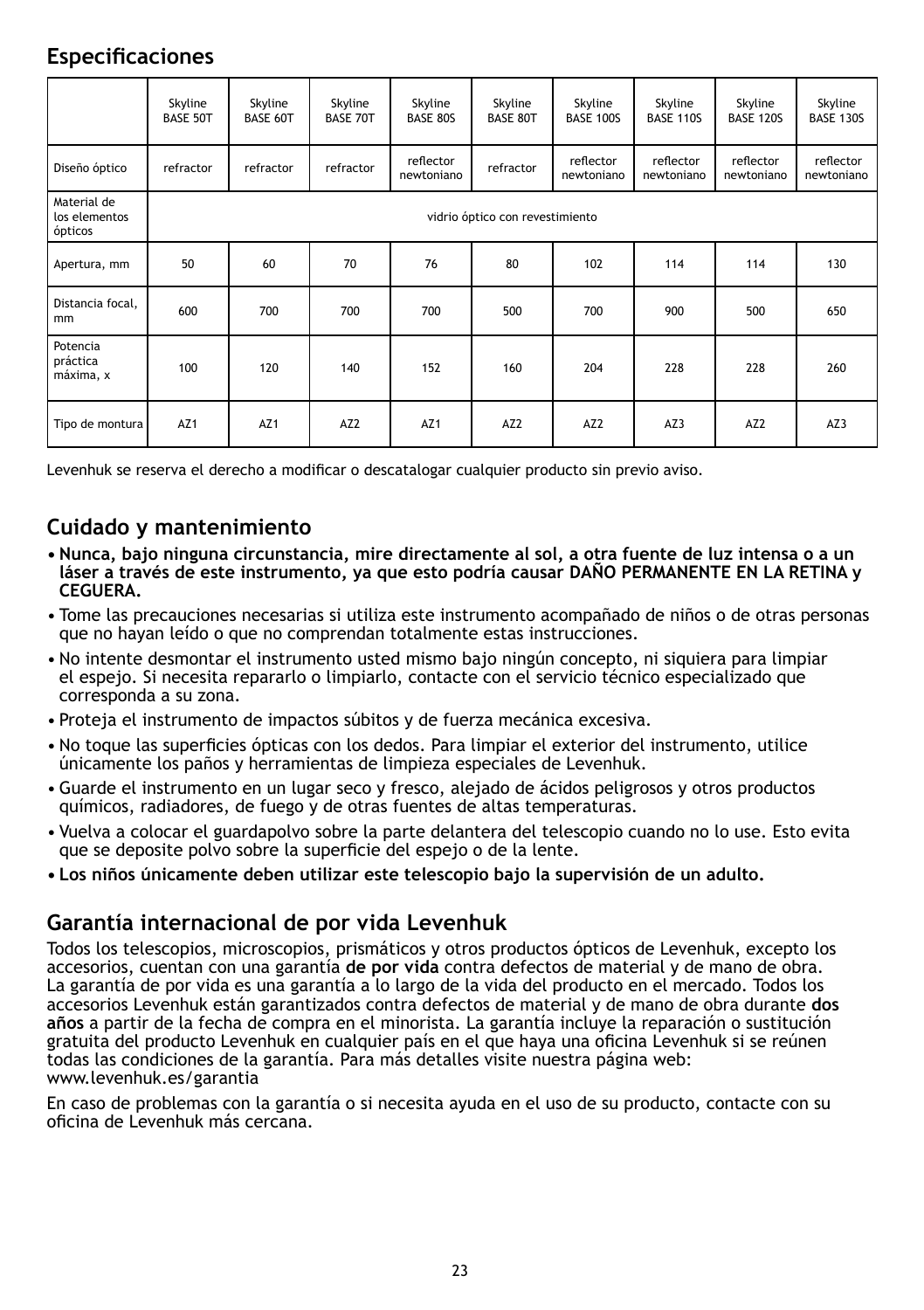VIGYÁZAT! Soha ne nézzen közvetlenül a Napba — még egy pillanatra sem — teleszkópján vagy keresőtávcsövén keresztül olyan professzionális napszűrő nélkül, ami teljesen lefedi a műszer elejét, különben az maradandó szemkárosodást okozhat. A teleszkóp belső részei sérülésének elkerülése végett győződjön meg róla, hogy a keresőteleszkóp elülső része le van fedve alufóliával vagy egyéb, nem átlátszó anyaggal. A gyermekek a teleszkópot csak felnőtt felügyelete mellett használhatják.

A teleszkóp minden alkatrésze ugyanabban a dobozban érkezik. Óvatosan csomagolja ki. Javasoljuk, hogy tartsa meg az eredeti tartódobozt. Abban az esetben, ha a teleszkópot másik helyre kell szállítani, a teleszkóp sértetlen átszállítását az erre a célra leginkább megfelelő tartódobozban lehet biztosítani. Alaposan ellenőrizze a dobozt, mivel kis alkatrészek is vannak benne. A meghajlás és a lötyögés megakadályozása érdekében minden egyes csavart szorosan húzzon meg, de ne húzza túl azokat, mert így a csavarok akár el is nyíródhatnak.

Az összeállítás során (ezt bármikor érvényes), ne érintse az optikai elemeket az ujjaival. Az optikai elemek felszíne finom bevonattal rendelkezik, és ez érintés hatására könnyen megsérülhet. Soha ne vegye ki a foglalatból a lencséket, máskülönben a termékre vonatkozó garancia teljes mértékben érvényét veszíti.

#### **A teleszkóp optikai rendszere és felépítése**

A Levenhuk Skyline BASE könnyen használható, belépő szintű teleszkóp termékcsalád. Ezek a teleszkópok tökéletesek gyerekek és kezdő csillagászok számára. A reflektorok használhatók a naprendszer és a fényes mélyég-objektumok tanulmányozására, míg a refraktorok bolygó megfigyelésekhez és földi objektumok tanulmányozásához megfelelők.

Ez az útmutató számos alt-azimut állványos refraktor (1a. ábra) és reflektor (1b. ábra) teleszkóphoz használható. Olvassa el alaposan a használati útmutatót a teleszkópja összeszereléséről és beállításáról, és gondosan kövesse az előírásokat.

#### **A háromlábú állvány összeállítása**

- Lassan lazítsa meg a háromlábú állvány szorítógombjait és óvatosan húzza ki a háromlábú állvány lábainak alsó szakaszát. Húzza meg a csavarokat, hogy megtartsa a lábakat a megfelelő helyen.
- Húzza szét a háromlábú állvány lábait, hogy a háromlábú állvány függőlegesen álljon.
- Állítsa be a háromlábú állvány lábainak magasságát, hogy a háromlábú állvány fejrészét vízszintes helyzetbe állítsa. Ne feledje, hogy előfordulhat, hogy a háromlábú állvány lábai nem azonos hosszúságúak az állvány vízszintes helyzetében.
- Helyezze a tartozéktartó tálcát a tartókonzol tetejére, és alulról rögzítse azokat a csavarok segítségével (2a. ábra) vagy a tálca közepén rögzítse egy csavarral a tartozéktartó tálcát (2b. ábra).

#### **Állványcsatlakozás**

Villa alakú állvánnyal rendelkező modellek (3a. ábra):

- Távolítsa el a szorítócsavart lassú mozgás vezérlőrúdjáról.
- Helyezze be a rudat a villa alakú állvány oldalán lévő furatba.
- Helyezze el a teleszkóp tubust a villa alakú karok közé úgy, hogy a tubuson lévő furatok illeszkedjenek a kar furataihoz. Rögzítse a teleszkóp tubust az állványhoz a kézzel állítható csavarokkal.
- Rögzítse a rúd másik végét a teleszkóp tubusra, beillesztve a csavart a tengelyen és a tubus furatain keresztül, és húzza meg azt.

#### Állvány villa nélkül (3b. ábra):

- Távolítsa el a magassági rögzítőgombot a tartószerkezet fejéről.
- Helyezze a teleszkóp optikai tubusát az alt-azimut állványra úgy, hogy az optikai tubus furata egy vonalba kerüljön a tartószerkezet fején lévő furattal.
- Vezesse át a magassági rögzítőgombot a tartószerkezet fején és az optikai tubuson. A gomb meghúzása előtt győződjön meg róla, hogy a furat a teljes hosszán szabad-e. Rögzítse a magassági rögzítőgombot.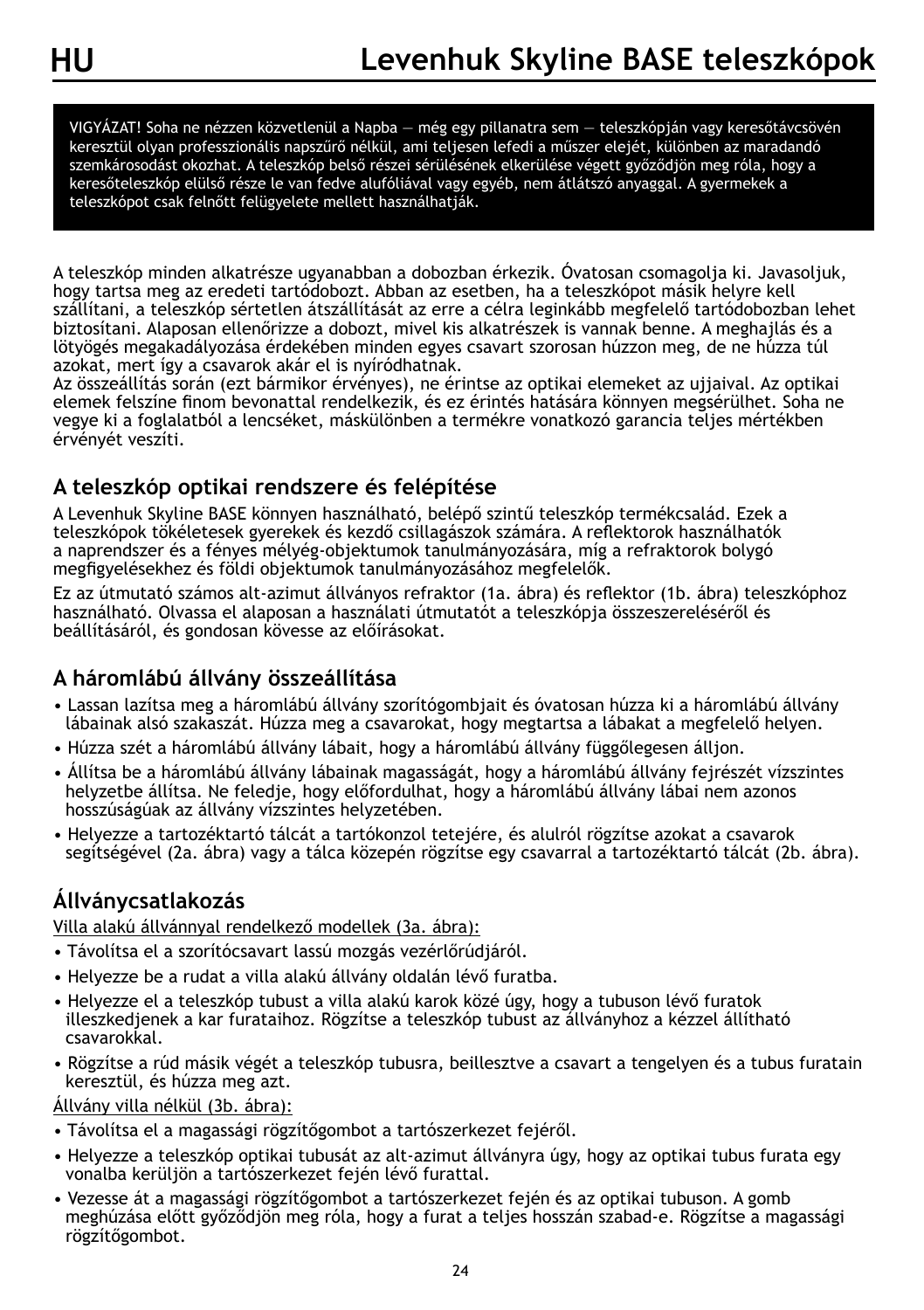#### **Optikai tartozékszerelvény**

A teleszkópjához további tartozékok használhatók, például szemlencsék, diagonális tükör vagy prizma, vagy Barlow-lencsék. A tartozékokat előre meghatározott sorrend szerint kell összeszerelni.

Refraktorok (4a. ábra): Lazítsa meg a fókuszállító kézzel állítható csavarját. Illessze be diagonális tükröt a fókuszállító tubusba és húzza meg ismét a kézzel állítható csavart, hogy megtartsa a diagonális tükröt a helyén. Ezután illessze be a kívánt szemlencsét a diagonális tükörbe, és rögzítse azt a kézzel állítható csavar ismételt meghúzásával. Ha Barlow-lencsére van szükség, azt a fókuszállító és a szemlencse közé kell beszerelni.

Reflektorok (4b. ábra): Lazítsa meg a fókuszállító pillangócsavarját, és vegye le a fókuszállító tubusáról a műanyag sapkát. Helyezze be a kiválasztott szemlencsét, és rögzítse a kézzel állítható csavar ismételt meghúzásával. Ha Barlow-lencsére van szükség, azt a fókuszállító és a szemlencse közé kell beszerelni.

#### **Optikai keresőtávcső összeállítása és beállítása**

Csavarjon ki két csavart a teleszkóp tubus hátsó részén. Helyezze a keresőtávcső talpazatát a tubus furatai fölé. A csavarok meghúzásával rögzítse a keresőtávcső talpazatát (refraktor 5a, reflektor 5b).

Az optikai keresőtávcsövek nagyon hasznos tartozékok. Ha megfelelően egy vonalba vannak állítva a teleszkóppal, az objektumok gyorsan megkereshetők és a nézet középpontjába állíthatók. Forgassa befelé és kifelé a teleszkóp végét a fókusz beállításához (6. ábra).

A keresőteleszkóp beigazításához válasszon egy távoli objektumot, amely legalább 500 méter távolságra helyezkedik el, és irányítsa rá a teleszkópot. Állítsa be a teleszkópot úgy, hogy az objektum a szemlencse látómezejének közepén helyezkedjen el. Nézzen bele a keresőtávcsőbe és ellenőrizze, hogy az objektum a hajszálkereszten is központi helyzetben van-e. Használja a három beállítócsavart, hogy központosítsa a keresőtávcső hajszálkeresztjét az objektumon (7. ábra).

#### **Az állvány kezelése**

Az AZ állvány alt-azimut állvány, amely lehetővé teszi, hogy a teleszkópot a függőleges és vízszintes tengelyek körül forgassa, és módosítsa annak magasságát és azimutját. Az azimut beállításához lazítsa meg a nagy szorítógombot az állvány alapzata alatt és forgassa tubust balra vagy jobbra a tengely körül, majd húzza meg újra. A magasság beállításához lazítsa meg a magasságállító gombot és forgassa el a tubust. A pontosabb mozgásokhoz használja a lassú mozgatású magassági vezérlőt. A Föld mozgásából adódóan az objektumok folyamatosan kitolódnak a nézetből, így a megfigyelések folytatásához módosítania kell a teleszkóp magasságát és azimutját (8. ábra).

A referenciaanyagok a deklinációs koordinátákat fokban, órában és percben adják meg a horizont vonala felett vagy alatt. Az azimut koordináták esetenként égtájakkal (É, DNY, KÉK stb.) vannak megadva, leggyakrabban azonban fokokkal vannak meghatározva a 360 fokos sík körül, ahol az észak 0°, a kelet 90° stb.

#### **Fókuszálás**

Lassan forgassa a fókuszállító gombot az egyik irányba egészen addig, amíg a szemlencsén keresztül érzékelt kép élessé nem válik. A képet időnként finoman újra fókuszálni kell a hőmérséklet változása, az elhajlás vagy egyéb hatások miatt. Az újrafókuszálásra szinte minden alkalommal szükség van, amikor szemlencsét cserél, vagy a Barlow-lencsét használja (beteszi vagy kiveszi a keresőteleszkópból) (refraktor 9a, reflektor 9b).

#### **Kamera-adapter**

Egy kamera távcsőhöz történő csatlakoztatásához szüksége lehet egy adapterre, hogy a kamerát fókuszba állítsa. Bizonyos refraktorok diagonális tükrökkel történő használatra lettek tervezve, és így hosszabb fókusztávolságot igényelnek, ha fényképezőgépet használ. Ennek eléréséhez egyszerűen csatlakoztasson egy hosszabbítót a teleszkóp fókuszállítójához, és csatlakoztassa a kamerát egy T-adapterrel a hosszabbítóhoz (10. ábra).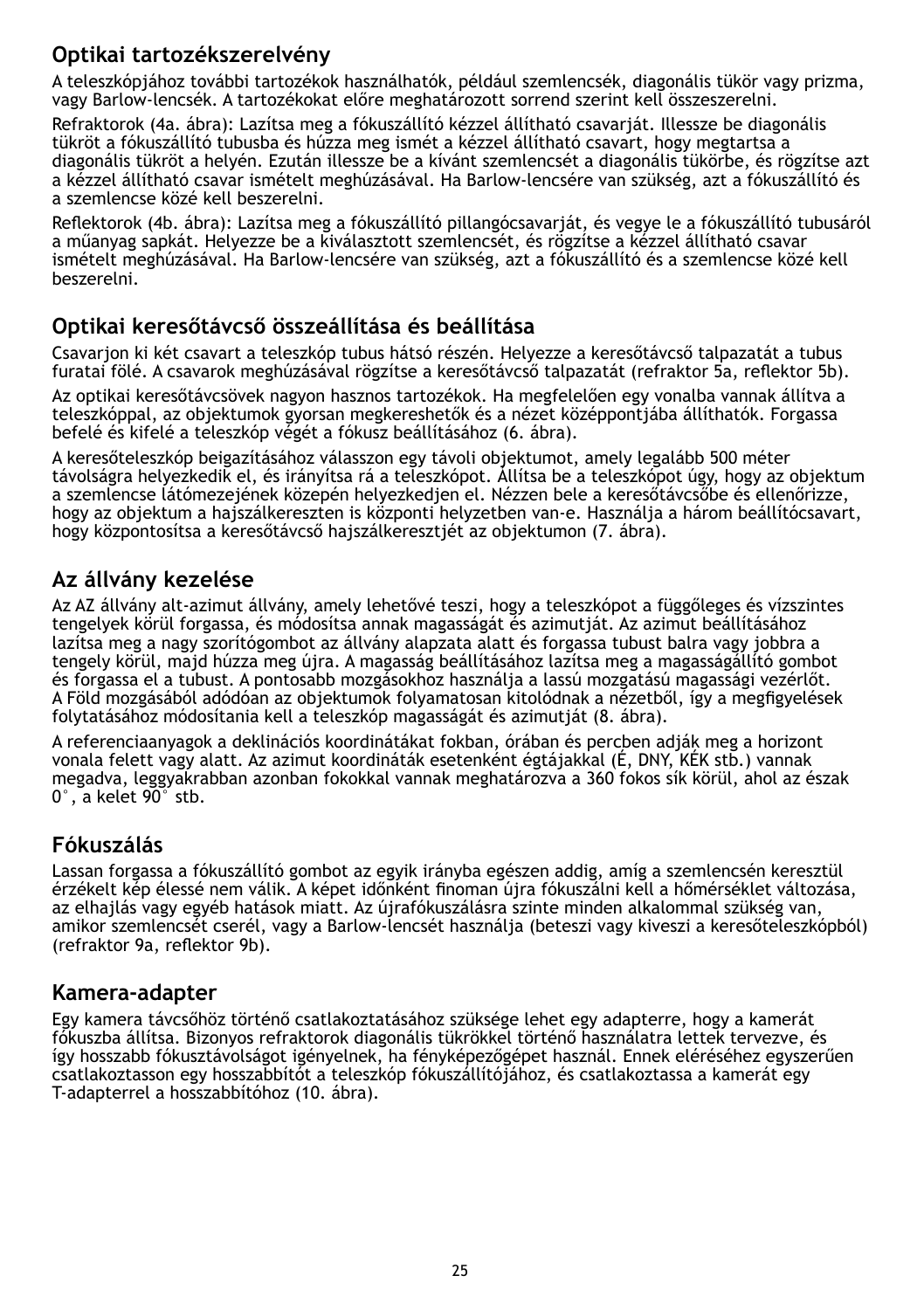#### **Műszaki paraméterek**

|                                         | Skyline<br><b>BASE 50T</b> | Skyline<br><b>BASE 60T</b> | Skyline<br><b>BASE 70T</b> | Skyline<br>BASE 80S   | Skyline<br><b>BASE 80T</b> | Skyline<br><b>BASE 100S</b> | Skyline<br><b>BASE 110S</b> | Skyline<br><b>BASE 120S</b> | Skyline<br><b>BASE 130S</b> |  |
|-----------------------------------------|----------------------------|----------------------------|----------------------------|-----------------------|----------------------------|-----------------------------|-----------------------------|-----------------------------|-----------------------------|--|
| Optikai<br>kialakítás                   | refraktor                  | refraktor                  | refraktor                  | Newton-i<br>reflektor | refraktor                  | Newton-i<br>reflektor       | Newton-i<br>reflektor       | Newton-i<br>reflektor       | Newton-i<br>reflektor       |  |
| Optika anyaga                           |                            | optikai üveg bevonattal    |                            |                       |                            |                             |                             |                             |                             |  |
| Rekesznyílás,<br>mm                     | 50                         | 60                         | 70                         | 76                    | 80                         | 102                         | 114                         | 114                         | 130                         |  |
| Fókusztávolság,<br>mm                   | 600                        | 700                        | 700                        | 700                   | 500                        | 700                         | 900                         | 500                         | 650                         |  |
| Legnagyobb<br>gyakorlati<br>nagyítás, x | 100                        | 120                        | 140                        | 152                   | 160                        | 204                         | 228                         | 228                         | 260                         |  |
| Háromlábú<br>állvány                    | AZ1                        | AZ <sub>1</sub>            | AZ <sub>2</sub>            | AZ <sub>1</sub>       | AZ <sub>2</sub>            | AZ <sub>2</sub>             | AZ3                         | AZ <sub>2</sub>             | AZ3                         |  |

A gyártó fenntartja magának a jogot a termékkínálat és a műszaki paraméterek előzetes értesítés nélkül történő módosítására.

### **Ápolás és karbantartás**

- **• Speciális szűrő hiányában soha, semmilyen körülmények között ne nézzen közvetlenül a Napba, vagy egyéb, nagyon erős fényforrásba vagy lézersugárba az eszközön keresztül, mert ez MARADANDÓ KÁROSODÁST OKOZ A RETINÁJÁBAN ÉS MEG IS VAKULHAT.**
- Legyen kellően óvatos, ha gyermekekkel vagy olyan személyekkel együtt használja az eszközt, akik nem olvasták vagy nem teljesen értették meg az előbbiekben felsorolt utasításokat.
- Bármi legyen is az ok, semmiképpen ne kísérelje meg szétszerelni az eszközt, ide értve a tükör megtisztítását is. Ha javításra vagy tisztításra szorul az eszköz, akkor keresse fel az erre a célra specializálódott helyi szolgáltatóközpontot.
- Óvja az eszközt a hirtelen behatásoktól és a hosszabb ideig tartó mechanikai erőktől.
- Az optikai elemek felületéhez soha ne érjen az ujjaival. Az eszköz külső megtisztításához használja a Levenhuk által erre a célra gyártott tisztítókendőt és optikai tisztító eszközöket.
- Száraz, hűvös helyen tárolja az eszközt, veszélyes savaktól és egyéb kémiai anyagoktól elkülönítetten, hősugárzóktól, nyílt lángtól és egyéb, magas hőmérsékletet leadni képes forrásoktól távol.
- Minden esetben tegye vissza a porvédő kupakot a teleszkóp elülső végére amikor az nincs használatban. Ezzel megakadályozhatja, hogy por rakódjon le a tükörre vagy a lencsék felületére.
- **• A gyermekek a teleszkópot csak felnőtt felügyelete mellett használhatják.**

#### **A Levenhuk nemzetközi, élettartamra szóló szavatossága**

A Levenhuk vállalat a kiegészítők kivételével az összes Levenhuk gyártmányú teleszkóphoz, mikroszkóphoz, kétszemes távcsőhöz és egyéb optikai termékhez **élettartamra szóló** szavatosságot nyújt az anyaghibák és/vagy a gyártási hibák vonatkozásában. Az élettartamra szóló szavatosság a termék piaci forgalmazási időszakának a végéig érvényes. A Levenhuk-kiegészítőkhöz a Levenhuk-vállalat a kiskereskedelmi vásárlás napjától számított **két évig** érvényes szavatosságot nyújt az anyaghibák és/ vagy a gyártási hibák vonatkozásában. Ha minden szavatossági feltétel teljesül, akkor a szavatosság értelmében bármely olyan országban kérheted a Levenhuk termék díjmentes javíttatását vagy cseréjét, ahol a Levenhuk vállalat fiókirodát üzemeltet. További részletekért látogasson el weboldalunkra: www.levenhuk.hu/ugyfelszolgalat/#warranty

Amennyiben garanciális probléma lépne fel vagy további segítségre van szüksége a termék használatát illetően, akkor vegye fel a kapcsolatot a helyi Levenhuk üzlettel.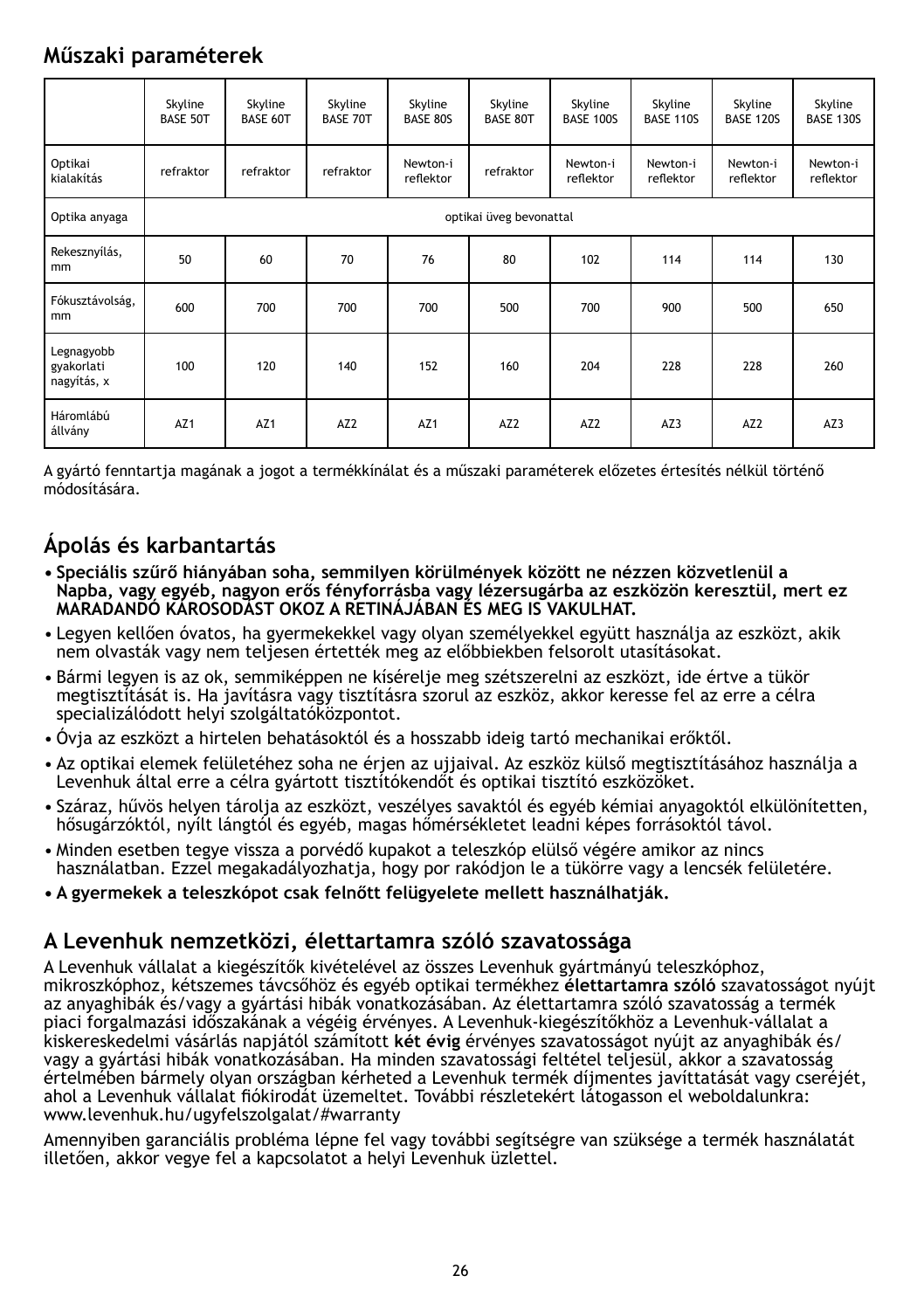ATTENZIONE! Non guardare mai (nemmeno per un istante) il sole direttamente attraverso il telescopio o il mirino senza un filtro solare di fattura professionale che copra completamente la parte anteriore dello strumento. In caso contrario, esiste il rischio di danni permanenti all'occhio. Per evitare di danneggiare le parti interne del telescopio, assicurarsi che l'estremità anteriore del mirino sia coperta con foglio di alluminio o con altro materiale non trasparente. I bambini possono utilizzare il telescopio soltanto con la supervisione di un adulto.

Tutte le parti del telescopio vengono consegnate in un'unica scatola. Disimballare con cautela. Conservare l'imballaggio di spedizione originale: sarà necessario in caso di invio del telescopio al centro di assistenza. Verificare con attenzione il contenuto della scatola, in quanto alcune parti sono di piccole dimensioni. Tutte le viti devono essere fissate con fermezza per evitare flessioni od oscillazioni; tuttavia, assicurarsi di non stringerle in modo eccessivo, poiché ciò potrebbe danneggiare le filettature.

Non toccare le superfici degli elementi ottici durante il montaggio (né, in generale, in qualsiasi altro momento). Le superfici ottiche presentano rivestimenti delicati che si danneggiano facilmente in caso di contatto. Non rimuovere mai le lenti dai rispettivi alloggiamenti, o la garanzia del prodotto risulterebbe annullata.

#### **Sistema ottico del telescopio e montaggio**

La Levenhuk Skyline BASE è una serie di telescopi di base, semplici da usare. Questi telescopi sono perfetti per i ragazzi e per gli astronomi principianti. I telescopi riflettori sono adatti allo studio del sistema solare e ai corpi più luminosi del cielo profondo, mentre quelli rifrattori sono utili sia per le osservazioni planetarie che per lo studio di oggetti terrestri.

Il presente manuale utente si applica a vari telescopi rifrattori (fig. 1a) e riflettori (fig. 1b) su montatura altazimutale. Prima di iniziare, leggere con attenzione il manuale e seguire attentamente le istruzioni per l'assemblaggio e la regolazione del modello di telescopio scelto.

#### **Assemblaggio treppiede**

- Allentare gradualmente le manopole di blocco del treppiede ed estrarre con delicatezza la sezione inferiore di ogni gamba del treppiede. Serrare le viti per mantenere le gambe in posizione.
- Allargare le gambe del treppiede per farlo rimanere stabile.
- Regolare l'altezza di ognuna delle gambe fino a livellare il treppiede. Notare che le gambe del treppiede potrebbero dover essere regolate ad altezze diverse per livellare la montatura.
- Posizionare il vassoio porta-accessori sul supporto e assicurarlo dal basso con con le viti a testa alettata (fig. 2a) oppure con una singola vite al centro del vassoio (fig. 2b).

#### **Assemblaggio della montatura**

#### Montatura con forcella (fig. 3a):

- Rimuovere la vite di blocco dalla barra di regolazione fine.
- Inserire la barra nel foro sul lato della forcella.
- Posizionare il tubo del telescopio tra i bracci della forcella in modo che i fori sul tubo corrispondano a quelli sui bracci. Fissare il tubo del telescopio alla montatura con le viti a testa alettate.
- Fissare l'altro capo della barra al tubo del telescopio inserendo la vite attraverso l'asta e i fori del tubo; stringere la vite.

#### Montatura senza forcella (fig. 3b):

- Rimuovere la manopola di blocco dell'altezza dalla testa della montatura.
- Posizionare il tubo ottico del telescopio sulla montatura altazimutale in modo che i fori sul tubo siano allineati a quelli sulla testa della montatura.
- Inserire la manopola di blocco dell'altezza attraverso la testa della montatura e il tubo ottico. Assicurarsi che il foro sia libero fino in fondo prima di serrare la manopola. Serrare la manopola di blocco dell'altezza.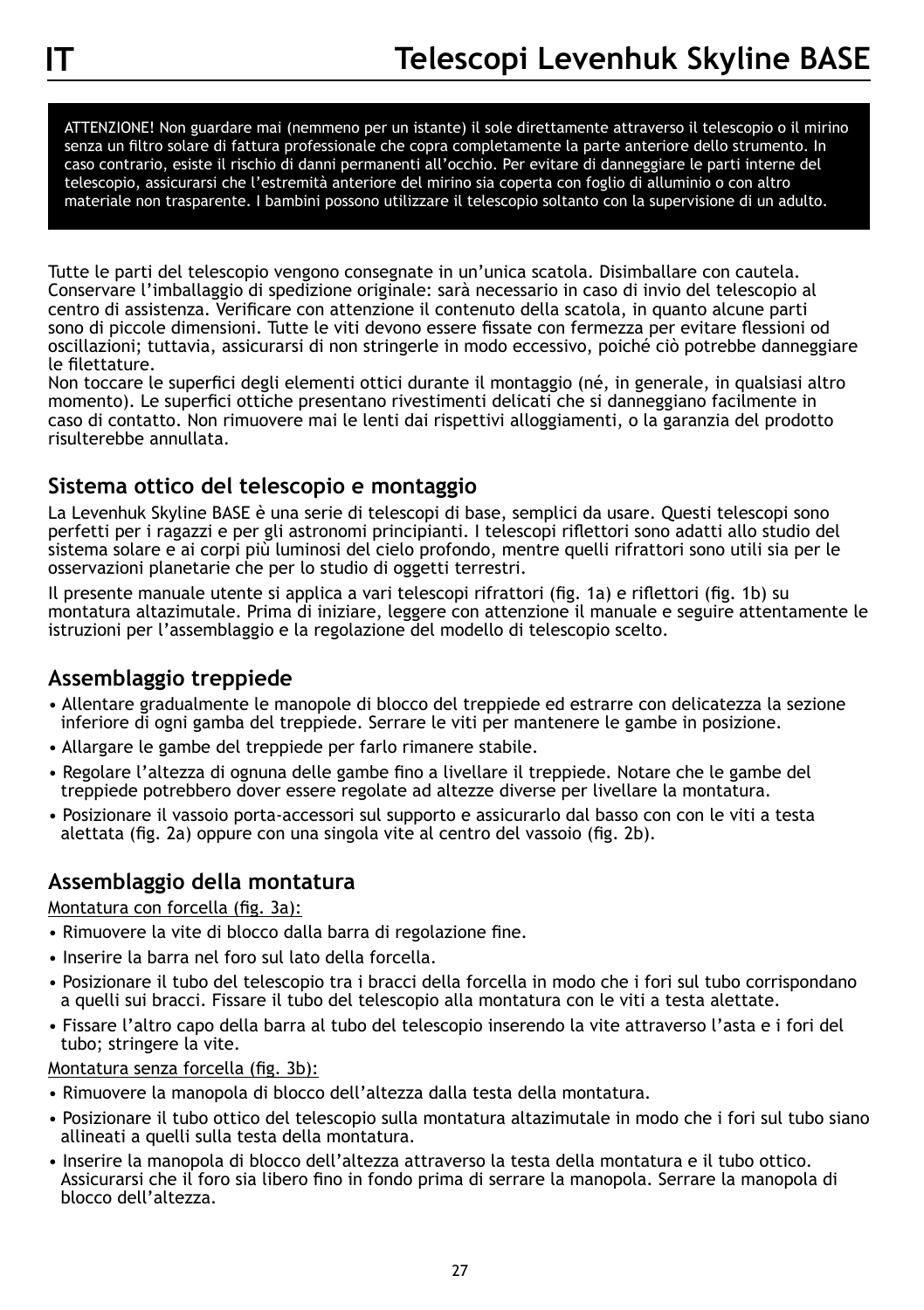#### **Assemblaggio accessori ottici**

Il telescopio scelto può essere equipaggiato con accessori aggiuntivi, come oculari, diagonali a specchio o a prisma oppure una lente di Barlow. Tali accessori devono essere installati in un ordine ben definito.

Rifrattori (fig. 4a): Allentare la vite a testa alettata del focheggiatore. Inserire il diagonale a specchio nel tubo del focheggiatore e serrare nuovamente la vite a testa alettata per fissare il diagonale in posizione. A questo punto, inserire l'oculare desiderato nel diagonale a specchio e assicurarlo serrando la vite a testa alettata. Se è necessaria una lente di Barlow, installarla tra il focheggiatore e l'oculare.

Riflettori (fig. 4b): Allentare la vite a testa alettata del focheggiatore e togliere il tappo di plastica dal tubo del focheggiatore. Inserire l'oculare scelto e fissarlo serrando nuovamente la vite a testa alettata. Se è necessaria una lente di Barlow, installarla tra il focheggiatore e l'oculare.

#### **Assemblaggio e allineamento del cercatore ottico**

Sfilare le due viti dal fondo del tubo del telescopio. Posizionare la base del cercatore sui fori del tubo. Fissare la base del cercatore i posizione serrando le viti (rifrattore 5a, riflettore 5b).

Il cercatore ottico è un accessorio molto utile. Quando è allineato correttamente con il telescopio, consente di localizzare velocemente i corpi celesti e di portarli al centro del campo visivo. Ruota l'estremità del cercatore per regolare il fuoco (fig. 6).

Per allineare il cercatore, scegli un oggetto distante almeno 500 m e punta il telescopio su di esso. Regolare il telescopio in modo che l'oggetto sia al centro del campo visivo dell'oculare. Controllare se l'oggetto è anche al centro del mirino del cercatore. Utilizzare le viti di regolazione per centrare il mirino del cercatore sull'oggetto (fig. 7).

#### **Manovrare la montatura**

La montatura AZ è una montatura altazimutale che consente di ruotare il telescopio sull'asse verticale a su quello orizzontale, variando altezza e azimut. Per regolare l'azimut, allentare la manopola sotto alla base della montatura e ruotare il tubo a destra o a sinistra sull'asse, serrare nuovamente la manopola. Per regolare l'altezza, allentare la manopola di regolazione dell'altezza e ruotare il tubo. Per una regolazione più precisa, utilizzare la regolazione fine dell'altezza. A causa del movimento della Terra, gli oggetti continueranno ad uscire dal campo visivo, quindi sarà necessario regolare costantemente altezza e azimut del telescopio per continuare l'osservazione (fig. 8).

I materiali di riferimento in genere riportano le coordinate di declinazione in gradi e quelle di ascensione retta in ore e minuti, sopra o sotto la linea dell'orizzonte. A volte, le coordinate azimutali vengono espresse usando i punti cardinali (N, SO, ENE, ecc.), ma è più comune che siano espresse su un arco di 360° in cui il nord è indicato come 0°, l'est come 90°, ecc.

#### **Messa a fuoco**

Ruotare lentamente le manopole di messa a fuoco in una direzione o nell'altra fino a ottenere un'immagine nitida nell'oculare. Generalmente la messa a fuoco dell'immagine deve essere ripetuta dopo un certo tempo, a causa per esempio di piccole variazioni provocate da cambiamenti della temperatura, flessioni e così via. La messa a fuoco deve quasi sempre essere ripetuta quando si sostituisce un oculare o quando si aggiunge o rimuove la lente di Barlow (rifrattore 9a, riflettore 9b).

#### **Adattatore per fotocamera**

Per connettere una fotocamera al telescopio potrebbe essere necessario l'uso di un adattatore per consentire la messa a fuoco dell'immagine. Alcuni refrattori sono progettati per essere usati con un diagonale a specchio e quindi necessitano di una maggiore lunghezza focale se usati in combinazione con una fotocamera. Per ovviare al problema, basta collegare un estensore al focheggiatore del telescopio e quindi connettere la fotocamera all'estensore con un adattatore T (fig. 10).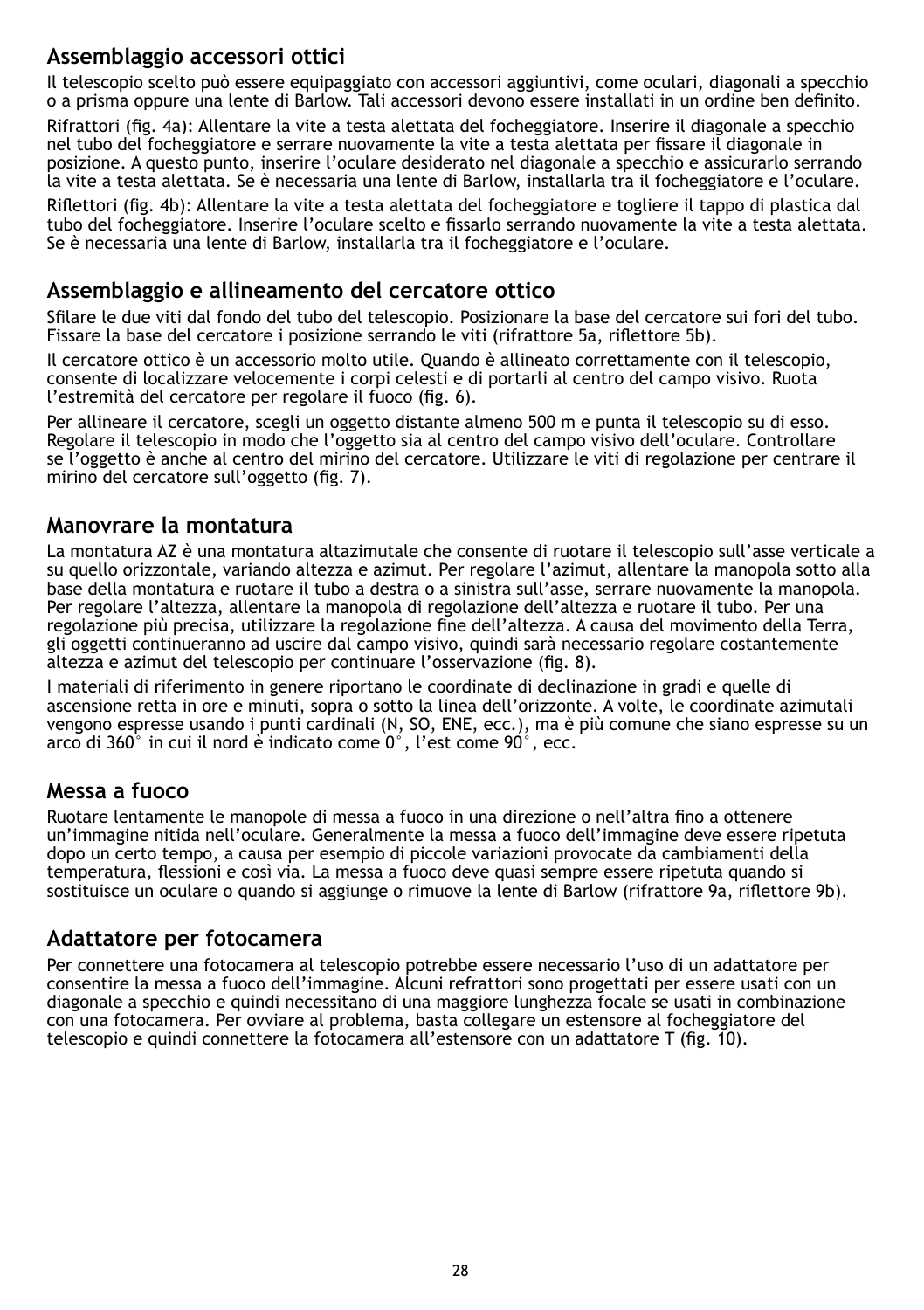## **Specifiche**

|                                                   | Skyline<br><b>BASE 50T</b> | Skyline<br>BASE 60T                       | Skyline<br><b>BASE 70T</b> | Skyline<br>BASE 80S      | Skyline<br><b>BASE 80T</b> | Skyline<br><b>BASE 100S</b> | Skyline<br><b>BASE 110S</b> | Skyline<br><b>BASE 120S</b> | Skyline<br><b>BASE 130S</b> |  |  |
|---------------------------------------------------|----------------------------|-------------------------------------------|----------------------------|--------------------------|----------------------------|-----------------------------|-----------------------------|-----------------------------|-----------------------------|--|--|
| Design ottico                                     | rifrattore                 | rifrattore                                | rifrattore                 | riflettore<br>newtoniano | rifrattore                 | riflettore<br>newtoniano    | riflettore<br>newtoniano    | riflettore<br>newtoniano    | riflettore<br>newtoniano    |  |  |
| Materiale delle<br>ottiche                        |                            | vetro ottico con trattamento antiriflesso |                            |                          |                            |                             |                             |                             |                             |  |  |
| Apertura, mm                                      | 50                         | 60                                        | 70                         | 76                       | 80                         | 102                         | 114                         | 114                         | 130                         |  |  |
| Distanza focale.<br>mm                            | 600                        | 700                                       | 700                        | 700                      | 500                        | 700                         | 900                         | 500                         | 650                         |  |  |
| Potere di<br>ingrandimento<br>utile<br>massimo, x | 100                        | 120                                       | 140                        | 152                      | 160                        | 204                         | 228                         | 228                         | 260                         |  |  |
| Montaggio                                         | AZ <sub>1</sub>            | AZ <sub>1</sub>                           | AZ <sub>2</sub>            | AZ1                      | AZ <sub>2</sub>            | AZ <sub>2</sub>             | AZ3                         | AZ <sub>2</sub>             | AZ3                         |  |  |

Levenhuk si riserva il diritto di modificare qualsiasi prodotto o sospenderne la produzione senza alcun preavviso.

#### **Cura e manutenzione**

- **Non utilizzare in nessun caso questo apparecchio per guardare direttamente il sole, un'altra sorgente di luce ad alta luminosità o un laser, perché ciò potrebbe provocare DANNI PERMANENTI ALLA RETINA e portare a CECITÀ.**
- Nel caso si utilizzi l'apparecchio in presenza di bambini o altre persone che non siano in grado di leggere o comprendere appieno queste istruzioni, prendere le precauzioni necessarie.
- Non cercare per nessun motivo di smontare autonomamente l'apparecchio. Per qualsiasi intervento di riparazione e pulizia, contattare il centro di assistenza specializzato di zona.
- Proteggere l'apparecchio da urti improvvisi ed evitare che sia sottoposto ad eccessiva forza meccanica.
- Non toccare le superfici ottiche con le dita. Per pulire l'esterno dell'apparecchio, utilizzare soltanto le salviette apposite e gli strumenti di pulizia dell'ottica appositi offerti da Levenhuk.
- Conservare l'apparecchio in un posto fresco e asciutto, al riparo da acidi pericolosi e altri prodotti chimici, da apparecchi di riscaldamento, da fiamme libere e da altre fonti di calore.
- Quando il telescopio non è in uso, ricollocare il coperchio antipolvere sulla sua estremità anteriore. In questo modo si evita che la polvere si depositi sulle superfici dello specchio o delle lenti.
- **I bambini dovrebbero utilizzare il telescopio soltanto con la supervisione di un adulto.**

#### **Garanzia internazionale Levenhuk**

Tutti i telescopi, i microscopi i binocoli e gli altri prodotti ottici Levenhuk, ad eccezione degli accessori, godono di una garanzia a vita per i difetti di fabbricazione o dei materiali. Garanzia **a vita** rappresenta una garanzia per la vita del prodotto sul mercato. Tutti gli accessori Levenhuk godono di una garanzia di **due anni** a partire dalla data di acquisto per i difetti di fabbricazione e dei materiali. La garanzia conferisce il diritto alla riparazione o sostituzione gratuite del prodotto Levenhuk in tutti i paesi in cui è presente un ufficio Levenhuk, a patto che tutte le condizioni di garanzia siano soddisfatte. Per maggiori dettagli, visitare il nostro sito web: www.levenhuk.eu/warranty

Per qualsiasi problema di garanzia o necessità di assistenza per l'utilizzo del prodotto, contattare la filiale Levenhuk di zona.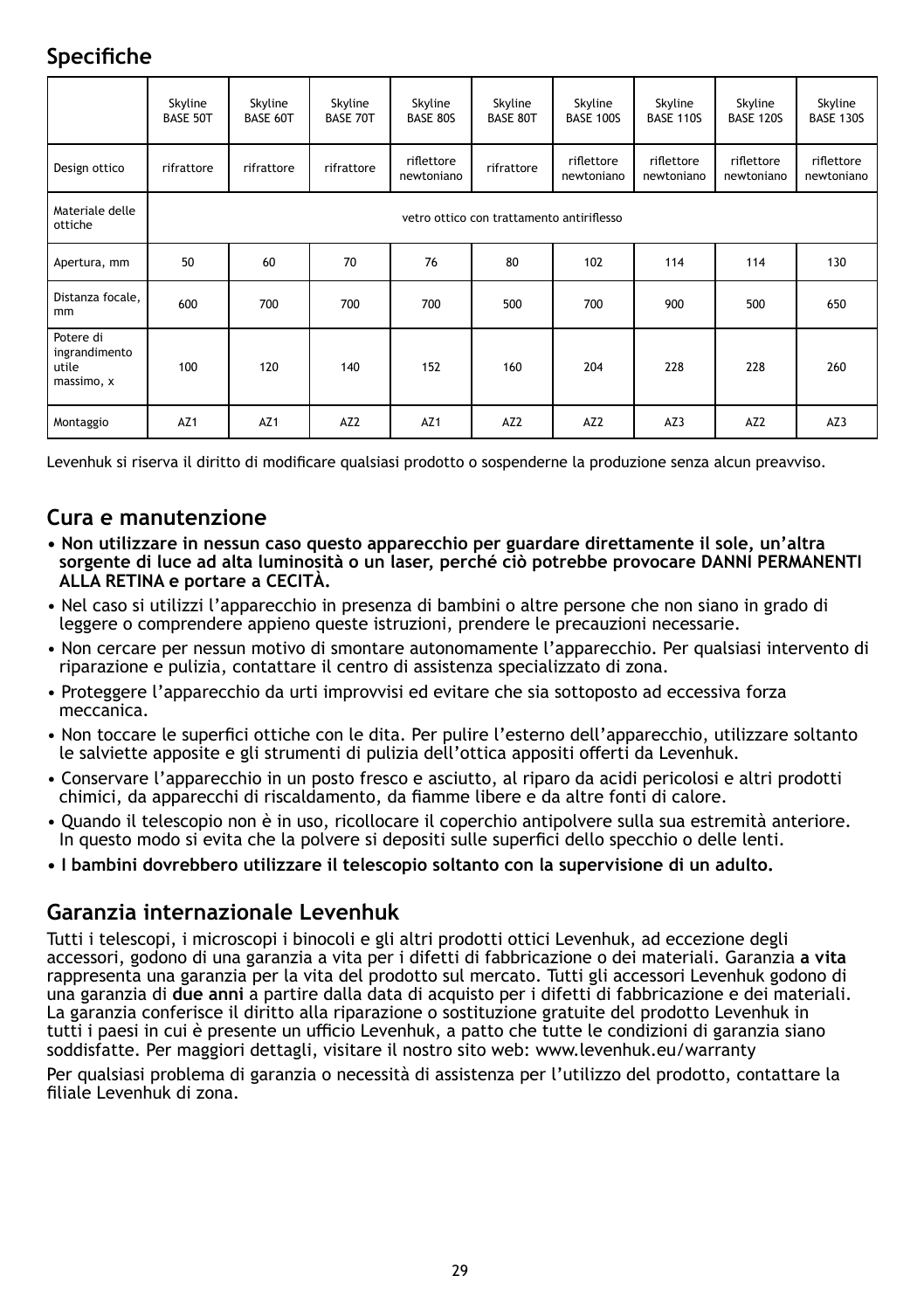OSTROŻNIE! Nigdy, nawet przez krótką chwilę, nie wolno kierować teleskopu ani celownicy na słońce bez nałożenia profesjonalnego filtra słonecznego, który całkowicie zakrywa przednią część przyrządu. W przeciwnym razie może dojść do trwałego uszkodzenia wzroku. Aby uniknąć uszkodzenia wewnętrznych części teleskopu, należy zakryć przednią część celownicy folią aluminiową lub innym nieprzezroczystym materiałem. Używanie teleskopu przez dzieci może odbywać się tylko pod nadzorem osób dorosłych.

Wszystkie części teleskopu dostarczane są w jednym opakowaniu. Zachowaj ostrożność podczas rozpakowywania. Zalecamy zatrzymanie oryginalnego opakowania. Jeśli konieczne będzie dostarczenie teleskopu w inne miejsce, opakowanie przystosowane do transportu pomoże chronić teleskop przed ewentualnymi uszkodzeniami. Należy dokładnie sprawdzić zawartość opakowania, ponieważ niektóre części są małe. Aby zapobiec zginaniu i chwianiu się poszczególnych elementów, należy dokładnie dokręcić śruby, uważając jednak, by ich nie przekręcić, bowiem mogłoby to spowodować zerwanie gwintów.

Podczas montażu (i w dowolnym momencie) nie dotykaj palcami powierzchni elementów optycznych. Powierzchnie optyczne posiadają delikatne powłoki, które mogą zostać łatwo uszkodzone w wyniku dotknięcia. Nie wyjmować soczewek lub luster z obudów; niespełnienie tego warunku powoduje unieważnienie gwarancji produktu.

#### **Układ optyczny i konstrukcja teleskopu**

Levenhuk Skyline BASE to seria łatwych w obsłudze teleskopów dla początkujących. Te teleskopy są idealne dla dzieci i początkujących pasjonatów astronomii. Teleskopy zwierciadlane są dobrym rozwiązaniem do badania układu słonecznego i obiektów głębokiego nieba, podczas gdy refraktory są przeznaczone do obserwacji układów planetarnych, a także do badania obiektów lądowych.

Niniejsza instrukcja obsługi dotyczy teleskopów z wieloma refraktorami (rys. 1a) i teleskopów zwierciadlanych (rys. 1b) na montażach elewacyjno-azymutalnych. Przeczytaj dokładnie instrukcję obsługi, aby znaleźć informacje dotyczące montażu i regulacji danego modelu teleskopu. Należy stosować się do podanych instrukcji.

#### **Składanie statywu**

- Powoli poluzować pokrętła blokujące statyw i delikatnie wysunąć dolne części nóg statywu. Dokręcić śruby, aby ustawić określoną wysokość nóg.
- Rozstawić nogi statywu tak, aby stał on prosto.
- Wyregulować wysokość każdej z nóg aż do odpowiedniego wyrównania głowicy statywu. Należy pamiętać, że po wyrównaniu montażu wysokość nóg statywu może być różna.
- Ustaw półkę narzędziową na wsporniku i zamocuj ją śrubami radełkowanymi od spodu (rys. 2a) lub przykręć półkę narzędziową jedną śrubą w jej środkowej części (rys. 2b).

#### **Zespół montażu**

#### Modele z montażem widłowym (rys. 3a):

- Wykręcić śrubę blokującą z pręta regulacyjnego mikroruchów.
- Wprowadzić pręt do otworu z boku montażu widłowego.
- Umieścić tubus teleskopu pomiędzy ramionami montażu widłowego tak, aby otwory w tubusie zrównały się z otworami w ramionach. Dokręcić tubus teleskopu do montażu za pomocą śrub radełkowanych.
- Zamocować drugi koniec pręta do tubusu teleskopu, wprowadzając śrubę przez trzon i otwory i dokręcając go.

#### Montaż bez wideł (rys. 3b):

- Wykręć pokrętło blokujące teleskop w pionie z głowicy montażu.
- Umieść tubę optyczną teleskopu na montażu azymutalnym, dopasowując do siebie otwory w obu elementach.
- Wsuń pokrętło blokujące teleskop w pionie przez otwory w głowicy montażu i tubie optycznej (przed dokręceniem pokrętła upewnij się, że otwory nie są zablokowane). Przymocuj tubę, przykręcając pokrętło blokujące teleskop w pionie.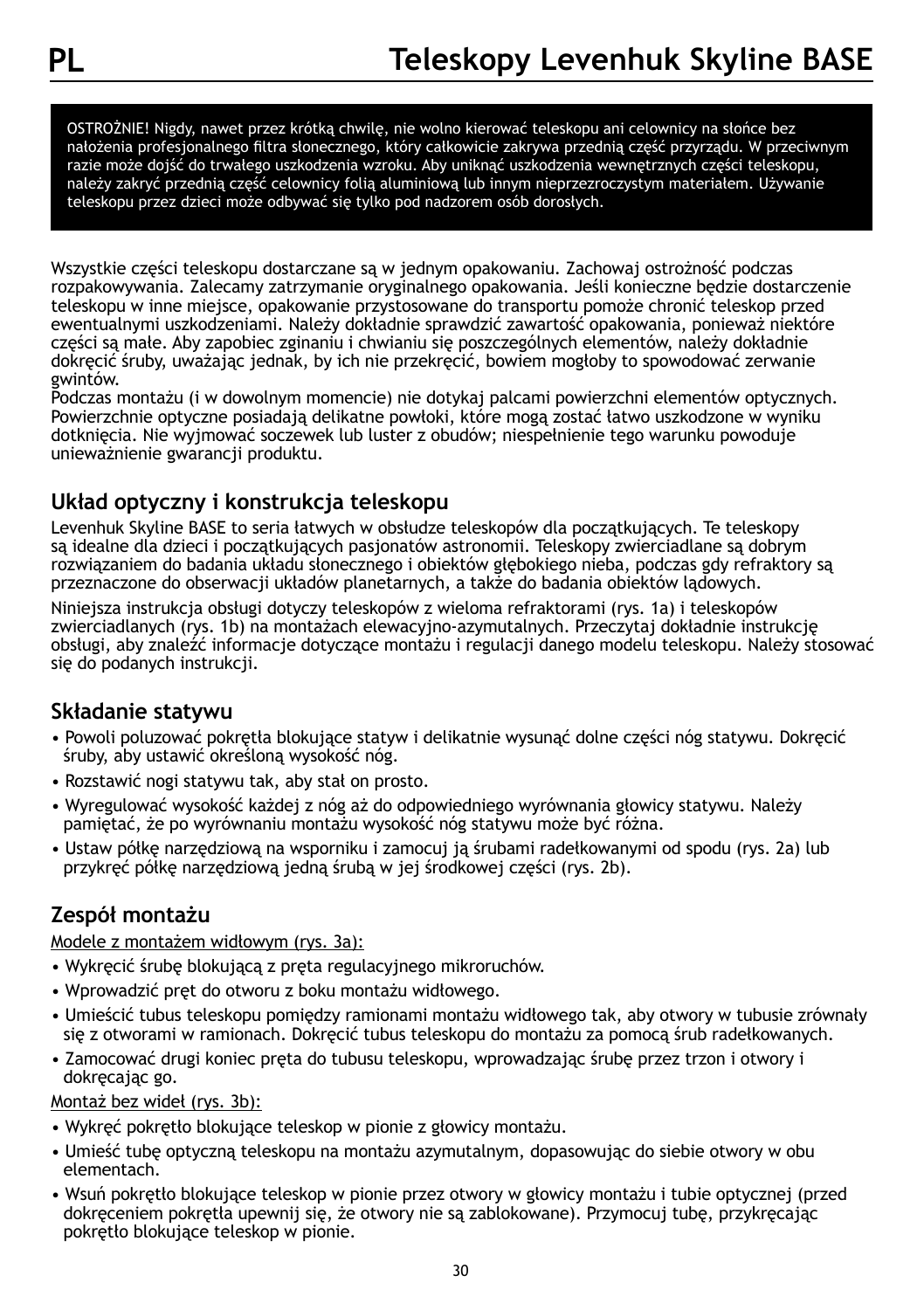#### **Akcesoria optyczne**

Teleskop można wyposażyć w dodatkowe akcesoria, takie jak okulary, lustra diagonalne lub pryzmaty albo soczewki Barlowa. Akcesoria należy montować w podanej kolejności.

Refraktory (rys. 4a): Poluzuj śrubę radełkowaną wyciągu. Wsuń lustro diagonalne do tubusu wyciągu i dokręć śrubę radełkowaną, aby zamocować lustro diagonalne. Następnie wsuń odpowiedni okular do lustra diagonalnego i zamocuj go, dokręcając śrubę radełkowaną. W przypadku konieczności używania soczewki Barlowa zamontuj ją między wyciągiem a okularem.

Zwierciadła (rys. 4b): Poluzuj śrubę radełkowaną wyciągu i zdejmij osłonę z tworzywa sztucznego z tubusu wyciągu. Wsuń wybrany okular i zamocuj go, dokręcając śrubę radełkowaną. W przypadku konieczności używania soczewki Barlowa zamontuj ją między wyciągiem a okularem.

#### **Montaż i wyrównywanie celownicy optycznej**

Odkręcić dwie śruby znajdujące się w tylnej części tubusu teleskopu. Umieścić podstawę celownicy nad otworami w tubusie. Zamocować celownicę we właściwym ustawieniu, dokręcając śruby (refraktor 5a, reflektor 5b).

Celownice optyczne to niezwykle przydatne akcesoria. Ich prawidłowe wyrównanie względem teleskopu pozwala na szybkie lokalizowanie obiektów i ustawianie ich na środku pola widzenia. Wyrównywanie najlepiej przeprowadzać na zewnątrz w ciągu dnia, kiedy lokalizowanie obiektów jest łatwiejsze. W pierwszej kolejności należy ponownie ustawić ostrość obrazy w celownicy (jeżeli to konieczne) (rys. 6).

Aby wyrównać celownicę, wybrać obiekt znajdujący się w odległości co najmniej 450 m i skierować na niego teleskop. Wyregulować teleskop w taki sposób, aby obiekt znalazł się w środku pola widzenia okularu. Spojrzeć przez celownicę i sprawdzić, czy obiekt ten znajduje się również na środku jej krzyżyka. Do ustawienia krzyżyka celownicy na obiekcie wykorzystać trzy śruby regulacyjne (rys. 7).

#### **Obsługa montażu**

Montaż AZ to montaż elewacyjno-azymutalny umożliwiający obracanie teleskopu w płaszczyznach pionowej i poziomej oraz zmianę jego wysokości i azymutu. Aby wyregulować ustawienie w poziomie, należy poluzować duże pokrętło blokujące znajdujące się pod podstawą montażu i obrócić tubus względem osi lewej lub prawej, a następnie dokręcić pokrętło z powrotem. Aby wyregulować ustawienie w pionie, poluzować pokrętło regulacji pionowej i obrócić tubus. Do bardziej precyzyjnej regulacji wykorzystać pokrętło mikroruchów w pionie. Ze względu na ruch Ziemi obiekty będą nieustannie przesuwać się i znikać z pola widzenia, do kontynuowania obserwacji konieczne więc będzie regulowanie ustawienia teleskopu w pionie i w poziomie (rys. 8).

Materiały referencyjne zawierają zazwyczaj informacje o współrzędnych deklinacji podane w stopniach, godzinach i minutach poniżej lub powyżej linii horyzontu. Współrzędne azymutalne mogą być podane według kierunków na kompasie (N, SW, ENE itp.), jednak częściej podaje się je w skali 360-stopniowej, gdzie północ oznaczana jest przez 0°, wschód — przez 90° itp.

#### **Ustawianie ostrości**

Powoli obrócić pokrętła regulacyjne aż do wyostrzenia obrazu w okularze. Ze względu na niewielkie wahania temperatury, wygięcia itp. zazwyczaj należy nieznacznie regulować ostrość obrazu. Zmiana ostrości jest konieczna niemal zawsze w przypadku wymiany okularu czy dodawania lub zmiany soczewki Barlowa (refraktor 9a, reflektor 9b).

#### **Adapter fotograficzny**

Do zamocowania na teleskopie aparatu i wyostrzenia obrazu konieczne może być wykorzystanie adaptera. Niektóre refraktory są przeznaczone do użytkowania z lustrami ukośnymi, dlatego korzystanie z aparatu wymaga dłuższej ogniskowej. W tym celu do tubusu ogniskującego wystarczy zamocować przedłużenie, do którego będzie zamocowany aparat razem z T-adapterem (rys. 10).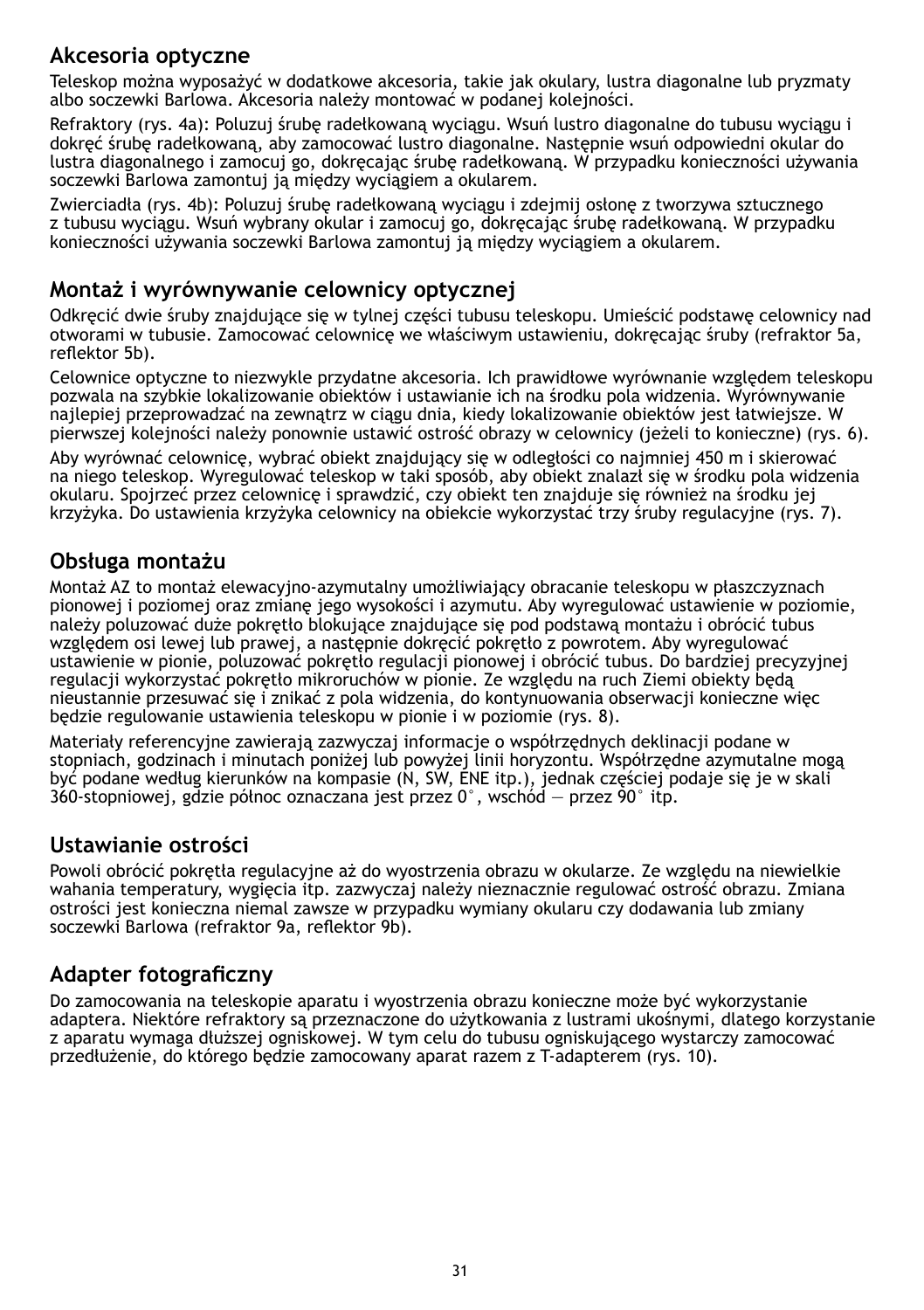#### **Dane techniczne**

|                               | Skyline<br><b>BASE 50T</b> | Skyline<br><b>BASE 60T</b> | Skyline<br><b>BASE 70T</b> | Skyline<br>BASE 80S                      | Skyline<br><b>BASE 80T</b> | Skyline<br><b>BASE 100S</b> | Skyline<br><b>BASE 110S</b>                            | Skyline<br><b>BASE 120S</b> | Skyline<br><b>BASE 130S</b>                            |  |
|-------------------------------|----------------------------|----------------------------|----------------------------|------------------------------------------|----------------------------|-----------------------------|--------------------------------------------------------|-----------------------------|--------------------------------------------------------|--|
| Konstrukcja<br>optyczna       | refraktor                  | refraktor                  | refraktor                  | teleskop<br>zwierciadlany<br>(reflektor) | refraktor                  | teleskop<br>(reflektor)     | teleskop<br>zwierciadlany zwierciadlany<br>(reflektor) | teleskop<br>(reflektor)     | teleskop<br>zwierciadlany zwierciadlany<br>(reflektor) |  |
| Materiał układu<br>optycznego |                            | szkło optyczne z powłoką   |                            |                                          |                            |                             |                                                        |                             |                                                        |  |
| Apertura, mm                  | 50                         | 60                         | 70                         | 76                                       | 80                         | 102                         | 114                                                    | 114                         | 130                                                    |  |
| Ogniskowa, mm                 | 600                        | 700                        | 700                        | 700                                      | 500                        | 700                         | 900                                                    | 500                         | 650                                                    |  |
| Maksymalne<br>powiększenie, x | 100                        | 120                        | 140                        | 152                                      | 160                        | 204                         | 228                                                    | 228                         | 260                                                    |  |
| Montaż                        | AZ <sub>1</sub>            | AZ <sub>1</sub>            | AZ <sub>2</sub>            | AZ1                                      | AZ <sub>2</sub>            | AZ <sub>2</sub>             | AZ3                                                    | AZ <sub>2</sub>             | AZ3                                                    |  |

Levenhuk zastrzega sobie prawo do modyfikowania lub zakończenia produkcji dowolnego produktu bez wcześniejszego powiadomienia.

#### **Konserwacja i pielęgnacja**

- **Pod żadnym pozorem nie wolno kierować urządzenia bezpośrednio na słońce, światło laserowe lub inne źródło jasnego światła bez stosowania specjalnego filtra, ponieważ może to spowodować TRWAŁE USZKODZENIE SIATKÓWKI lub doprowadzić do ŚLEPOTY.**
- Zachowaj szczególną ostrożność, gdy urządzenia używają dzieci lub osoby, które nie w pełni zapoznały się z instrukcjami.
- Nie podejmuj prób samodzielnego demontażu urządzenia, nawet w celu wyczyszczenia lustra. W celu wszelkich napraw i czyszczenia skontaktuj się z punktem serwisowym.
- Chroń urządzenie przed upadkami z wysokości i działaniem nadmiernej siły mechanicznej.
- Nie dotykaj powierzchni optycznych palcami. Do czyszczenia zewnętrznych powierzchni teleskopu używaj tylko specjalnych ściereczek i narzędzi do czyszczenia optyki Levenhuk.
- Przyrząd powinien być przechowywany w suchym, chłodnym miejscu, z dala od niebezpiecznych kwasów oraz innych substancji chemicznych, grzejników, otwartego ognia i innych źródeł wysokiej temperatury.
- Jeśli teleskop nie jest używany, załóż osłonę przeciwpyłową na jego przednią część. Zapobiegnie to gromadzeniu się kurzu na powierzchni lustra i soczewki.
- **Używanie teleskopu przez dzieci może odbywać się tylko pod nadzorem osób dorosłych.**

#### **Gwarancja międzynarodowa Levenhuk**

Wszystkie teleskopy, mikroskopy, lornetki i inne przyrządy optyczne Levenhuk, za wyjątkiem akcesoriów, posiadają **dożywotnią** gwarancję obejmującą wady materiałowe i wykonawcze. Dożywotnia gwarancja to gwarancja na cały okres użytkowania produktu. Wszystkie akcesoria Levenhuk są wolne od wad materiałowych i wykonawczych i pozostaną takie przez **dwa lata** od daty zakupu detalicznego. Levenhuk naprawi lub wymieni produkt w dowolnym kraju, w którym Levenhuk posiada swój oddział, o ile spełnione będą warunki gwarancji. Więcej informacji na ten temat znajduje się na stronie: www.levenhuk.pl/gwarancja

W przypadku wątpliwości związanych z gwarancją lub korzystaniem z produktu, proszę skontaktować się z lokalnym przedstawicielem Levenhuk.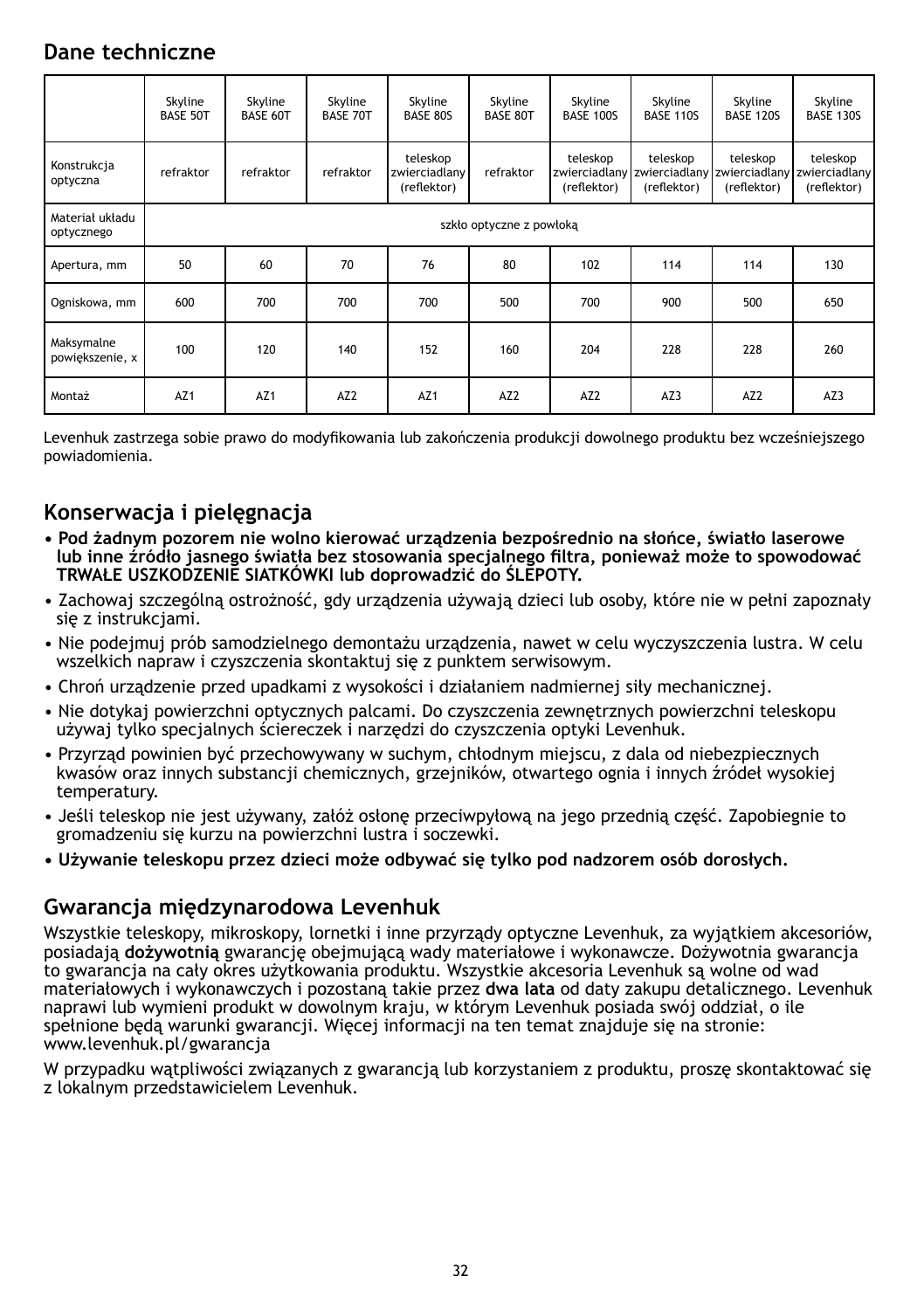ВНИМАНИЕ! Во избежание повреждения глаз никогда, даже на мгновение, не смотрите на Солнце в телескоп или искатель без профессионального солнечного апертурного фильтра, закрывающего переднюю часть прибора. При этом лицевая часть искателя должна быть закрыта алюминиевой фольгой или другим непрозрачным материалом для предотвращения повреждения внутренних частей телескопа. Дети могут пользоваться телескопом только под присмотром взрослых.

Все части телескопа поставляются в одной коробке. Распаковывая телескоп, будьте аккуратны и осторожны. Рекомендуем сохранить упаковку: использование оригинальной упаковки во время перевозки гарантирует целостность и сохранность инструмента. Внимательно осмотрите коробку, так как некоторые детали имеют малые размеры и могут затеряться. Во время сборки телескопа все винты должны быть надежно затянуты для исключения колебаний. ВНИМАНИЕ! НЕ ПЕРЕТЯНИТЕ ВИНТЫ, ЧТОБЫ НЕ СОРВАТЬ РЕЗЬБУ!

В процессе сборки и во время использования телескопа НЕ КАСАЙТЕСЬ пальцами линз телескопа, искателя или окуляра. Оптические поверхности имеют тонкое покрытие, которое легко повредить при касании. НЕ ВЫНИМАЙТЕ линзы и зеркала из корпусов, так как это аннулирует гарантийное соглашение.

#### **Схема и конструкция телескопа**

Levenhuk Skyline BASE — телескопы начального уровня с простым управлением. Они идеально подойдут для начинающих астрономов и детей. Телескопы-рефлекторы предназначены для наблюдения объектов Солнечной системы и ярких объектов дальнего космоса, а телескопырефракторы подойдут не только для изучения планет и их спутников, но и для рассматривания наземных объектов.

Инструкция по эксплуатации универсальна и применима к нескольким моделям телескопов: рефракторам (рис. 1a) и рефлекторам (рис. 1b) на азимутальных монтировках. Внимательно ознакомьтесь с инструкцией, найдите информацию о сборке и настройке модели вашего телескопа и следуйте указанным рекомендациям.

#### **Сборка треноги**

- Ослабьте фиксаторы высоты ножек треноги и аккуратно вытяните нижнюю секцию каждой ножки треноги. Затяните фиксаторы, чтобы закрепить ножки в нужном положении.
- Раздвиньте ножки треноги и установите ее.
- Отрегулируйте высоту ножек так, чтобы выровнять верхнюю часть треноги по горизонтали. Учтите, что при этом ножки треноги могут быть разной длины.
- Поместите лоток для аксессуаров поверх крепления и закрепите его снизу фиксирующими барашковыми винтами (рис. 2a) или закрепите лоток для аксессуаров с помощью одного винта в центре (рис. 2b).

#### **Установка монтировки**

#### Вилочная конструкция (рис. 3a):

- Выкрутите винт из стержня механизма тонких движений по высоте.
- Вставьте стержень в боковое отверстие вилочной монтировки.
- Вдвиньте трубу телескопа так, чтобы отверстия на трубе совпали с отверстиями вилочной монтировки. Закрепите трубу телескопа на монтировке, соединив барашковыми винтами отверстия трубы и монтировки.
- Закрепите другой конец стержня механизма тонких движений на трубе, соединив винтом отверстия стержня и трубы телескопа.

#### Безвилочная конструкция (рис. 3b):

- Выкрутите фиксатор высоты из головки треноги.
- Установите трубу на азимутальную монтировку так, чтобы отверстие на трубе совпало с отверстием в головке треноги.
- Проденьте фиксатор высоты в отверстия на трубе и в головке треноги. Закрепите трубу телескопа на монтировке, затянув фиксатор.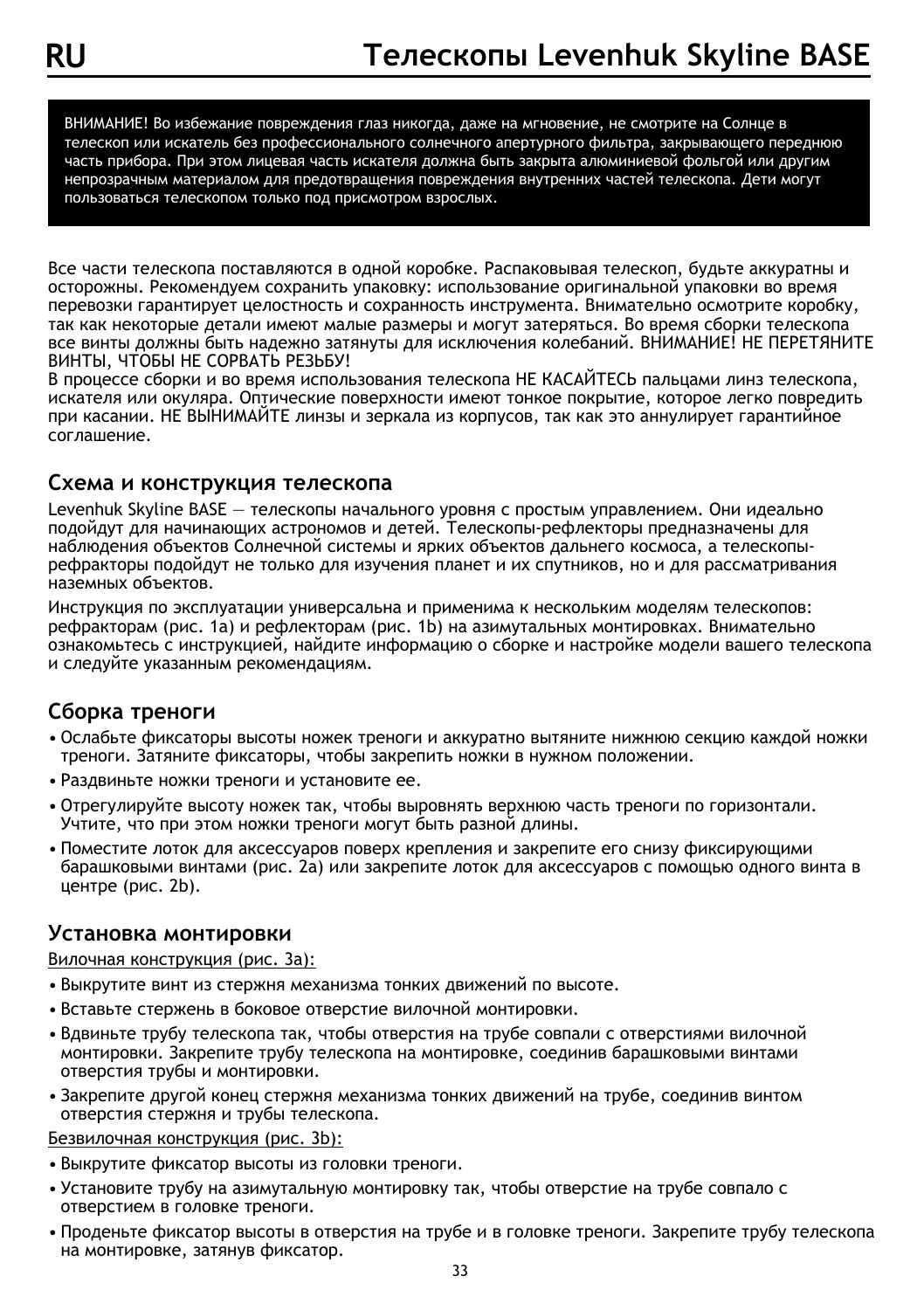#### **Установка оптических аксессуаров**

Ваш телескоп может комплектоваться дополнительными аксессуарами: окулярами, диагональным зеркалом или призмой и линзой Барлоу. Аксессуары устанавливаются в строго определенном порядке.

Рефрактор (рис. 4a): ослабьте стопорный винт на тубусе фокусера, вставьте диагональное зеркало в тубус и затяните стопорный винт, чтобы зафиксировать диагональное зеркало. Затем ослабьте стопорные винты на диагональном зеркале; вставьте необходимый окуляр в диагональное зеркало и зафиксируйте его, затянув стопорный винт. Если вы хотите использовать линзу Барлоу, установите ее между диагональным зеркалом и окуляром.

Рефлектор (рис. 4b): ослабьте стопорный винт и снимите пластиковую заглушку с тубуса фокусера. Установите выбранный окуляр и зафиксируйте его, затянув стопорный винт. Если вы хотите использовать линзу Барлоу, установите ее между фокусером и окуляром.

#### **Установка и настройка оптического искателя**

Выкрутите два рифленых винта из отверстий в трубе телескопа; установите искатель над отверстиями и закрепите его двумя рифлеными винтами (рис. 5a: рефрактор, рис. 5b: рефлектор).

Оптические искатели, закрепляемые на оптической трубе, — очень полезные приспособления. Когда они правильно настроены, объекты легко находить и удерживать в центре поля зрения. Вращайте переднюю часть искателя, пока не получите четкий фокус (рис. 6).

Выберите удаленный объект на расстоянии не менее 500 метров от вас и нацельте на него телескоп. Отрегулируйте телескоп так, чтобы объект попал в центр поля зрения окуляра. Убедитесь, что объект, центрированный в трубе телескопа, находится в центре визирной сетки искателя. Используя три юстировочных винта, центрируйте визирную сетку искателя на объекте (рис. 7).

#### **Монтировка и наведение телескопа**

Монтировка AZ — альт-азимутальная монтировка, позволяющая перемещать трубу телескопа по высоте (вверх-вниз) и азимуту (влево-вправо). Чтобы повернуть трубу телескопа влево или вправо, ослабьте фиксатор оси азимута, поверните трубу и затяните фиксатор. Чтобы передвинуть телескоп вверх или вниз, ослабьте фиксатор по высоте и передвиньте трубу. Для более точной настройки по высоте затяните фиксатор по высоте, затем вращайте рифленое колесико на стержне механизма тонких движений. Поскольку Земля вращается, объекты будут постоянно уходить из поля зрения окуляра. Поэтому вам нужно постоянно подводить телескоп как по высоте, так и по азимуту, чтобы удержать объект в поле зрения (рис. 8).

В справочных материалах позиции высот относительно вашего местонахождения указываются в градусах (минутах, секундах) выше или ниже вашего горизонта. Азимут может быть указан основными точками компаса (N, SW, ENE и т. п.), но обычно его указывают в шагах по часовой стрелке по шкале 360 градусов, от севера (0°) через восток, юг и запад (90°, 180° и 270° соответственно).

#### **Фокусировка**

Медленно поворачивайте ручки фокусировки, пока изображение в окуляре не станет четким. Время от времени приходится заново фокусировать изображение, так как изменения температуры, состояния атмосферы и прочих условий влияют на фокус. Практически всегда требуется повторная фокусировка при смене окуляра или установке/снятии линзы Барлоу (рис. 9a: рефрактор, рис. 9b: рефлектор).

#### **Адаптер для камеры**

При подключении камеры прямо к телескопу (для фотографирования в главном фокусе) иногда может потребоваться экстендер, чтобы камеру можно было сфокусировать. Некоторым рефлекторам для фокусировки камеры требуется больший ход, чем позволяет фокусер, а некоторые рефракторы предназначены для использования с диагональным зеркалом, поэтому при использовании только с камерой им требуется удлинение фокусного расстояния, особенно при фотографировании близко расположенных объектов. Его легко установить — навинтите его на фокусер, затем с другой стороны навинтите на экстендер специальный Т-адаптер (для разных видов и марок зеркальных камер используются свои адаптеры). Это превращает телескоп в телеобъектив, который вы затем присоединяете к зеркальной камере как любой другой сменный объектив (рис. 10).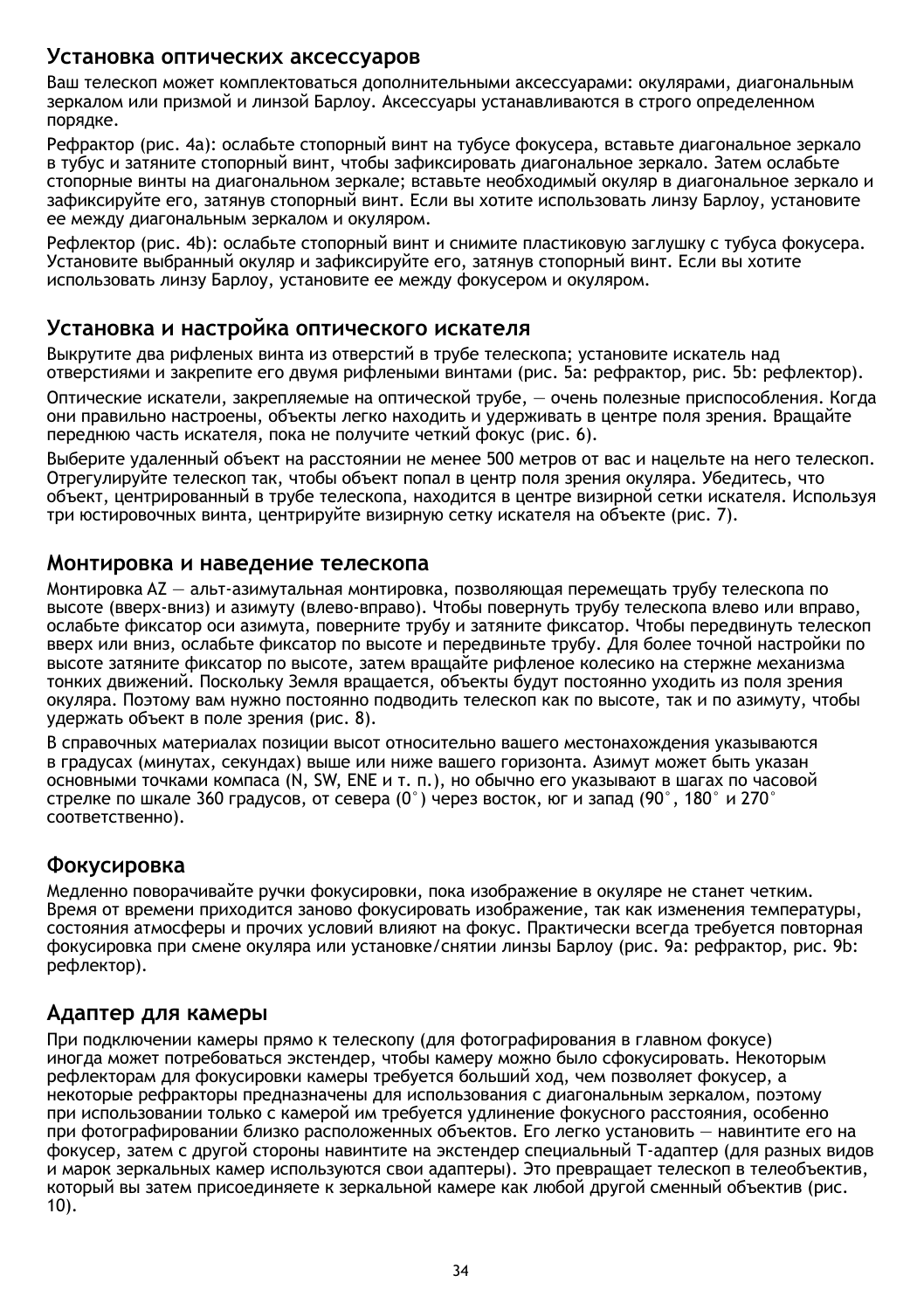#### **Технические характеристики**

|                                       | Skyline<br><b>BASE 50T</b> | Skyline<br><b>BASE 60T</b>        | Skyline<br><b>BASE 70T</b> | Skyline<br>BASE 80S  | Skyline<br><b>BASE 80T</b> | Skyline<br><b>BASE 100S</b> | Skyline<br><b>BASE 110S</b> | Skyline<br><b>BASE 120S</b> | Skyline<br><b>BASE 130S</b> |  |
|---------------------------------------|----------------------------|-----------------------------------|----------------------------|----------------------|----------------------------|-----------------------------|-----------------------------|-----------------------------|-----------------------------|--|
| Оптическая<br>схема                   | рефрактор                  | рефрактор                         | рефрактор                  | рефлектор<br>Ньютона | рефрактор                  | рефлектор<br>Ньютона        | рефлектор<br>Ньютона        | рефлектор<br>Ньютона        | рефлектор<br>Ньютона        |  |
| Материал<br>ОПТИКИ                    |                            | оптическое стекло с просветлением |                            |                      |                            |                             |                             |                             |                             |  |
| Апертура, мм                          | 50                         | 60                                | 70                         | 76                   | 80                         | 102                         | 114                         | 114                         | 130                         |  |
| Фокусное<br>расстояние, мм            | 600                        | 700                               | 700                        | 700                  | 500                        | 700                         | 900                         | 500                         | 650                         |  |
| Макс, полезное<br>увеличение,<br>крат | 100                        | 120                               | 140                        | 152                  | 160                        | 204                         | 228                         | 228                         | 260                         |  |
| Монтировка                            | AZ <sub>1</sub>            | AZ <sub>1</sub>                   | AZ <sub>2</sub>            | AZ <sub>1</sub>      | AZ <sub>2</sub>            | AZ <sub>2</sub>             | AZ3                         | AZ <sub>2</sub>             | AZ3                         |  |

Производитель оставляет за собой право вносить любые изменения или прекращать производство изделия без предварительного уведомления.

#### **Уход и хранение**

- **Никогда не смотрите в прибор на Солнце или область рядом с ним без специального фильтра, а также на другой источник яркого света или лазерного излучения. ЭТО ОПАСНО ДЛЯ ЗРЕНИЯ И МОЖЕТ ПРИВЕСТИ К СЛЕПОТЕ!**
- Будьте внимательны, если пользуетесь прибором вместе с детьми или людьми, не знакомыми с инструкцией.
- Не разбирайте прибор (в том числе и для очистки зеркал). Сервисные и ремонтные работы могут проводиться только в специализированном сервисном центре.
- Оберегайте прибор от резких ударов и чрезмерных механических воздействий.
- Не касайтесь пальцами поверхностей линз. Для внешней очистки телескопа используйте специальную салфетку и специальные чистящие средства, например оригинальные средства Levenhuk для чистки оптики.
- Храните прибор в сухом прохладном месте, недоступном для воздействия кислот или других активных химических веществ, вдали от отопителей (бытовых, автомобильных) и от открытого огня и других источников высоких температур.
- Когда прибор не используется, всегда надевайте на него пылезащитную крышку. Это защищает поверхность линз и зеркал от попадания пыли.
- **Дети могут пользоваться телескопом только под присмотром взрослых.**

#### **Международная пожизненная гарантия Levenhuk**

Компания Levenhuk гарантирует отсутствие дефектов в материалах конструкции и дефектов изготовления изделия. Продавец гарантирует соответствие качества приобретенного вами изделия компании Levenhuk требованиям технической документации при соблюдении потребителем условий и правил транспортировки, хранения и эксплуатации изделия. Срок гарантии: на аксессуары — **6 (шесть) месяцев** со дня покупки, на остальные изделия — **пожизненная гарантия** (действует в течение всего срока эксплуатации прибора).

Гарантия позволяет бесплатно отремонтировать или обменять продукт Levenhuk, подпадающий под условия гарантии, в любой стране, где есть офис Levenhuk. Подробнее об условиях гарантийного обслуживания см. на сайте www.levenhuk.ru/support

По вопросам гарантийного обслуживания вы можете обратиться в ближайшее представительство компании Levenhuk.